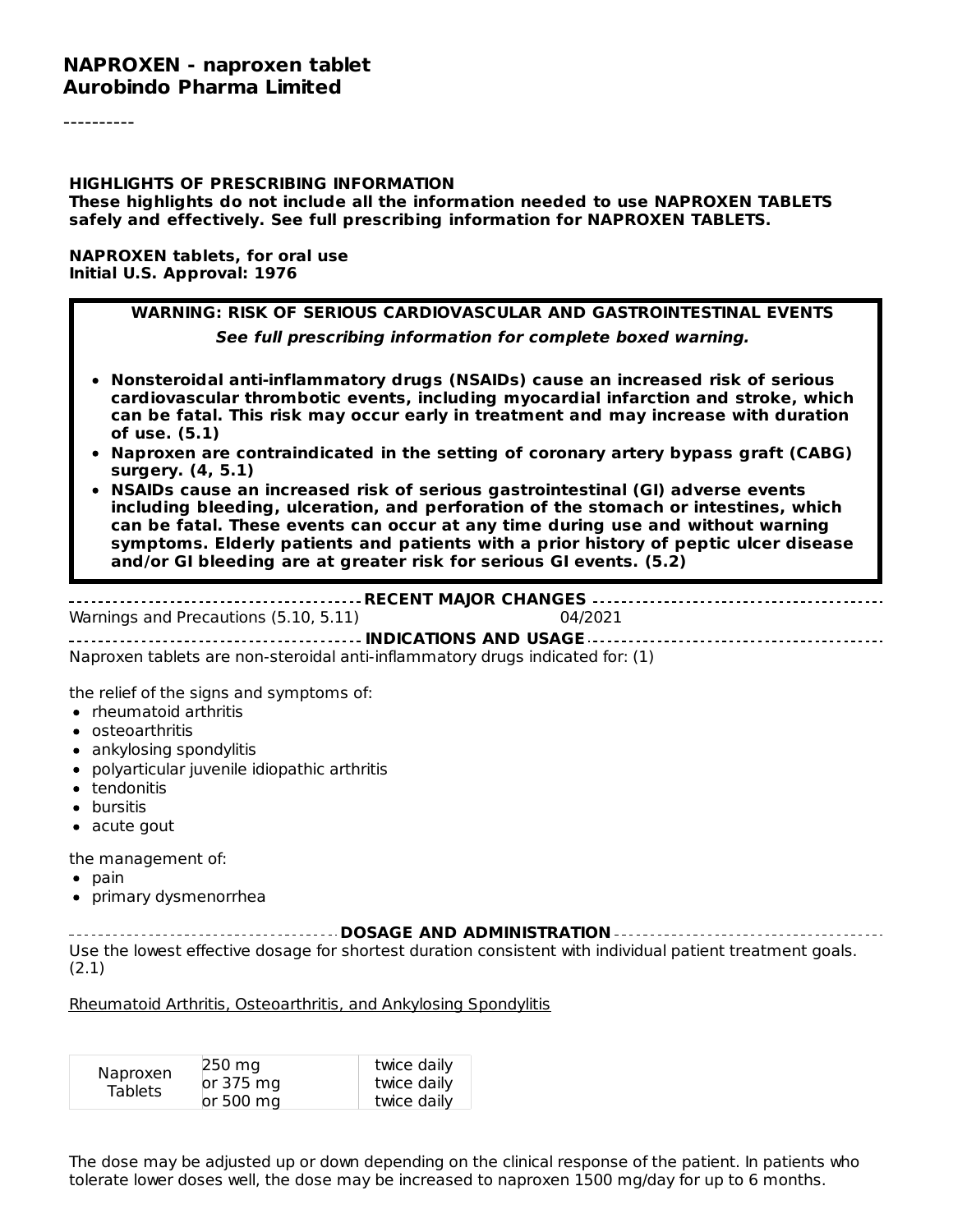#### Polyarticular Juvenile Idiopathic Arthritis

Naproxen tablets may not allow for the flexible dose titration needed in pediatric patients with polyarticular juvenile idiopathic arthritis. A liquid formulation may be more appropriate. Recommended total daily dose of naproxen is approximately 10 mg/kg given in 2 divided doses. Dosing with naproxen tablets is not appropriate for children weighing less than 50 kilograms.

#### Acute Gout

Recommended starting dose 750 mg of naproxen tablets followed by 250 mg every 8 hours until the attack has subsided.

tolerate lower doses well, the dose may be increased to naproxen 1500 mg/day for up to 6 months.

**DOSAGE FORMS AND STRENGTHS** Naproxen tablets: 250 mg, 375 mg and 500 mg (3) **CONTRAINDICATIONS**

- Known hypersensitivity to naproxen or any components of the drug product  $(4)$
- History of asthma, urticaria, or other allergic-type reactions after taking aspirin or other NSAIDs (4)
- $\bullet$  In the setting of CABG surgery (4)
- **WARNINGS AND PRECAUTIONS**

Hepatotoxicity: Inform patients of warning signs and symptoms of hepatotoxicity. Discontinue if abnormal liver tests persist or worsen or if clinical signs and symptoms of liver disease develop. (5.3) Hypertension: Patients taking some antihypertensive medications may have impaired response to these therapies when taking NSAIDs. Monitor blood pressure. (5.4, 7)

Heart Failure and Edema: Avoid use of naproxen in patients with severe heart failure unless benefits are expected to outweigh risk of worsening heart failure. (5.5)

Renal Toxicity: Monitor renal function in patients with renal or hepatic impairment, heart failure, dehydration, or hypovolemia. Avoid use of naproxen in patients with advanced renal disease unless benefits are expected to outweigh risk of worsening renal function. (5.6)

Anaphylactic Reactions: Seek emergency help if an anaphylactic reaction occurs. (5.7) Exacerbation of Asthma Related to Aspirin Sensitivity: Naproxen are contraindicated in patients with aspirin-sensitive asthma. Monitor patients with preexisting asthma (without aspirin sensitivity). (5.8) Serious Skin Reactions: Discontinue naproxen at first appearance of skin rash or other signs of hypersensitivity. (5.9)

Drug Reaction with Eosinophilia and Systemic Symptoms (DRESS): Discontinue and evaluate clinically (5.10).

Fetal Toxicity: Limit use of NSAIDs, including naproxen, between about 20 to 30 weeks in pregnancy due to the risk of oligohydramnios/fetal dysfunction. Avoid use of NSAIDs in women at about 30 weeks gestation and later in pregnancy due to the risks of oligohydramnios/fetal renal dysfunction and premature closure of the fetal ductus arteriosus. (5.11, 8.1)

Hematologic Toxicity: Monitor hemoglobin or hematocrit in patients with any signs or symptoms of anemia. (5.12, 7)

**ADVERSE REACTIONS** Most common adverse reactions to naproxen were dyspepsia, abdominal pain, nausea, headache, rash, ecchymosis, and edema. (6.1)

#### **To report SUSPECTED ADVERSE REACTIONS, contact Aurobindo Pharma USA, Inc. at 1-866- 850-2876 or FDA at 1-800-FDA-1088 or www.fda.gov/medwatch.**

**DRUG INTERACTIONS**

Drugs that Interfere with Hemostasis (e.g. warfarin, aspirin, SSRIs/SNRIs):

Monitor patients for bleeding who are concomitantly taking naproxen with drugs that interfere with hemostasis. Concomitant use of naproxen and analgesic doses of aspirin is not generally recommended. (7)

ACE inhibitors, Angiotensin Receptor Blockers (ARB), or Beta-Blockers: Concomitant use with naproxen may diminish the antihypertensive effect of these drugs. Monitor blood pressure. (7)

ACE Inhibitors and ARBs: Concomitant use with naproxen in elderly, volume depleted, or those with renal impairment may result in deterioration of renal function. In such high risk patients, monitor for signs of worsening renal function. (7)

Diuretics: NSAIDs can reduce natriuretic effect of furosemide and thiazide diuretics. Monitor patients to assure diuretic efficacy including antihypertensive effects. (7)

Digoxin: Concomitant use with naproxen can increase serum concentration and prolong half-life of digoxin. Monitor serum digoxin levels. (7)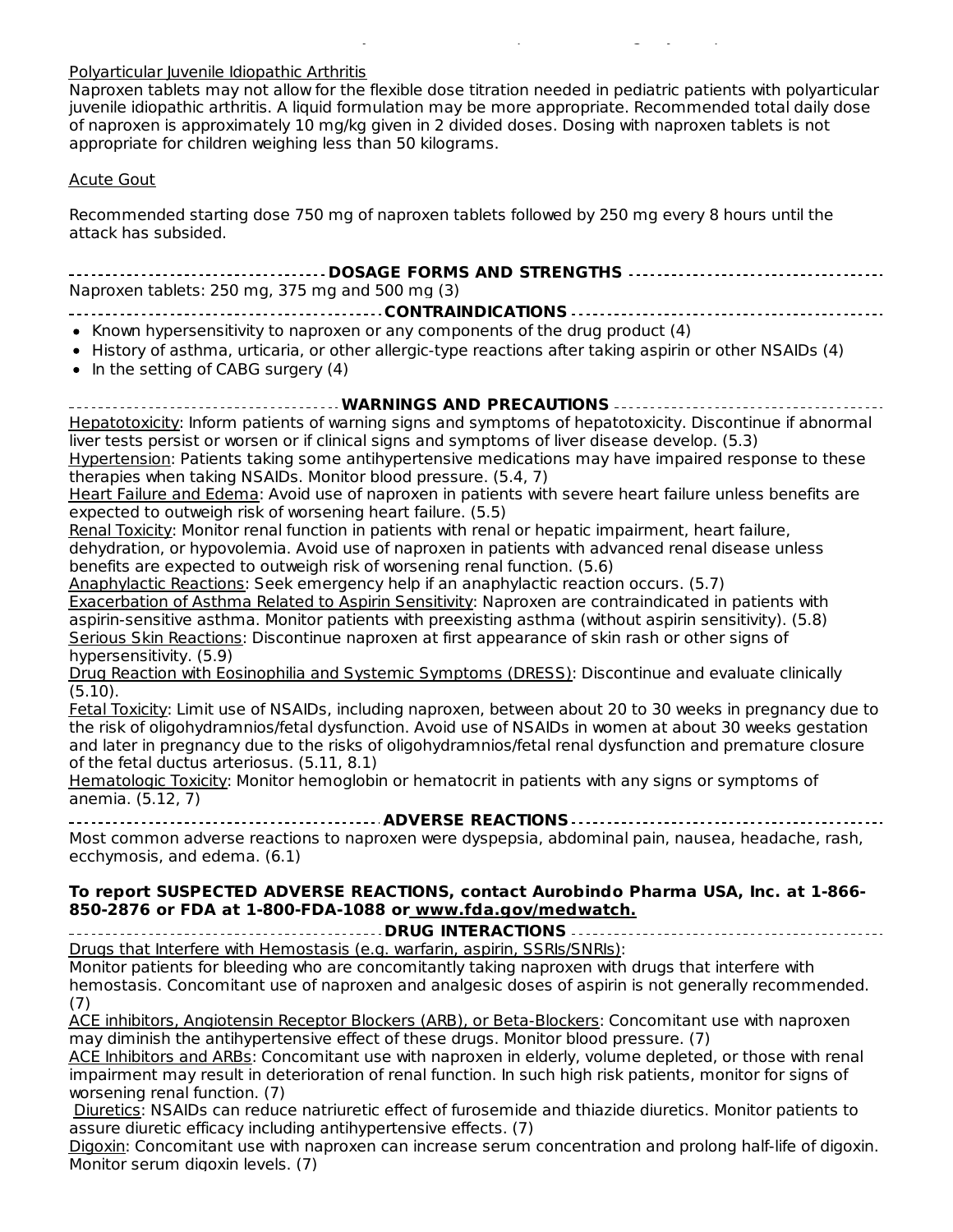#### **USE IN SPECIFIC POPULATIONS**

Infertility: NSAIDs are associated with reversible infertility. Consider withdrawal of naproxen in women who have difficulties conceiving. (8.3)

Renal Impairment: Naproxen-containing products are not recommended for use in patients with moderate to severe and severe renal impairment (creatinine clearance <30 mL/min). (8.7)

#### **See 17 for PATIENT COUNSELING INFORMATION and Medication Guide.**

**Revised: 5/2021**

### **FULL PRESCRIBING INFORMATION: CONTENTS\***

### **WARNING: RISK OF SERIOUS CARDIOVASCULAR AND GASTROINTESTINAL EVENTS**

#### **1 INDICATIONS AND USAGE**

Monitor serum digoxin levels. (7)

### **2 DOSAGE AND ADMINISTRATION**

- 2.1 General Dosing Instructions
- 2.2 Rheumatoid Arthritis, Osteoarthritis and Ankylosing Spondylitis
- 2.3 Polyarticular Juvenile Idiopathic Arthritis
- 2.4 Management of Pain, Primary Dysmenorrhea, and Acute Tendonitis and Bursitis
- 2.5 Acute Gout
- 2.6 Non-Interchangeability with Other Formulations of Naproxen

### **3 DOSAGE FORMS AND STRENGTHS**

### **4 CONTRAINDICATIONS**

### **5 WARNINGS AND PRECAUTIONS**

- 5.1 Cardiovascular Thrombotic Events
- 5.2 Gastrointestinal Bleeding, Ulceration, and Perforation
- 5.3 Hepatotoxicity
- 5.4 Hypertension
- 5.5 Heart Failure and Edema
- 5.6 Renal Toxicity and Hyperkalemia
- 5.7 Anaphylactic Reactions
- 5.8 Exacerbation of Asthma Related to Aspirin Sensitivity
- 5.9 Serious Skin Reactions
- 5.10 Drug Reaction with Eosinophilia and Systemic Symptoms (DRESS)
- 5.11 Fetal Toxicity
- 5.12 Hematologic Toxicity
- 5.13 Masking of Inflammation and Fever
- 5.14 Long-Term Use and Laboratory Monitoring

### **6 ADVERSE REACTIONS**

- 6.1 Clinical Trials Experience
- 6.2 Postmarketing Experience

### **7 DRUG INTERACTIONS**

### **8 USE IN SPECIFIC POPULATIONS**

- 8.1 Pregnancy
- 8.2 Lactation
- 8.3 Females and Males of Reproductive Potential
- 8.4 Pediatric Use
- 8.5 Geriatric Use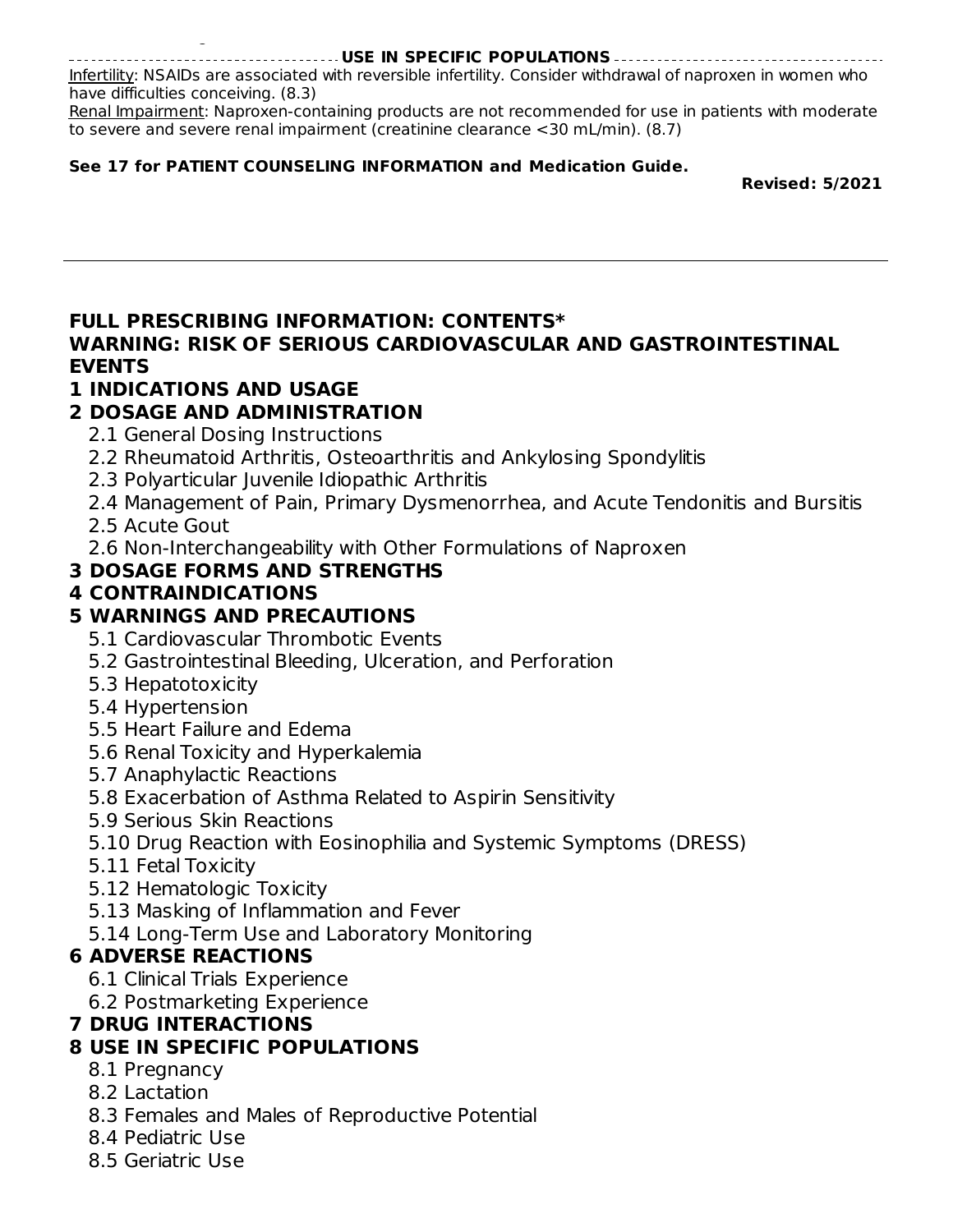- 8.6 Hepatic Impairment
- 8.7 Renal Impairment
- **10 OVERDOSAGE**

### **11 DESCRIPTION**

### **12 CLINICAL PHARMACOLOGY**

- 12.1 Mechanism of Action
- 12.2 Pharmacodynamics
- 12.3 Pharmacokinetics

### **13 NONCLINICAL TOXICOLOGY**

13.1 Carcinogenesis, Mutagenesis, Impairment of Fertility

#### **14 CLINICAL STUDIES**

### **16 HOW SUPPLIED/STORAGE AND HANDLING**

### **17 PATIENT COUNSELING INFORMATION**

\* Sections or subsections omitted from the full prescribing information are not listed.

### **FULL PRESCRIBING INFORMATION**

### **WARNING: RISK OF SERIOUS CARDIOVASCULAR AND GASTROINTESTINAL EVENTS**

**Cardiovascular Thrombotic Events**

- **Nonsteroidal anti-inflammatory drugs (NSAIDs) cause an increased risk of serious cardiovascular thrombotic events, including myocardial infarction and stroke, which can be fatal. This risk may occur early in treatment and may increase with duration of use [see Warnings and Precautions (5.1)].**
- **Naproxen are contraindicated in the setting of coronary artery bypass graft (CABG) surgery [see Contraindications (4), Warnings and Precautions (5.1)].**

### **Gastrointestinal Bleeding, Ulceration, and Perforation**

**NSAIDs cause an increased risk of serious gastrointestinal (GI) adverse events including bleeding, ulceration, and perforation of the stomach or intestines, which can be fatal. These events can occur at any time during use and without warning symptoms. Elderly patients and patients with a prior history of peptic ulcer disease and/or GI bleeding are at greater risk for serious GI events [see Warnings and Precautions (5.2)].**

### **1 INDICATIONS AND USAGE**

Naproxen tablets are indicated for:

the relief of the signs and symptoms of: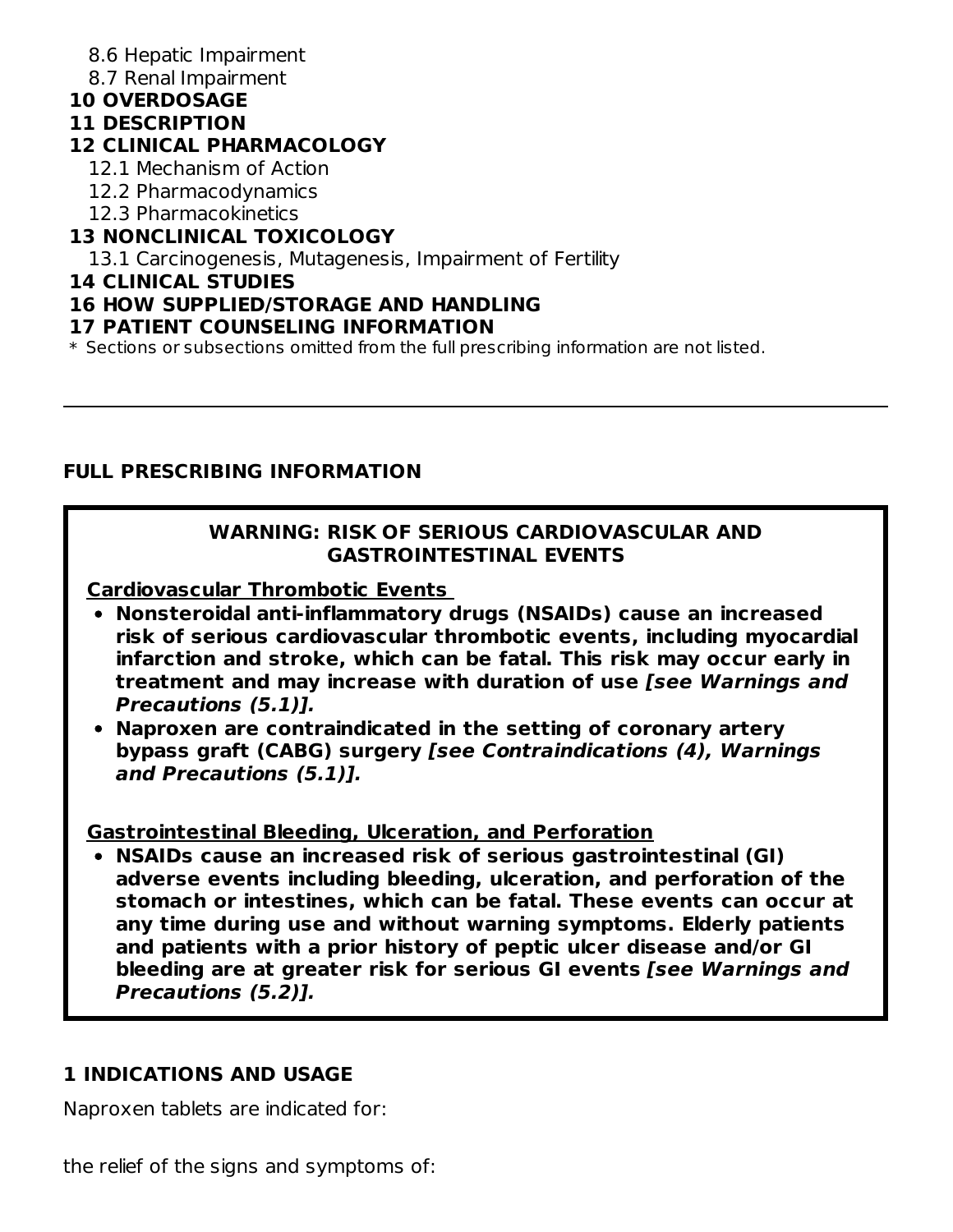- rheumatoid arthritis
- osteoarthritis
- ankylosing spondylitis
- Polyarticular Juvenile Idiopathic Arthritis
- tendonitis
- bursitis
- acute gout

the management of:

- $\bullet$  pain
- primary dysmenorrhea

## **2 DOSAGE AND ADMINISTRATION**

### **2.1 General Dosing Instructions**

Carefully consider the potential benefits and risks of naproxen tablets and other treatment options before deciding to use naproxen tablets. Use the lowest effective dose for the shortest duration consistent with individual patient treatment goals [see Warnings and Precautions (5)].

After observing the response to initial therapy with naproxen tablets the dose and frequency should be adjusted to suit an individual patient's needs.

Naproxen-containing products such as naproxen tablets and other naproxen products should not be used concomitantly since they all circulate in the plasma as the naproxen anion.

### **2.2 Rheumatoid Arthritis, Osteoarthritis and Ankylosing Spondylitis**

The recommended dosages of naproxen tablets are shown in Table 1.

### **Table 1: Recommended dosages for Naproxen Tablets**

| Naproxen Tablets | $250$ mg            | twice daily |
|------------------|---------------------|-------------|
|                  | or $375 \text{ mg}$ | twice daily |
|                  | or 500 mg           | twice daily |

During long-term administration, the dose of naproxen may be adjusted up or down depending on the clinical response of the patient. A lower daily dose may suffice for long-term administration.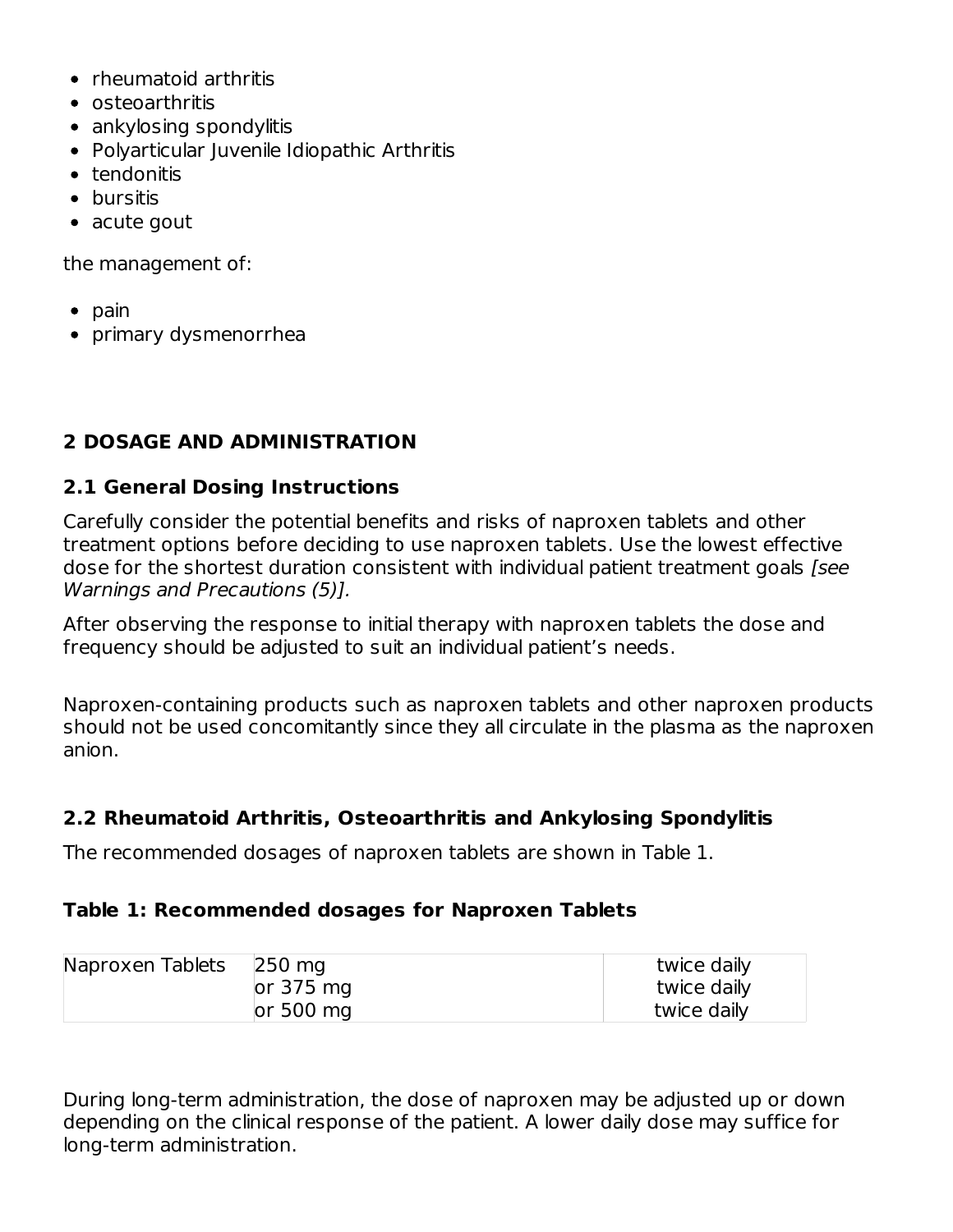The morning and evening doses do not have to be equal in size and administration of the drug more frequently than twice daily does not generally make a difference in response.

In patients who tolerate lower doses well, the dose may be increased to naproxen 1500 mg/day for limited periods of up to 6 months when a higher level of antiinflammatory/analgesic activity is required. When treating such patients with naproxen 1500 mg/day, the physician should observe sufficient increased clinical benefits to offset the potential increased risk.

### **2.3 Polyarticular Juvenile Idiopathic Arthritis**

Naproxen solid-oral dosage forms may not allow for the flexible dose titration needed in pediatric patients with polyarticular juvenile idiopathic arthritis. A liquid formulation may be more appropriate for weight-based dosing and due to the need for dose flexibility in children.

In pediatric patients, doses of 5 mg/kg/day produced plasma levels of naproxen similar to those seen in adults taking 500 mg of naproxen (see Clinical Pharmacology (12)]. The recommended total daily dose of naproxen is approximately 10 mg/kg given in 2 divided doses. Dosing with naproxen tablets is not appropriate for children weighing less than 50 kilograms.

#### **2.4 Management of Pain, Primary Dysmenorrhea, and Acute Tendonitis and Bursitis**

Naproxen tablets may also be used. The recommended starting dose of naproxen tablets is 500 mg followed by 250 mg every 6 to 8 hours as required. The total daily dose should not exceed 1250 mg of naproxen.

Naproxen tablets are not recommended for initial treatment of acute pain because absorption of naproxen is delayed compared to other naproxen-containing products [see Clinical Pharmacology (12)].

### **2.5 Acute Gout**

The recommended starting dose is 750 mg of naproxen tablets followed by 250 mg every 8 hours until the attack has subsided.

### **2.6 Non-Interchangeability with Other Formulations of Naproxen**

Different dose strengths and formulations (e.g., tablets, suspension) of naproxen are not interchangeable. This difference should be taken into consideration when changing strengths or formulations.

### **3 DOSAGE FORMS AND STRENGTHS**

**Naproxen Tablets USP, 250 mg** are yellow colored mottled, biconvex, beveled edged round shape, uncoated tablets debossed with 'T' & '18' on either side of breakline on one side and other side plain.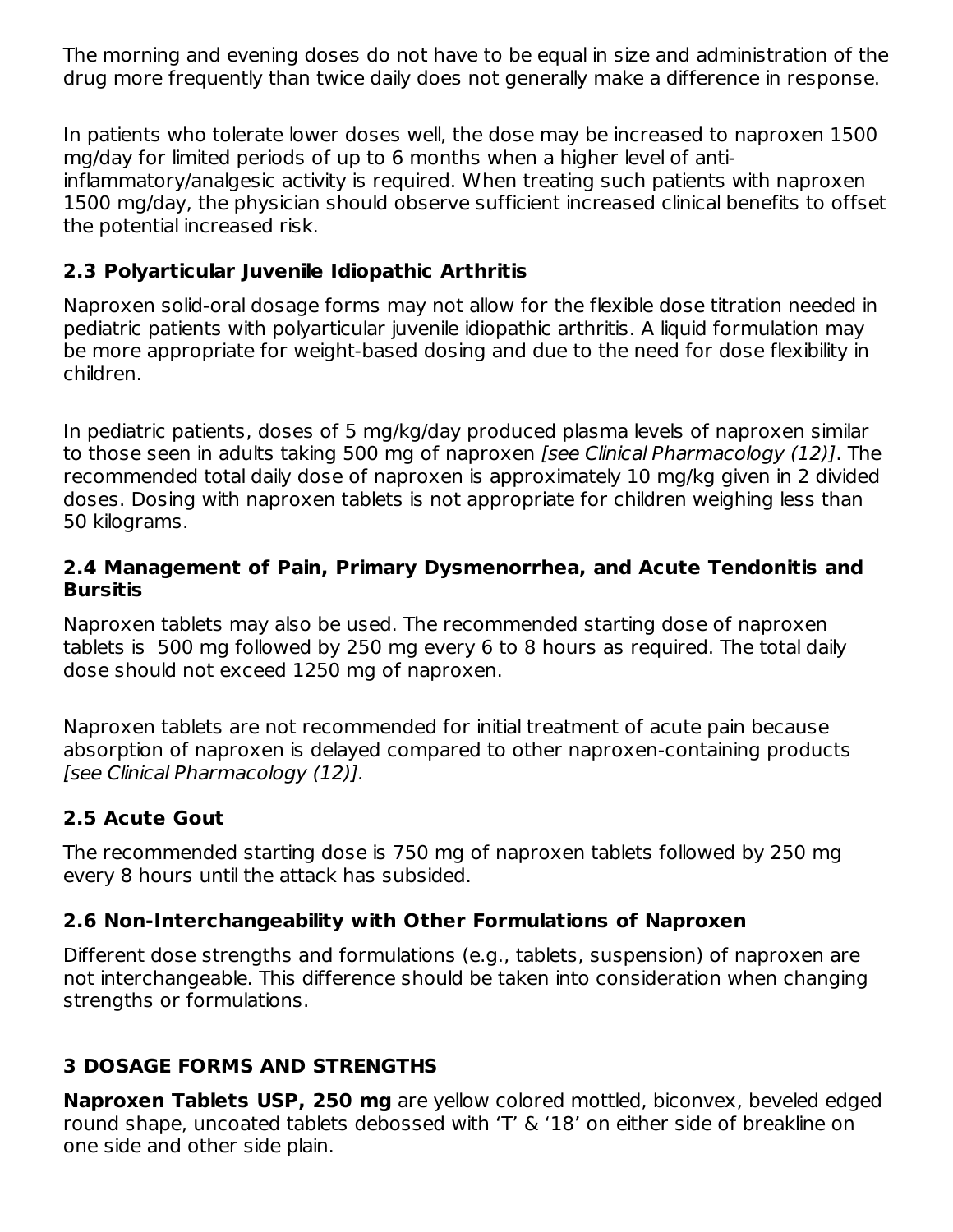**Naproxen Tablets USP, 375 mg** are yellow colored mottled, biconvex, oval shaped, uncoated tablets debossed with 'T' & '19' on one side and other side plain.

**Naproxen Tablets USP, 500 mg** are yellow colored mottled, biconvex, capsule shaped, uncoated tablets debossed with 'T' & '20' on either side of breakline on one side and other side plain.

### **4 CONTRAINDICATIONS**

Naproxen tablets are contraindicated in the following patients:

- Known hypersensitivity (e.g., anaphylactic reactions and serious skin reactions) to naproxen or any components of the drug product [see Warnings and Precautions (5.7, 5.9)]
- History of asthma, urticaria, or other allergic-type reactions after taking aspirin or other NSAIDs. Severe, sometimes fatal, anaphylactic reactions to NSAIDs have been reported in such patients [see Warnings and Precautions (5.7, 5.8)]
- In the setting of coronary artery bypass graft (CABG) surgery *[see Warnings and* Precautions (5.1)]

## **5 WARNINGS AND PRECAUTIONS**

### **5.1 Cardiovascular Thrombotic Events**

Clinical trials of several COX-2 selective and nonselective NSAIDs of up to three years duration have shown an increased risk of serious cardiovascular (CV) thrombotic events, including myocardial infarction (MI) and stroke, which can be fatal. Based on available data, it is unclear that the risk for CV thrombotic events is similar for all NSAIDs. The relative increase in serious CV thrombotic events over baseline conferred by NSAID use appears to be similar in those with and without known CV disease or risk factors for CV disease. However, patients with known CV disease or risk factors had a higher absolute incidence of excess serious CV thrombotic events, due to their increased baseline rate. Some observational studies found that this increased risk of serious CV thrombotic events began as early as the first weeks of treatment. The increase in CV thrombotic risk has been observed most consistently at higher doses.

To minimize the potential risk for an adverse CV event in NSAID-treated patients, use the lowest effective dose for the shortest duration possible. Physicians and patients should remain alert for the development of such events, throughout the entire treatment course, even in the absence of previous CV symptoms. Patients should be informed about the symptoms of serious CV events and the steps to take if they occur.

There is no consistent evidence that concurrent use of aspirin mitigates the increased risk of serious CV thrombotic events associated with NSAID use. The concurrent use of aspirin and an NSAID, such as naproxen, increases the risk of serious gastrointestinal (GI) events [see Warnings and Precautions (5.2)].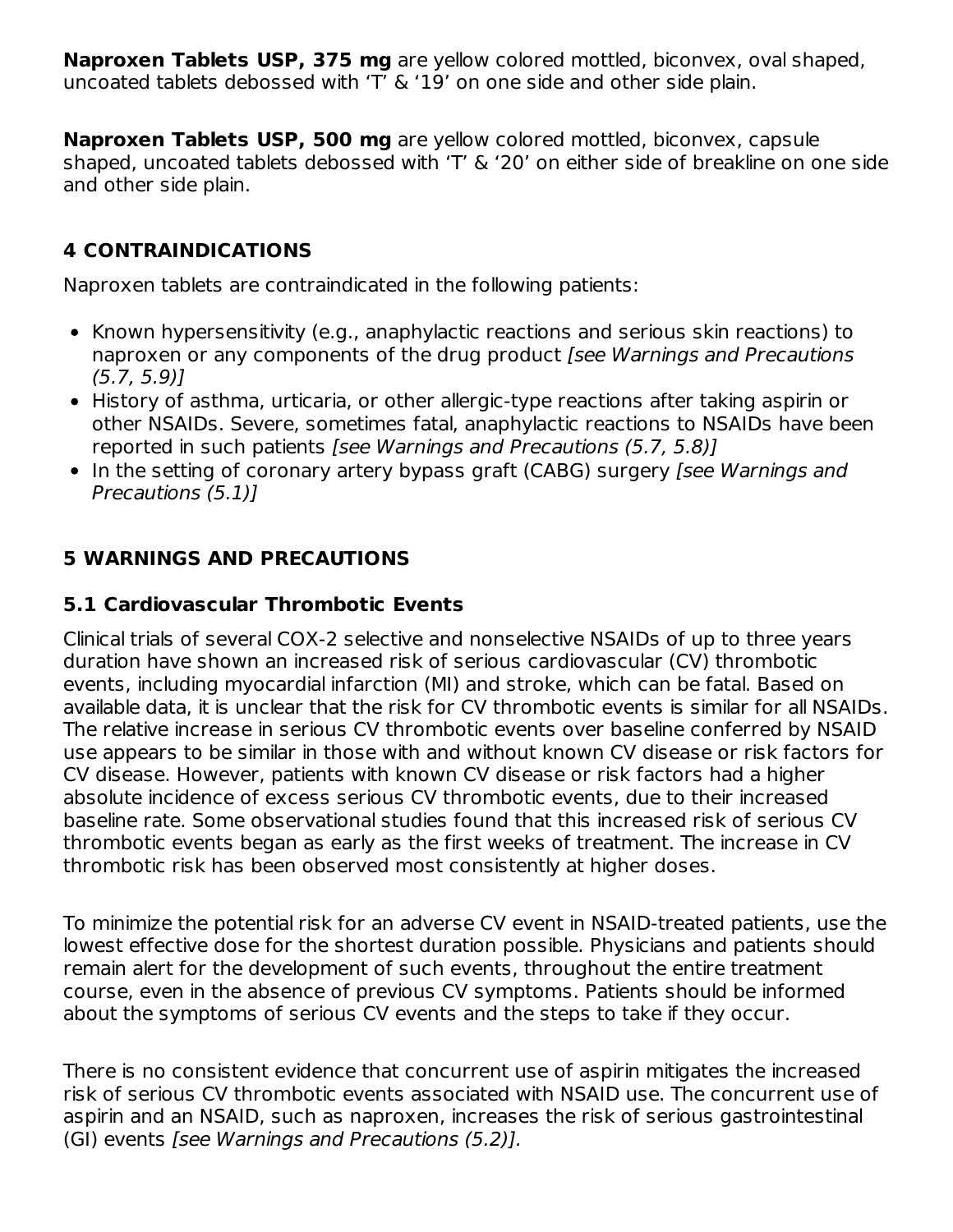#### Status Post Coronary Artery Bypass Graft (CABG) Surgery

Two large, controlled clinical trials of a COX-2 selective NSAID for the treatment of pain in the first 10 to 14 days following CABG surgery found an increased incidence of myocardial infarction and stroke. NSAIDs are contraindicated in the setting of CABG [see Contraindications (4)].

#### Post-MI Patients

Observational studies conducted in the Danish National Registry have demonstrated that patients treated with NSAIDs in the post-MI period were at increased risk of reinfarction, CV-related death, and all-cause mortality beginning in the first week of treatment. In this same cohort, the incidence of death in the first year post-MI was 20 per 100 person years in NSAID-treated patients compared to 12 per 100 person years in non-NSAID exposed patients. Although the absolute rate of death declined somewhat after the first year post-MI, the increased relative risk of death in NSAID users persisted over at least the next four years of follow-up.

Avoid the use of naproxen in patients with a recent MI unless the benefits are expected to outweigh the risk of recurrent CV thrombotic events. If naproxen are used in patients with a recent MI, monitor patients for signs of cardiac ischemia.

#### **5.2 Gastrointestinal Bleeding, Ulceration, and Perforation**

NSAIDs, including naproxen, cause serious gastrointestinal (GI) adverse events including inflammation, bleeding, ulceration, and perforation of the esophagus, stomach, small intestine, or large intestine, which can be fatal. These serious adverse events can occur at any time, with or without warning symptoms, in patients treated with NSAIDs.

Only one in five patients who develop a serious upper GI adverse event on NSAID therapy is symptomatic. Upper GI ulcers, gross bleeding, or perforation caused by NSAIDs occurred in approximately 1% of patients treated for 3 to 6 months, and in about 2% to 4% of patients treated for one year. However, even short-term NSAID therapy is not without risk.

#### Risk Factors for GI Bleeding, Ulceration, and Perforation

Patients with a prior history of peptic ulcer disease and/or GI bleeding who used NSAIDs had a greater than 10-fold increased risk for developing a GI bleed compared to patients without these risk factors. Other factors that increase the risk of GI bleeding in patients treated with NSAIDs include longer duration of NSAID therapy; concomitant use of oral corticosteroids, aspirin, anticoagulants, or selective serotonin reuptake inhibitors (SSRIs); smoking; use of alcohol; older age; and poor general health status. Most postmarketing reports of fatal GI events occurred in elderly or debilitated patients. Additionally, patients with advanced liver disease and/or coagulopathy are at increased risk for GI bleeding.

Strategies to Minimize the GI Risks in NSAID-treated patients: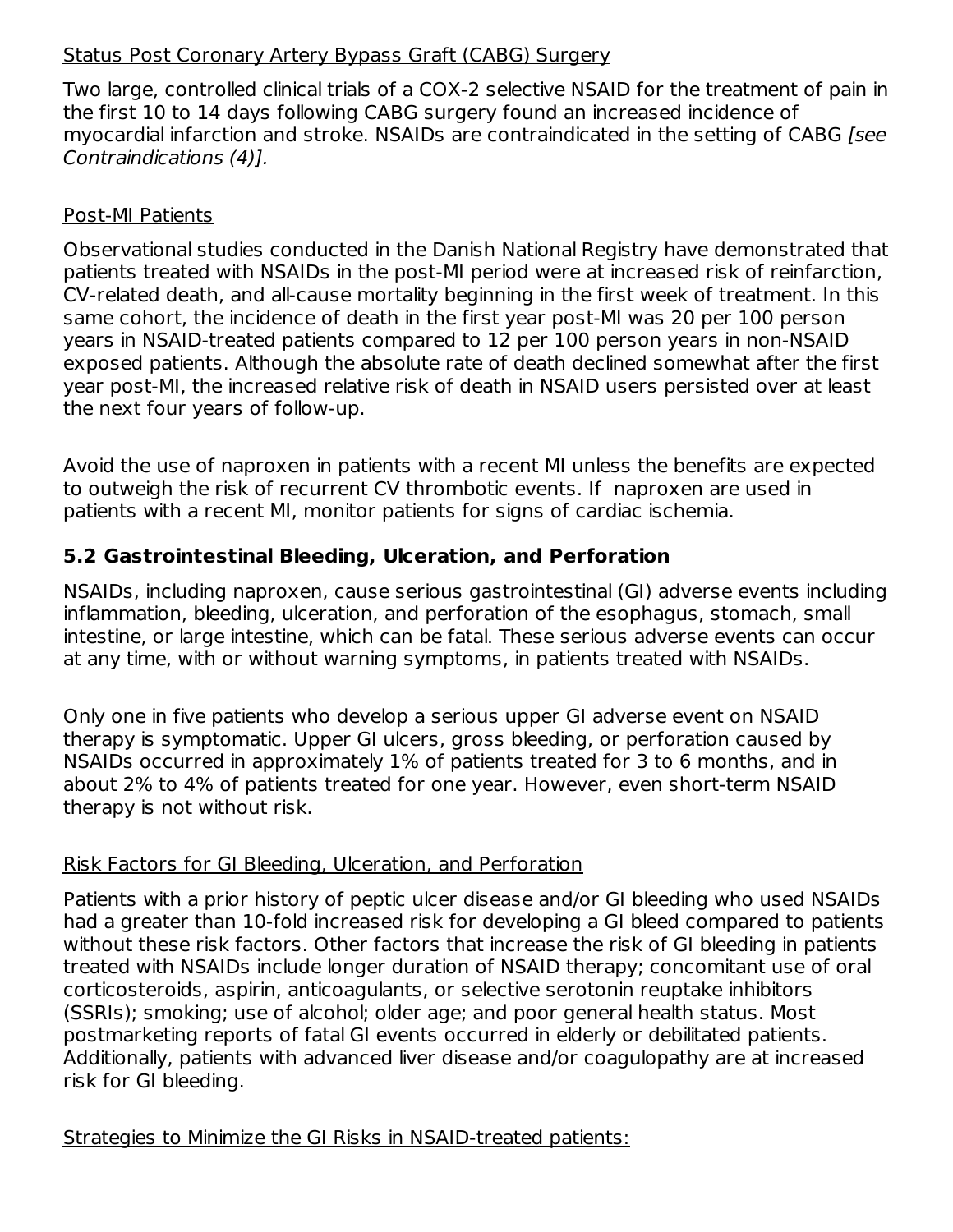- Use the lowest effective dosage for the shortest possible duration.
- Avoid administration of more than one NSAID at a time.
- Avoid use in patients at higher risk unless benefits are expected to outweigh the increased risk of bleeding. For such patients, as well as those with active GI bleeding, consider alternate therapies other than NSAIDs.
- Remain alert for signs and symptoms of GI ulceration and bleeding during NSAID therapy.
- If a serious GI adverse event is suspected, promptly initiate evaluation and treatment, and discontinue naproxen until a serious GI adverse event is ruled out.
- In the setting of concomitant use of low-dose aspirin for cardiac prophylaxis, monitor patients more closely for evidence of GI bleeding [see Drug Interactions (7)].

### **5.3 Hepatotoxicity**

Elevations of ALT or AST (three or more times the upper limit of normal [ULN]) have been reported in approximately 1% of NSAID-treated patients in clinical trials. In addition, rare, sometimes fatal, cases of severe hepatic injury, including fulminant hepatitis, liver necrosis, and hepatic failure have been reported.

Elevations of ALT or AST (less than three times ULN) may occur in up to 15% of patients treated with NSAIDs including naproxen.

Inform patients of the warning signs and symptoms of hepatotoxicity (e.g., nausea, fatigue, lethargy, diarrhea, pruritus, jaundice, right upper quadrant tenderness, and "flulike" symptoms). If clinical signs and symptoms consistent with liver disease develop, or if systemic manifestations occur (e.g., eosinophilia, rash, etc.), discontinue naproxen immediately, and perform a clinical evaluation of the patient.

### **5.4 Hypertension**

NSAIDs, including naproxen can lead to new onset of hypertension or worsening of preexisting hypertension, either of which may contribute to the increased incidence of CV events. Patients taking angiotensin converting enzyme (ACE) inhibitors, thiazide diuretics, or loop diuretics may have impaired response to these therapies when taking NSAIDs [see Drug Interactions (7)].

Monitor blood pressure (BP) during the initiation of NSAID treatment and throughout the course of therapy.

### **5.5 Heart Failure and Edema**

The Coxib and traditional NSAID Trialists' Collaboration meta-analysis of randomized controlled trials demonstrated an approximately two-fold increase in hospitalizations for heart failure in COX-2 selective-treated patients and nonselective NSAID-treated patients compared to placebo-treated patients. In a Danish National Registry study of patients with heart failure, NSAID use increased the risk of MI, hospitalization for heart failure, and death.

Additionally, fluid retention and edema have been observed in some patients treated with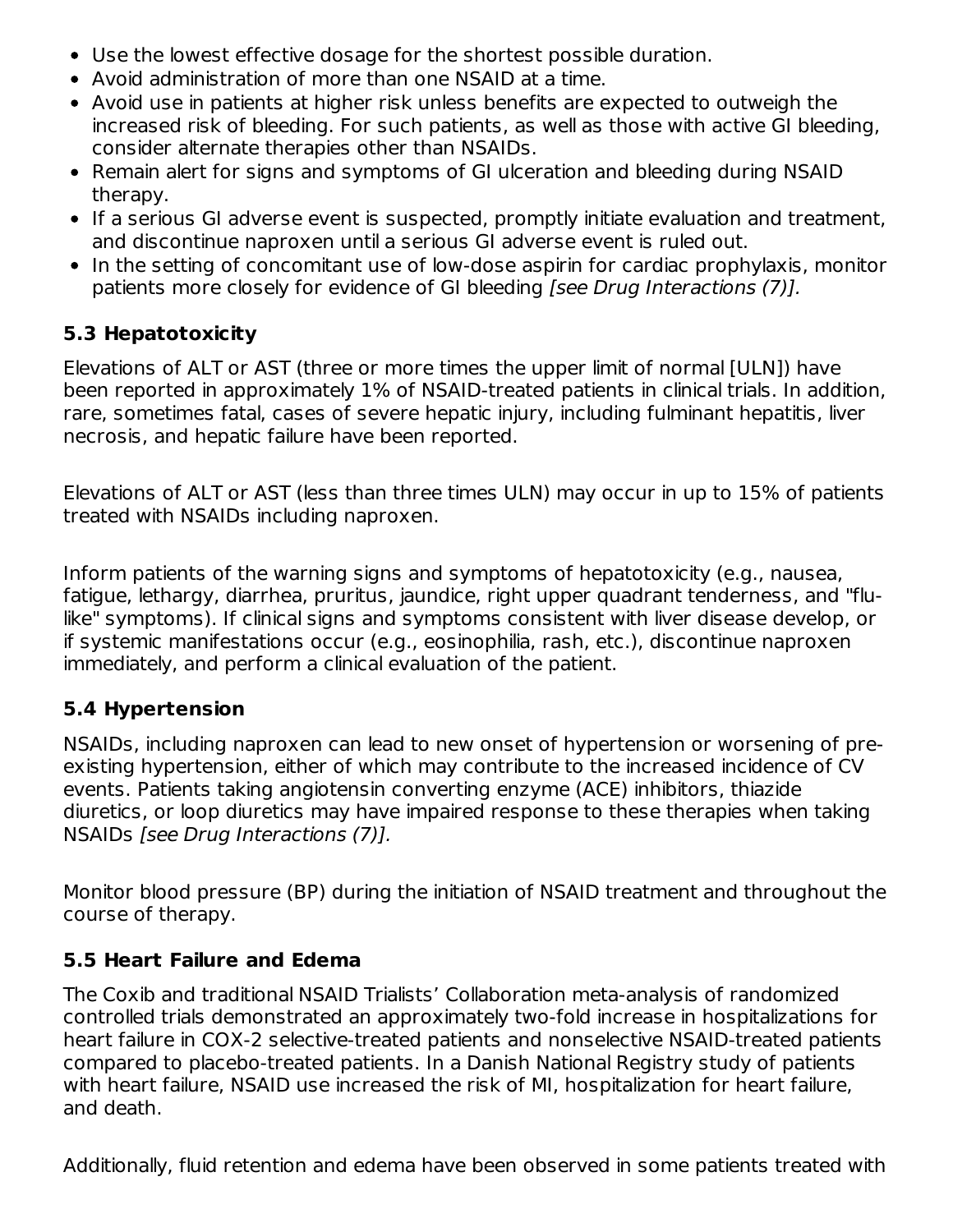NSAIDs. Use of naproxen may blunt the CV effects of several therapeutic agents used to treat these medical conditions (e.g., diuretics, ACE inhibitors, or angiotensin receptor blockers [ARBs]) [see Drug Interactions (7)].

Avoid the use of naproxen in patients with severe heart failure unless the benefits are expected to outweigh the risk of worsening heart failure. If naproxen is used in patients with severe heart failure, monitor patients for signs of worsening heart failure.

### **5.6 Renal Toxicity and Hyperkalemia**

Renal Toxicity Long-term administration of NSAIDs has resulted in renal papillary necrosis and other renal injury.

Renal toxicity has also been seen in patients in whom renal prostaglandins have a compensatory role in the maintenance of renal perfusion. In these patients, administration of an NSAID may cause a dose-dependent reduction in prostaglandin formation and, secondarily, in renal blood flow, which may precipitate overt renal decompensation. Patients at greatest risk of this reaction are those with impaired renal function, dehydration, hypovolemia, heart failure, liver dysfunction, those taking diuretics and ACE inhibitors or ARBs, and the elderly. Discontinuation of NSAID therapy is usually followed by recovery to the pretreatment state.

No information is available from controlled clinical studies regarding the use of naproxen in patients with advanced renal disease. The renal effects of naproxen may hasten the progression of renal dysfunction in patients with preexisting renal disease.

Correct volume status in dehydrated or hypovolemic patients prior to initiating naproxen. Monitor renal function in patients with renal or hepatic impairment, heart failure, dehydration, or hypovolemia during use of naproxen *[see Drug Interactions (7)]*. Avoid the use of naproxen in patients with advanced renal disease unless the benefits are expected to outweigh the risk of worsening renal function. If naproxen is used in patients with advanced renal disease, monitor patients for signs of worsening renal function.

### **Hyperkalemia**

Increases in serum potassium concentration, including hyperkalemia, have been reported with use of NSAIDs, even in some patients without renal impairment. In patients with normal renal function, these effects have been attributed to a hyporeninemic-hypoaldosteronism state.

## **5.7 Anaphylactic Reactions**

Naproxen has been associated with anaphylactic reactions in patients with and without known hypersensitivity to naproxen and in patients with aspirin-sensitive asthma [see Contraindications (4) and Warnings and Precautions (5.8)].

Seek emergency help if an anaphylactic reaction occurs.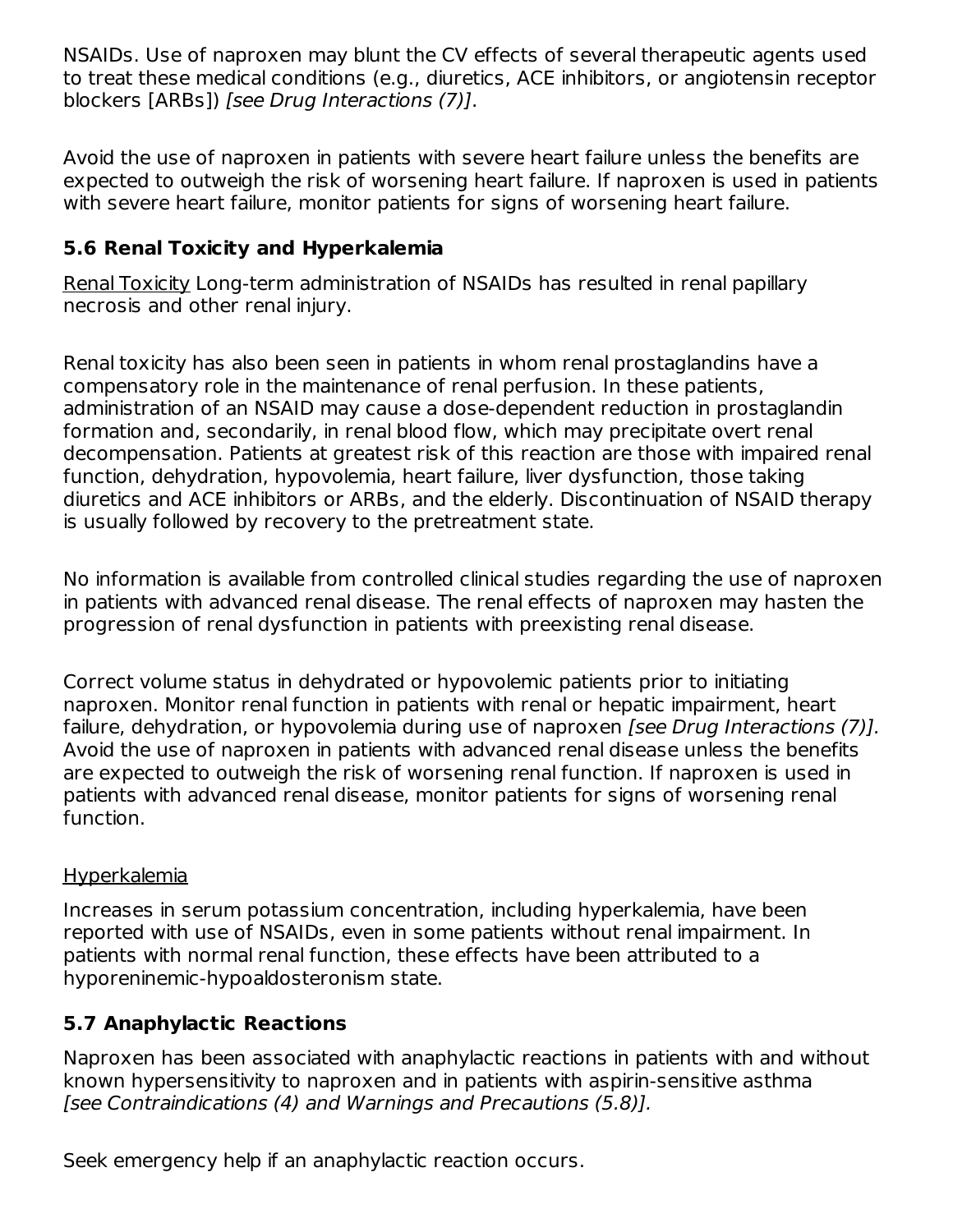### **5.8 Exacerbation of Asthma Related to Aspirin Sensitivity**

A subpopulation of patients with asthma may have aspirin-sensitive asthma which may include chronic rhinosinusitis complicated by nasal polyps; severe, potentially fatal bronchospasm; and/or intolerance to aspirin and other NSAIDs.

Because cross-reactivity between aspirin and other NSAIDs has been reported in such aspirin-sensitive patients, naproxen are contraindicated in patients with this form of aspirin sensitivity *[see Contraindications (4)]*. When naproxen is used in patients with preexisting asthma (without known aspirin sensitivity), monitor patients for changes in the signs and symptoms of asthma.

## **5.9 Serious Skin Reactions**

NSAIDs, including naproxen, can cause serious skin adverse reactions such as exfoliative dermatitis, Stevens-Johnson syndrome (SJS), and toxic epidermal necrolysis (TEN), which can be fatal. These serious events may occur without warning. Inform patients about the signs and symptoms of serious skin reactions, and to discontinue the use of naproxen at the first appearance of skin rash or any other sign of hypersensitivity. Naproxen are contraindicated in patients with previous serious skin reactions to NSAIDs [see Contraindications (4)].

## **5.10 Drug Reaction with Eosinophilia and Systemic Symptoms (DRESS)**

Drug Reaction with Eosinophilia and Systemic Symptoms (DRESS) has been reported in patients taking NSAIDs such as naproxen. Some of these events have been fatal or lifethreatening. DRESS typically, although not exclusively, presents with fever, rash, lymphadenopathy, and/or facial swelling. Other clinical manifestations may include hepatitis, nephritis, hematological abnormalities, myocarditis, or myositis. Sometimes symptoms of DRESS may resemble an acute viral infection. Eosinophilia is often present. Because this disorder is variable in its presentation, other organ systems not noted here may be involved. It is important to note that early manifestations of hypersensitivity, such as fever or lymphadenopathy, may be present even though rash is not evident. If such signs or symptoms are present, discontinue naproxen and evaluate the patient immediately.

# **5.11 Fetal Toxicity**

# Premature Closure of Fetal Ductus Arteriosus

Avoid use of NSAIDs, including naproxen, in pregnant women at about 30 weeks of gestation and later. NSAIDs, including naproxen, increase the risk of premature closure of the fetal ductus arteriosus at approximately this gestational age.

# Oligohydramnios/Neonatal Renal Impairment

Use of NSAIDs, including naproxen, at about 20 weeks gestation or later in pregnancy may cause fetal renal dysfunction leading to oligohydramnios and, in some cases, neonatal renal impairment. These adverse outcomes are seen, on average, after days to weeks of treatment, although oligohydramnios has been infrequently reported as soon as 48 hours after NSAID initiation. Oligohydramnios is often, but not always, reversible with treatment discontinuation. Complications of prolonged oligohydramnios may, for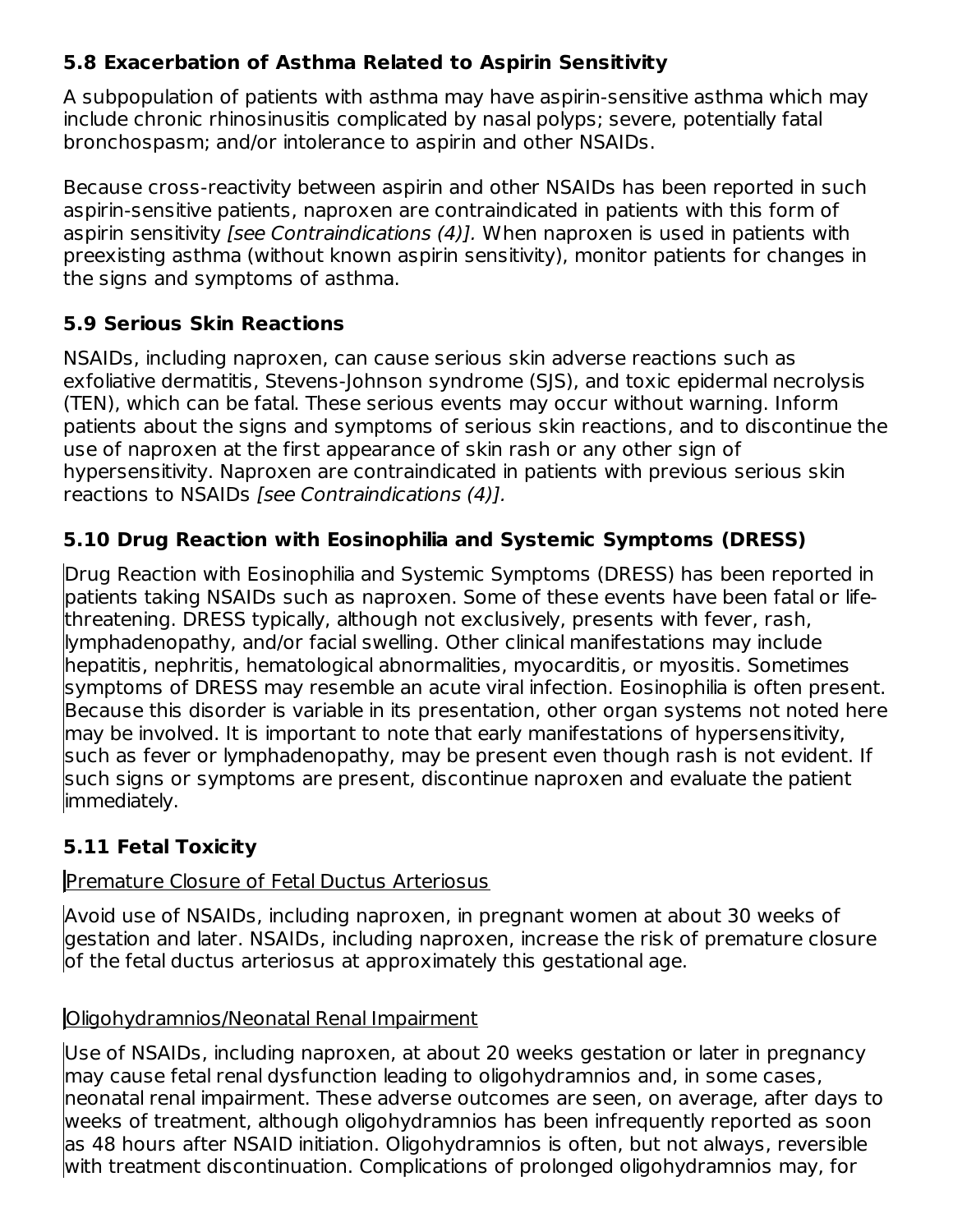example, include limb contractures and delayed lung maturation. In some postmarketing cases of impaired neonatal renal function, invasive procedures such as exchange transfusion or dialysis were required.

If NSAID treatment is necessary between about 20 weeks and 30 weeks gestation, limit naproxen use to the lowest effective dose and shortest duration possible. Consider ultrasound monitoring of amniotic fluid if naproxen treatment extends beyond 48 hours. Discontinue naproxen if oligohydramnios occurs and follow up according to clinical practice [see Use in Specific Populations (8.1)].

### **5.12 Hematologic Toxicity**

Anemia has occurred in NSAID-treated patients. This may be due to occult or gross blood loss, fluid retention, or an incompletely described effect on erythropoiesis. If a patient treated with naproxen has any signs or symptoms of anemia, monitor hemoglobin or hematocrit.

NSAIDs, including naproxen may increase the risk of bleeding events. Co-morbid conditions such as coagulation disorders or concomitant use of warfarin and other anticoagulants, antiplatelet agents (e.g., aspirin), serotonin reuptake inhibitors (SSRIs), and serotonin norepinephrine reuptake inhibitors (SNRIs) may increase this risk. Monitor these patients for signs of bleeding [see Drug Interactions (7)].

### **5.13 Masking of Inflammation and Fever**

The pharmacological activity of naproxen in reducing inflammation, and possibly fever, may diminish the utility of diagnostic signs in detecting infections.

### **5.14 Long-Term Use and Laboratory Monitoring**

Because serious GI bleeding, hepatotoxicity, and renal injury can occur without warning symptoms or signs, consider monitoring patients on long-term NSAID treatment with a CBC and a chemistry profile periodically *[see Warnings and Precautions (5.2, 5.3, 5.6)]*.

Patients with initial hemoglobin values of 10 g or less who are to receive long-term therapy should have hemoglobin values determined periodically.

Because of adverse eye findings in animal studies with drugs of this class, it is recommended that ophthalmic studies be carried out if any change or disturbance in vision occurs.

### **6 ADVERSE REACTIONS**

The following adverse reactions are discussed in greater detail in other sections of the labeling:

- Cardiovascular Thrombotic Events [see Warnings and Precautions (5.1)]
- GI Bleeding, Ulceration, and Perforation *[see Warnings and Precautions (5.2)]*
- Hepatotoxicity [see Warnings and Precautions (5.3)]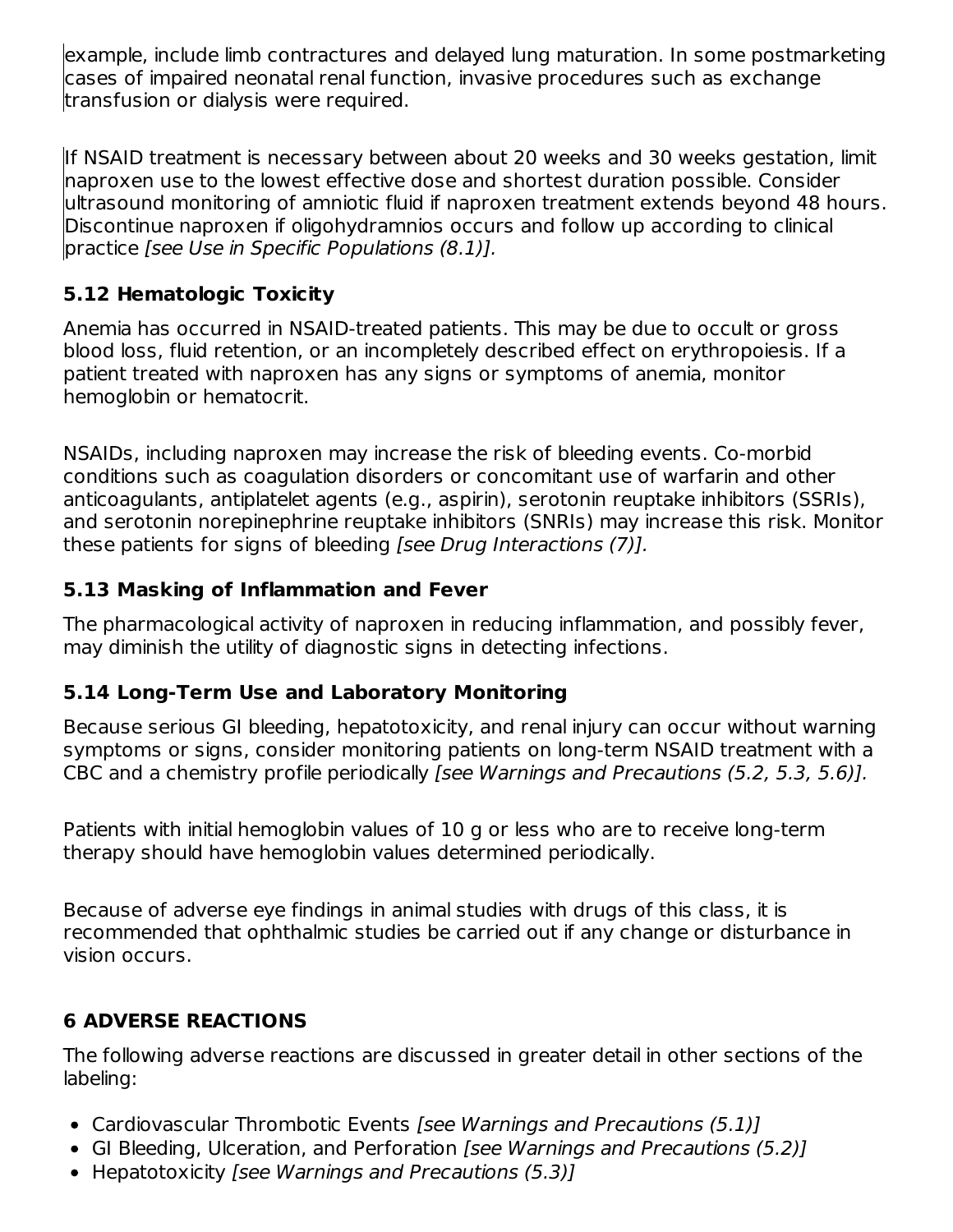- Hypertension [see Warnings and Precautions (5.4)]
- Heart Failure and Edema [see Warnings and Precautions (5.5)]
- Renal Toxicity and Hyperkalemia [see Warnings and Precautions (5.6)]
- Anaphylactic Reactions [see Warnings and Precautions (5.7)]
- Serious Skin Reactions [see Warnings and Precautions (5.9)]
- Hematologic Toxicity [see Warnings and Precautions (5.12)]

### **6.1 Clinical Trials Experience**

Because clinical trials are conducted under widely varying conditions, adverse reaction rates observed in the clinical trials of a drug cannot be directly compared to rates in the clinical trials of another drug and may not reflect the rates observed in practice.

Adverse reactions reported in controlled clinical trials in 960 patients treated for rheumatoid arthritis or osteoarthritis are listed below. In general, reactions in patients treated chronically were reported 2 to 10 times more frequently than they were in shortterm studies in the 962 patients treated for mild to moderate pain or for dysmenorrhea. The most frequent complaints reported related to the gastrointestinal tract.

A clinical study found gastrointestinal reactions to be more frequent and more severe in rheumatoid arthritis patients taking daily doses of 1500 mg naproxen compared to those taking 750 mg naproxen.

In controlled clinical trials with about 80 pediatric patients and in well-monitored, openlabel studies with about 400 pediatric patients with polyarticular juvenile idiopathic arthritis treated with naproxen, the incidence of rash and prolonged bleeding times were greater, the incidence of gastrointestinal and central nervous system reactions were about the same, and the incidence of other reactions were lower in pediatric patients than in adults.

In patients taking naproxen in clinical trials, the most frequently reported adverse experiences in approximately 1% to 10% of patients were:

Gastrointestinal (GI) Experiences, including: heartburn\*, abdominal pain\*, nausea\*, constipation\*, diarrhea, dyspepsia, stomatitis

Central Nervous System: headache\*, dizziness\*, drowsiness\*, lightheadedness, vertigo

Dermatologic: pruritus (itching)\*, skin eruptions\*, ecchymoses\*, sweating, purpura

Special Senses: tinnitus\*, visual disturbances, hearing disturbances

Cardiovascular: edema\*, palpitations

General: dyspnea\*, thirst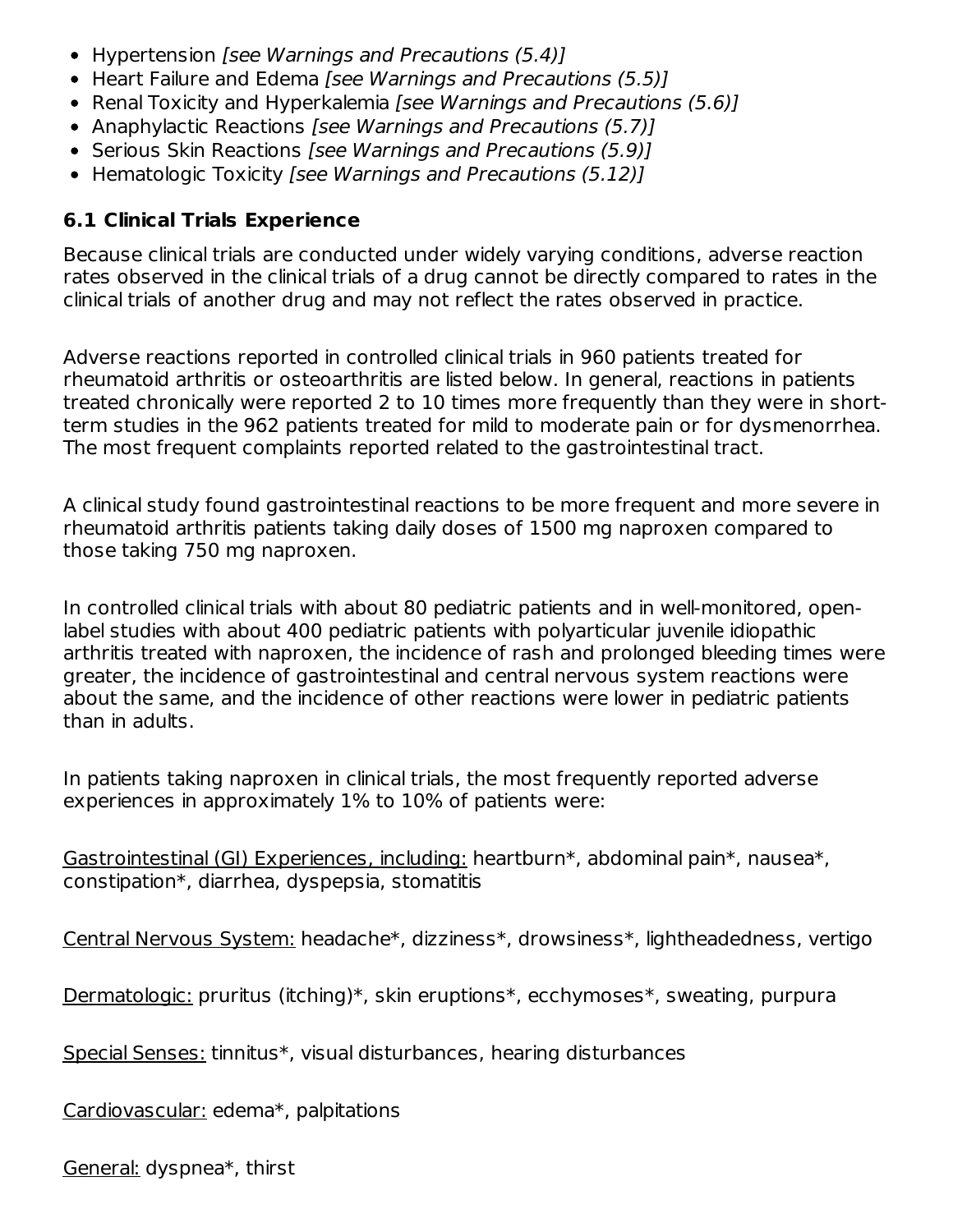\*Incidence of reported reaction between 3% and 9%. Those reactions occurring in less than 3% of the patients are unmarked.

In patients taking NSAIDs, the following adverse experiences have also been reported in approximately 1% to 10% of patients.

Gastrointestinal (GI) Experiences, including: flatulence, gross bleeding/perforation, GI ulcers (gastric/duodenal), vomiting

General: abnormal renal function, anemia, elevated liver enzymes, increased bleeding time, rashes

The following are additional adverse experiences reported in <1% of patients taking naproxen during clinical trials.

Gastrointestinal: pancreatitis, vomiting

Hepatobiliary: jaundice

Hemic and Lymphatic: melena, thrombocytopenia, agranulocytosis

Nervous System: inability to concentrate

Dermatologic: skin rashes

### **6.2 Postmarketing Experience**

The following adverse reactions have been identified during post approval use of naproxen. Because these reactions are reported voluntarily from a population of uncertain size, it is not always possible to reliably estimate their frequency or establish a causal relationship to drug exposure.

The following are additional adverse experiences reported in <1% of patients taking naproxen during clinical trials and through postmarketing reports. Those adverse reactions observed through postmarketing reports are italicized.

Body as a Whole: anaphylactoid reactions, angioneurotic edema, menstrual disorders, pyrexia (chills and fever)

Cardiovascular: congestive heart failure, vasculitis, hypertension, pulmonary edema

Gastrointestinal: inflammation, bleeding (sometimes fatal, particularly in the elderly), ulceration, perforation and obstruction of the upper or lower gastrointestinal tract. Esophagitis, stomatitis, hematemesis, colitis, exacerbation of inflammatory bowel disease (ulcerative colitis, Crohn's disease).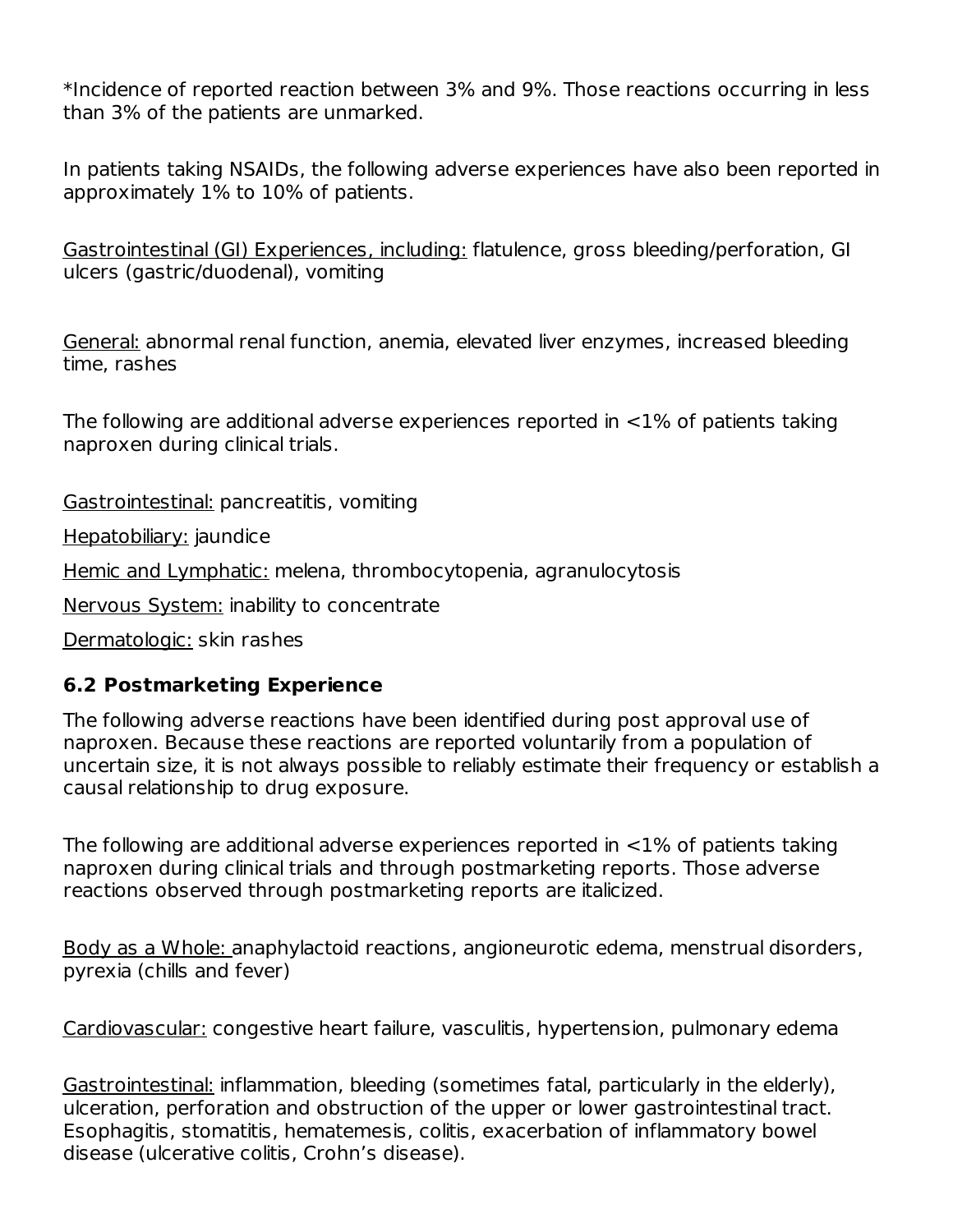Hepatobiliary: abnormal liver function tests, hepatitis (some cases have been fatal)

Hemic and Lymphatic: eosinophilia, leucopenia, granulocytopenia, hemolytic anemia, aplastic anemia

Metabolic and Nutritional: hyperglycemia, hypoglycemia

Nervous System: depression, dream abnormalities, insomnia, malaise, myalgia, muscle weakness, aseptic meningitis, cognitive dysfunction, convulsions

Respiratory: eosinophilic pneumonitis, asthma

Dermatologic: alopecia, urticaria, toxic epidermal necrolysis, erythema multiforme, erythema nodosum, fixed drug eruption, lichen planus, pustular reaction, systemic lupus erythematoses, bullous reactions, including Stevens-Johnson syndrome, photosensitive dermatitis, photosensitivity reactions, including rare cases resembling porphyria cutanea tarda (pseudoporphyria) or epidermolysis bullosa. If skin fragility, blistering or other symptoms suggestive of pseudoporphyria occur, treatment should be discontinued and the patient monitored.

Special Senses: hearing impairment, corneal opacity, papillitis, retrobulbar optic neuritis, papilledema

Urogenital: glomerular nephritis, hematuria, hyperkalemia, interstitial nephritis, nephrotic syndrome, renal disease, renal failure, renal papillary necrosis, raised serum creatinine

Reproduction (female): infertility

In patients taking NSAIDs, the following adverse experiences have also been reported in <1% of patients.

Body as a Whole: fever, infection, sepsis, anaphylactic reactions, appetite changes, death

Cardiovascular: hypertension, tachycardia, syncope, arrhythmia, hypotension, myocardial infarction

Gastrointestinal: dry mouth, esophagitis, gastric/peptic ulcers, gastritis, glossitis, eructation

Hepatobiliary: hepatitis, liver failure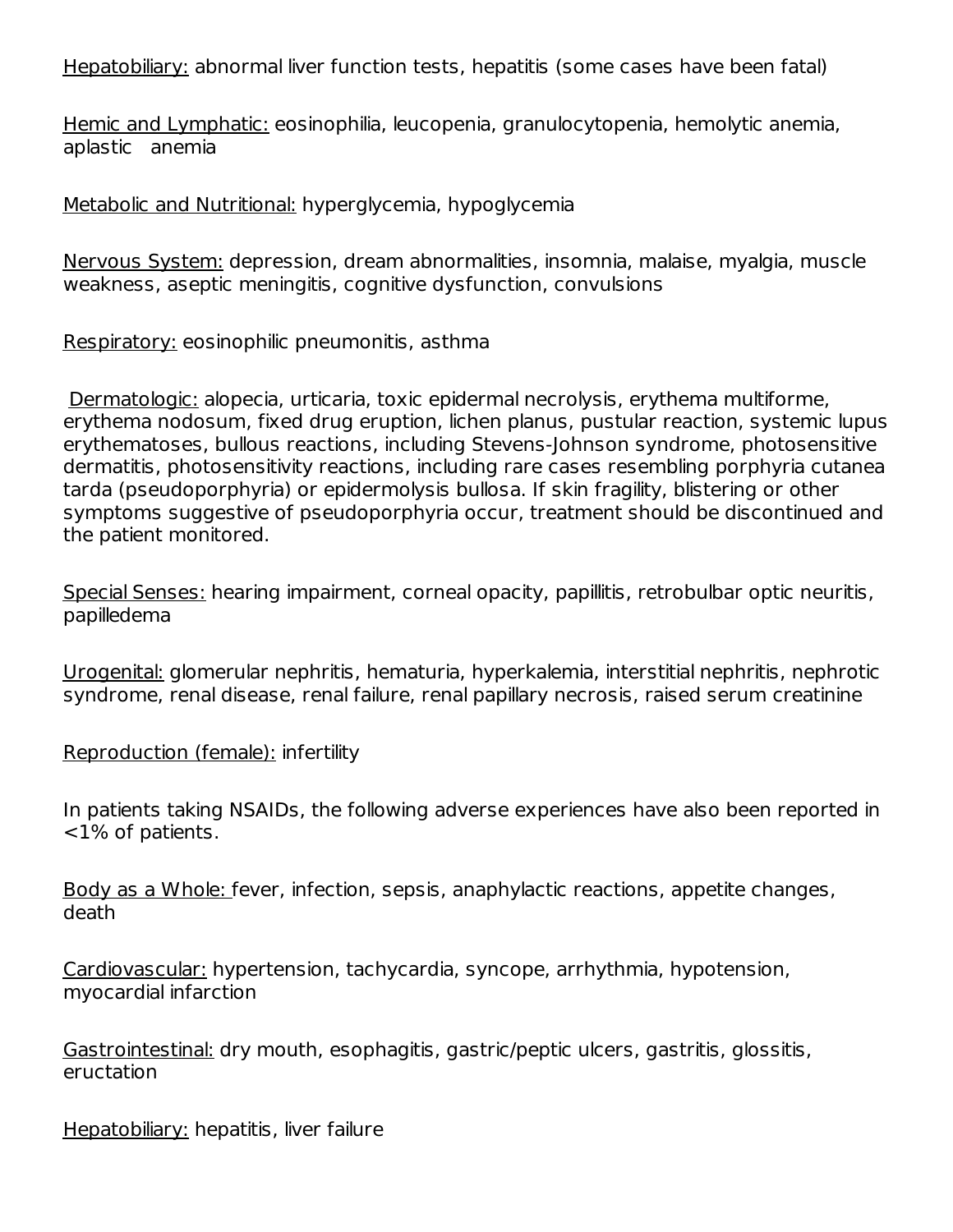Hemic and Lymphatic: rectal bleeding, lymphadenopathy, pancytopenia

Metabolic and Nutritional: weight changes

Nervous System: anxiety, asthenia, confusion, nervousness, paresthesia, somnolence, tremors, convulsions, coma, hallucinations

Respiratory: asthma, respiratory depression, pneumonia

Dermatologic: exfoliative dermatitis

Special Senses: blurred vision, conjunctivitis

Urogenital: cystitis, dysuria, oliguria/polyuria, proteinuria

### **7 DRUG INTERACTIONS**

See Table 2 for clinically significant drug interactions with naproxen.

### **Table 2: Clinically Significant Drug Interactions with naproxen**

|                     | <b>Drugs That Interfere with Hemostasis</b>                                                                                                                                                                                                                                                                                                                                |
|---------------------|----------------------------------------------------------------------------------------------------------------------------------------------------------------------------------------------------------------------------------------------------------------------------------------------------------------------------------------------------------------------------|
| Clinical<br>Impact: | Naproxen and anticoagulants such as warfarin have a synergistic<br>effect on bleeding. The concomitant use of naproxen and<br>anticoagulants have an increased risk of serious bleeding compared to<br>the use of either drug alone.                                                                                                                                       |
|                     | • Serotonin release by platelets plays an important role in hemostasis.<br>Case-control and cohort epidemiological studies showed<br>that<br>concomitant use of drugs that interfere with serotonin reuptake and<br>an NSAID may potentiate the risk of bleeding more than an NSAID<br>alone.                                                                              |
| Intervention:       | Monitor patients with concomitant use of naproxen with anticoagulants<br>(e.g., warfarin), antiplatelet agents (e.g., aspirin), selective serotonin<br>reuptake inhibitors (SSRIs), and serotonin norepinephrine reuptake<br>inhibitors (SNRIs) for signs of bleeding [see Warnings and Precautions<br>$(5.12)$ .                                                          |
| <b>Aspirin</b>      |                                                                                                                                                                                                                                                                                                                                                                            |
| Clinical<br>Impact: | A pharmacodynamic (PD) study has demonstrated an interaction in which<br>lower dose naproxen (220 mg/day or 220 mg twice daily) interfered with<br>the antiplatelet effect of low-dose immediate-release aspirin, with the<br>interaction most marked during the washout period of naproxen (see<br>12.2 Pharmacodynamics). There is reason to expect that the interaction |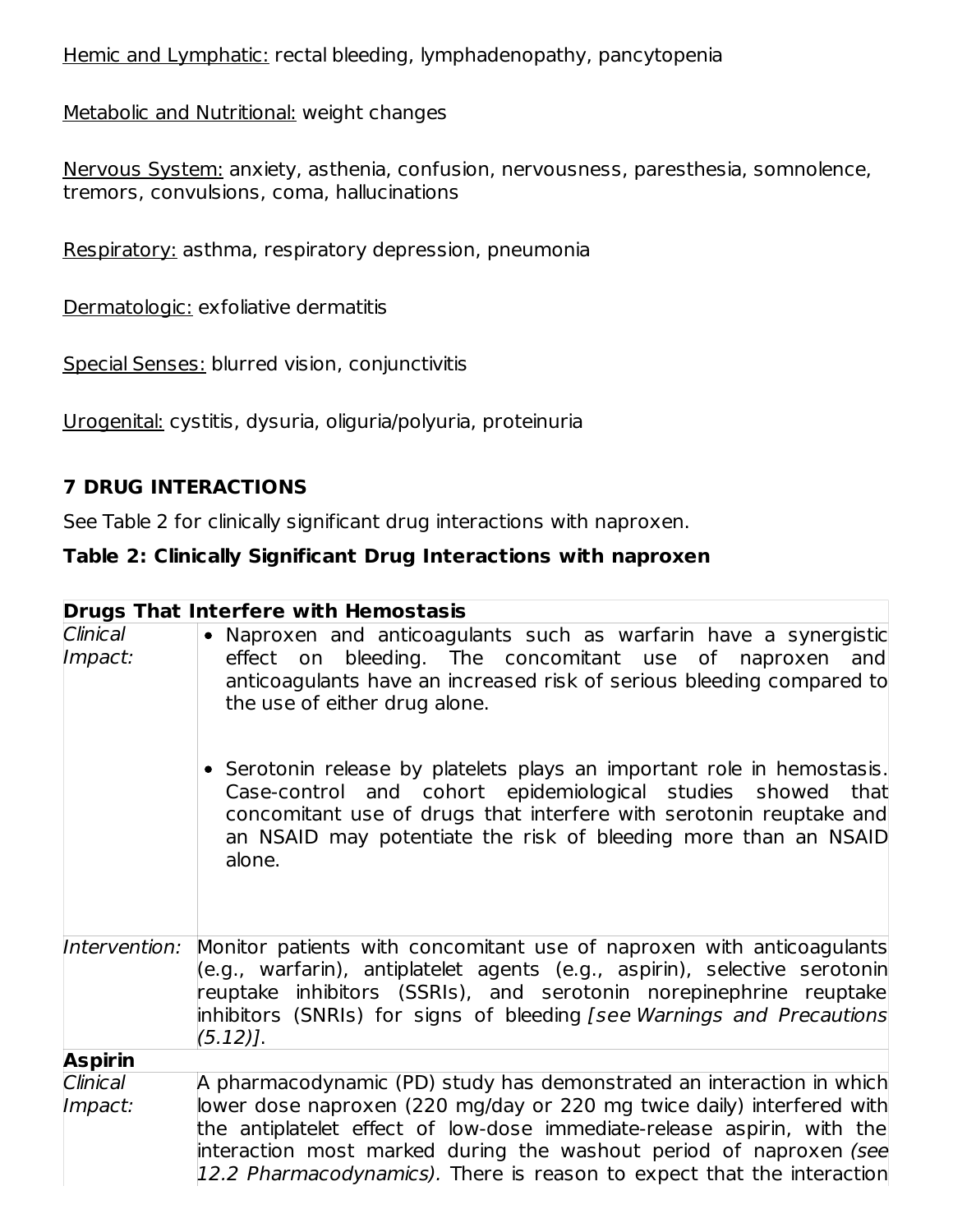|                  | would be present with prescription doses of naproxen or with enteric-<br>coated low-dose aspirin; however, the peak interference with aspirin<br>function may be later than observed in the PD study due to the longer<br>washout period.                                                                                                                                                                                                           |
|------------------|-----------------------------------------------------------------------------------------------------------------------------------------------------------------------------------------------------------------------------------------------------------------------------------------------------------------------------------------------------------------------------------------------------------------------------------------------------|
|                  | Controlled clinical studies showed that the concomitant use of NSAIDs<br>and analgesic doses of aspirin does not produce any greater therapeutic<br>effect than the use of NSAIDs alone. In a clinical study, the concomitant<br>use of an NSAID and aspirin was associated with a significantly increased<br>incidence of GI adverse reactions as compared to use of the NSAID alone<br>[see Warnings and Precautions (5.2)].                      |
| Intervention:    | Because there may be an increased risk of cardiovascular events<br>following discontinuation of naproxen due to the interference with the<br>antiplatelet effect of aspirin during the washout period, for patients taking<br>low-dose aspirin for cardioprotection who require intermittent analgesics,<br>consider use of an NSAID that does not interfere with the antiplatelet<br>effect of aspirin, or non-NSAID analgesics where appropriate. |
|                  | Concomitant use of naproxen and analgesic doses of aspirin is not<br>generally recommended because of the increased risk of bleeding [see<br>Warnings and Precautions (5.12)].                                                                                                                                                                                                                                                                      |
|                  | Naproxen are not substitutes for low dose aspirin for cardiovascular<br>protection.                                                                                                                                                                                                                                                                                                                                                                 |
|                  | <b>ACE Inhibitors, Angiotensin Receptor Blockers, and Beta-Blockers</b>                                                                                                                                                                                                                                                                                                                                                                             |
| Clinical         | • NSAIDs may diminish the antihypertensive effect of angiotensin                                                                                                                                                                                                                                                                                                                                                                                    |
| Impact:          | converting enzyme (ACE) inhibitors, angiotensin receptor blockers<br>(ARBs), or beta-blockers (including propranolol).                                                                                                                                                                                                                                                                                                                              |
|                  | In patients who are elderly, volume-depleted (including those on diuretic<br>therapy), or have renal impairment, co-administration of an NSAID with<br>ACE inhibitors or ARBs may result in deterioration of renal function,<br>including possible acute renal failure. These effects are usually reversible.                                                                                                                                       |
| Intervention:    | During concomitant use of naproxen and ACE-inhibitors, ARBs, or<br>beta-blockers, monitor blood pressure to ensure that the desired<br>blood pressure is obtained.                                                                                                                                                                                                                                                                                  |
|                  | During concomitant use of naproxen and ACE-inhibitors or ARBs in<br>patients who are elderly, volume-depleted, or have impaired renal<br>function, monitor for signs of worsening renal function [see Warnings<br>and Precautions (5.6).                                                                                                                                                                                                            |
|                  | • When these drugs are administered concomitantly, patients should be<br>adequately hydrated. Assess renal function at the beginning of the<br>concomitant treatment and periodically thereafter.                                                                                                                                                                                                                                                   |
| <b>Diuretics</b> |                                                                                                                                                                                                                                                                                                                                                                                                                                                     |
| Clinical         | Clinical studies, as well as post-marketing observations, showed that                                                                                                                                                                                                                                                                                                                                                                               |
| Impact:          | NSAIDs reduced the natriuretic effect of loop diuretics (e.g., furosemide)<br>and thiazide diuretics in some patients. This effect has been attributed to<br>the NSAID inhibition of renal prostaglandin synthesis.                                                                                                                                                                                                                                 |
|                  |                                                                                                                                                                                                                                                                                                                                                                                                                                                     |

Intervention: During concomitant use of naproxen with diuretics, observe patients for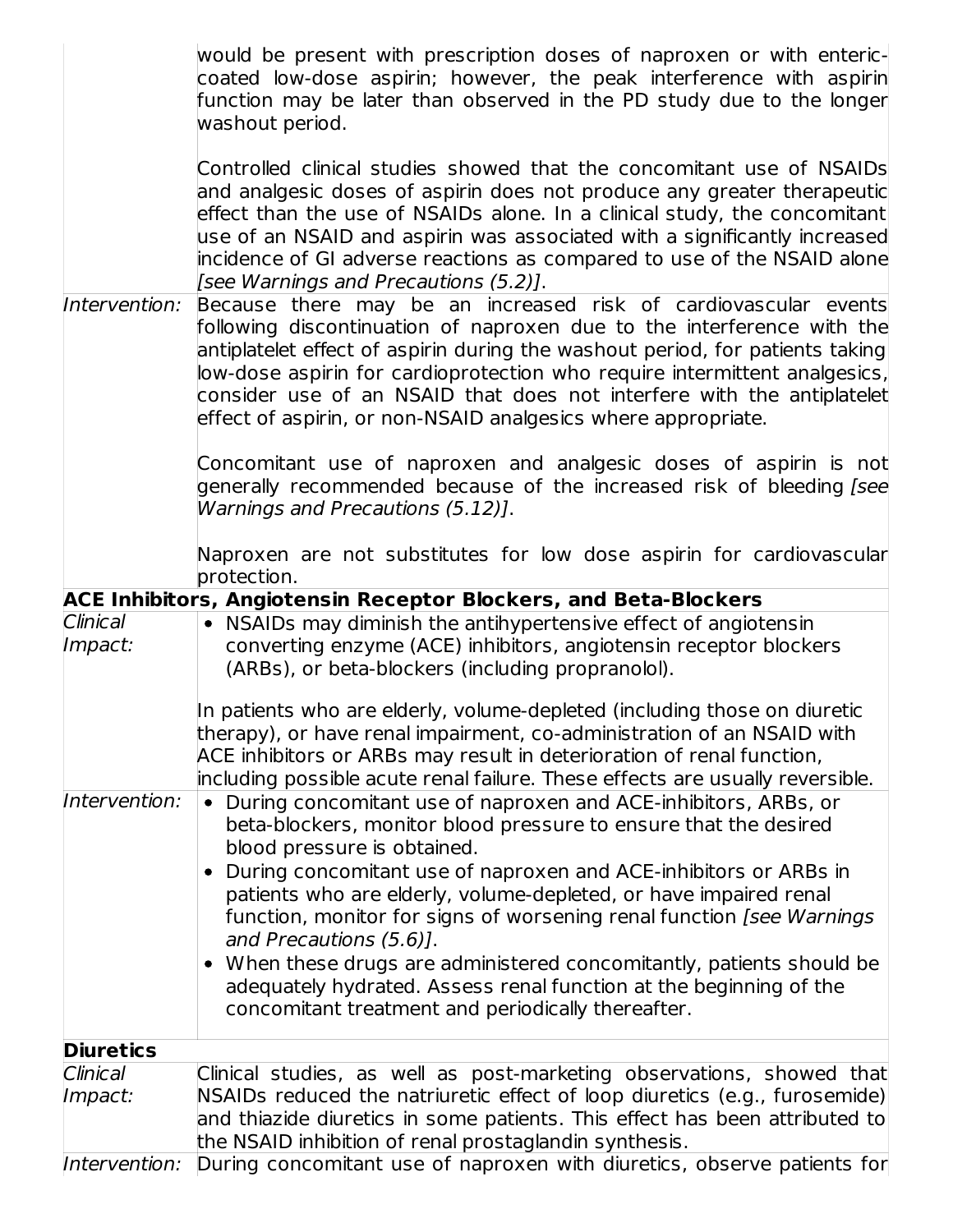|                                | signs of worsening renal function, in addition to assuring diuretic efficacy<br>including antihypertensive effects [see Warnings and Precautions (5.6)].                                                                                                                                                        |
|--------------------------------|-----------------------------------------------------------------------------------------------------------------------------------------------------------------------------------------------------------------------------------------------------------------------------------------------------------------|
| <b>Digoxin</b>                 |                                                                                                                                                                                                                                                                                                                 |
| Clinical                       | The concomitant use of naproxen with digoxin has been reported to                                                                                                                                                                                                                                               |
| Impact:                        | increase the serum concentration and prolong the half-life of digoxin                                                                                                                                                                                                                                           |
| Intervention:                  | During concomitant use of naproxen and digoxin, monitor serum digoxin<br>levels.                                                                                                                                                                                                                                |
| Lithium                        |                                                                                                                                                                                                                                                                                                                 |
| Clinical<br>Impact:            | NSAIDs have produced elevations in plasma lithium levels and reductions<br>in renal lithium clearance. The mean minimum lithium concentration                                                                                                                                                                   |
|                                | increased 15%, and the renal clearance decreased by approximately 20%.<br>This effect has been attributed to NSAID inhibition of renal prostaglandin <br>synthesis.                                                                                                                                             |
| Intervention:                  | During concomitant use of naproxen and lithium, monitor patients for<br>signs of lithium toxicity.                                                                                                                                                                                                              |
| <b>Methotrexate</b>            |                                                                                                                                                                                                                                                                                                                 |
| Clinical                       | Concomitant use of NSAIDs and methotrexate may increase the risk for                                                                                                                                                                                                                                            |
| Impact:                        | methotrexate toxicity (e.g., neutropenia, thrombocytopenia,<br>renal<br>dysfunction).                                                                                                                                                                                                                           |
| Intervention:                  | During concomitant use of naproxen and methotrexate, monitor patients<br>for methotrexate toxicity.                                                                                                                                                                                                             |
| <b>Cyclosporine</b>            |                                                                                                                                                                                                                                                                                                                 |
| Clinical                       | Concomitant<br>and<br>cyclosporine<br>of<br>naproxen<br>increase<br>use<br>may                                                                                                                                                                                                                                  |
| Impact:                        | cyclosporine's nephrotoxicity.                                                                                                                                                                                                                                                                                  |
| Intervention:                  | During concomitant use of naproxen and cyclosporine, monitor patients<br>for signs of worsening renal function.                                                                                                                                                                                                 |
| <b>NSAIDs and Salicylates</b>  |                                                                                                                                                                                                                                                                                                                 |
| Clinical<br>Impact:            | Concomitant use of naproxen with other NSAIDs or salicylates (e.g.,<br>diflunisal, salsalate) increases the risk of GI toxicity, with little or no                                                                                                                                                              |
|                                | increase in efficacy [see Warnings and Precautions (5.2)].                                                                                                                                                                                                                                                      |
| Intervention:                  | The concomitant use of naproxen with other $\sf NSAIDS$<br>or.<br>salicylates is not recommended.                                                                                                                                                                                                               |
| <b>Pemetrexed</b>              |                                                                                                                                                                                                                                                                                                                 |
| Clinical<br>Impact:            | Concomitant use of naproxen and pemetrexed may increase the risk of<br>pemetrexed-associated myelosuppression, renal, and GI toxicity (see the<br>pemetrexed prescribing information).                                                                                                                          |
| Intervention:                  | During concomitant use of naproxen and pemetrexed, in patients with<br>renal impairment whose creatinine clearance ranges from 45 to 79<br>mL/min, monitor for myelosuppression, renal and GI toxicity.                                                                                                         |
|                                | NSAIDs with short elimination half-lives (e.g., diclofenac, indomethacin)<br>should be avoided for a period of two days before, the day of, and two<br>days following administration of pemetrexed.                                                                                                             |
| <b>Antacids and Sucralfate</b> | the absence of data regarding potential interaction<br>between<br>In.<br>pemetrexed and NSAIDs with longer half-lives (e.g., meloxicam,<br>nabumetone), patients taking these NSAIDs should interrupt dosing for at<br>least five days before, the day of, and two days following pemetrexed<br>administration. |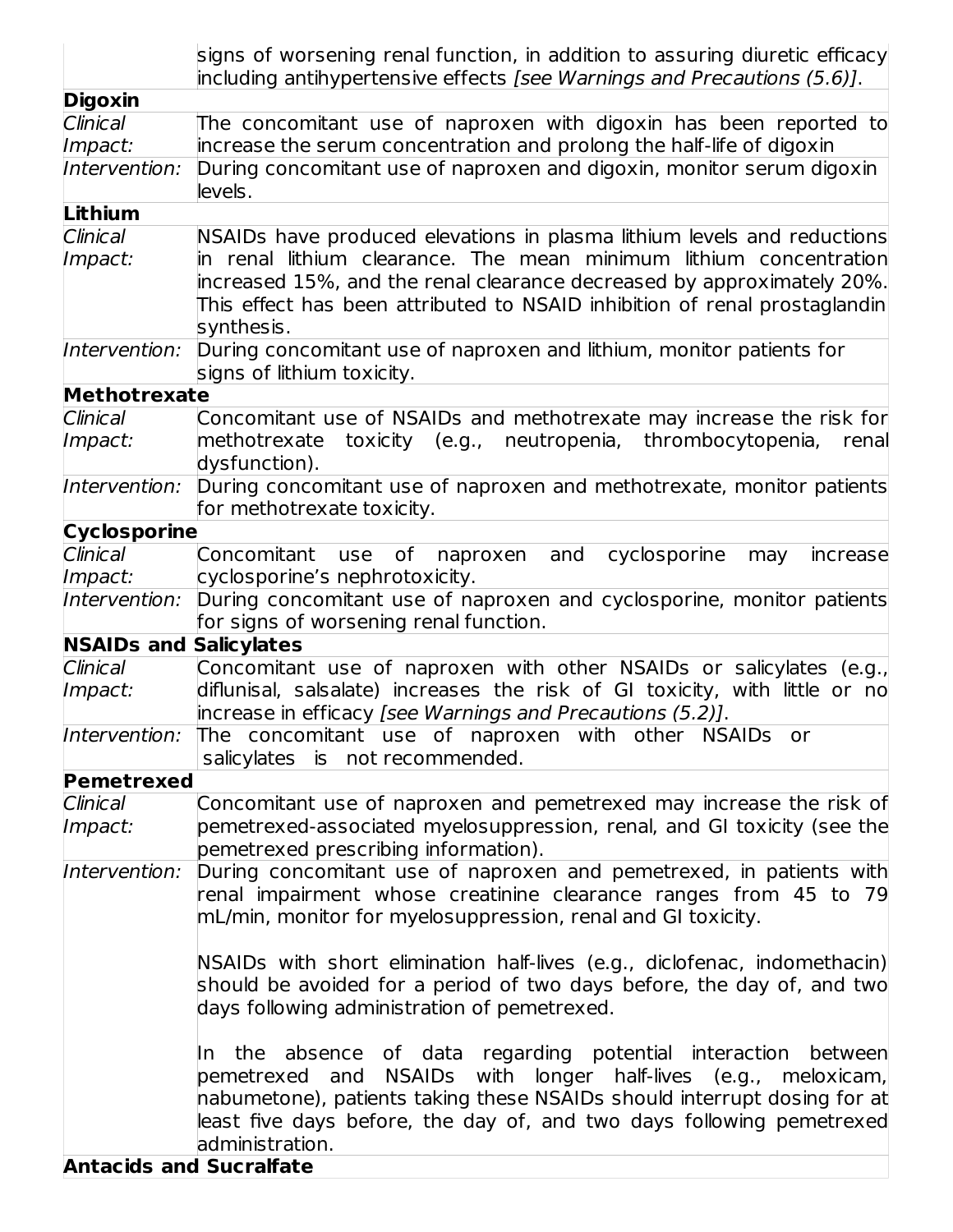| Clinical              | Concomitant administration of some antacids (magnesium oxide or                                                                                              |  |  |  |  |
|-----------------------|--------------------------------------------------------------------------------------------------------------------------------------------------------------|--|--|--|--|
| Impact:               | aluminum hydroxide) and sucralfate can delay the absorption of<br>naproxen.                                                                                  |  |  |  |  |
| Intervention:         | Concomitant administration of antacids such as magnesium oxide or<br>aluminum hydroxide, and sucralfate with naproxen is not recommended.                    |  |  |  |  |
| <b>Cholestyramine</b> |                                                                                                                                                              |  |  |  |  |
| Clinical              | Concomitant administration of cholestyramine can delay the absorption of                                                                                     |  |  |  |  |
| Impact:               | naproxen.                                                                                                                                                    |  |  |  |  |
| Intervention:         | Concomitant administration of cholestyramine with naproxen is not<br>recommended.                                                                            |  |  |  |  |
| Probenecid            |                                                                                                                                                              |  |  |  |  |
| Clinical              | Probenecid given concurrently increases naproxen anion plasma levels                                                                                         |  |  |  |  |
| Impact:               | and extends its plasma half-life significantly.                                                                                                              |  |  |  |  |
| Intervention:         | Patients simultaneously receiving naproxen and probenecid should be<br>observed for adjustment of dose if required.                                          |  |  |  |  |
|                       | Other albumin-bound drugs                                                                                                                                    |  |  |  |  |
| Clinical              | Naproxen is highly bound to plasma albumin; it thus has a theoretical                                                                                        |  |  |  |  |
| Impact:               | potential for interaction with other albumin-bound drugs such as<br>coumarin-type anticoagulants, sulphonylureas, hydantoins, other NSAIDs,<br>and aspirin.  |  |  |  |  |
| Intervention:         | simultaneously receiving naproxen and a<br>Patients<br>hydantoin,<br>sulphonamide or sulphonylurea should be observed for adjustment of<br>dose if required. |  |  |  |  |

# **Drug/Laboratory Test Interactions**

| <b>Bleeding times</b>                                 |                                                                                                                                                                                                                                                                                               |  |  |  |  |
|-------------------------------------------------------|-----------------------------------------------------------------------------------------------------------------------------------------------------------------------------------------------------------------------------------------------------------------------------------------------|--|--|--|--|
| Clinical<br>Impact:                                   | Naproxen may decrease platelet aggregation and prolong bleeding time.                                                                                                                                                                                                                         |  |  |  |  |
|                                                       | Intervention: This effect should be kept in mind when bleeding times are determined.                                                                                                                                                                                                          |  |  |  |  |
| <b>Porter-Silber test</b>                             |                                                                                                                                                                                                                                                                                               |  |  |  |  |
| Clinical                                              | The administration of naproxen may result in increased urinary values for                                                                                                                                                                                                                     |  |  |  |  |
| Impact:                                               | 17-ketogenic steroids because of an interaction between the drug and/or<br>its metabolites with m-di-nitrobenzene used in this assay.                                                                                                                                                         |  |  |  |  |
| Intervention:                                         | Although 17-hydroxy-corticosteroid measurements (Porter-Silber test) do<br>not appear to be artifactually altered, it is suggested that therapy with<br>naproxen be temporarily discontinued 72 hours before adrenal function<br>tests are performed if the Porter-Silber test is to be used. |  |  |  |  |
| Urinary assays of 5-hydroxy indoleacetic acid (5HIAA) |                                                                                                                                                                                                                                                                                               |  |  |  |  |
| Clinical<br>Impact:                                   | Naproxen may interfere with some urinary assays of 5-hydroxy<br>indoleacetic acid (5HIAA).                                                                                                                                                                                                    |  |  |  |  |
| Intervention:                                         | mind<br>This effect should<br>when<br>be<br>kept in<br>5-hydroxy<br>urinary<br>indoleacetic acid is determined.                                                                                                                                                                               |  |  |  |  |

### **8 USE IN SPECIFIC POPULATIONS**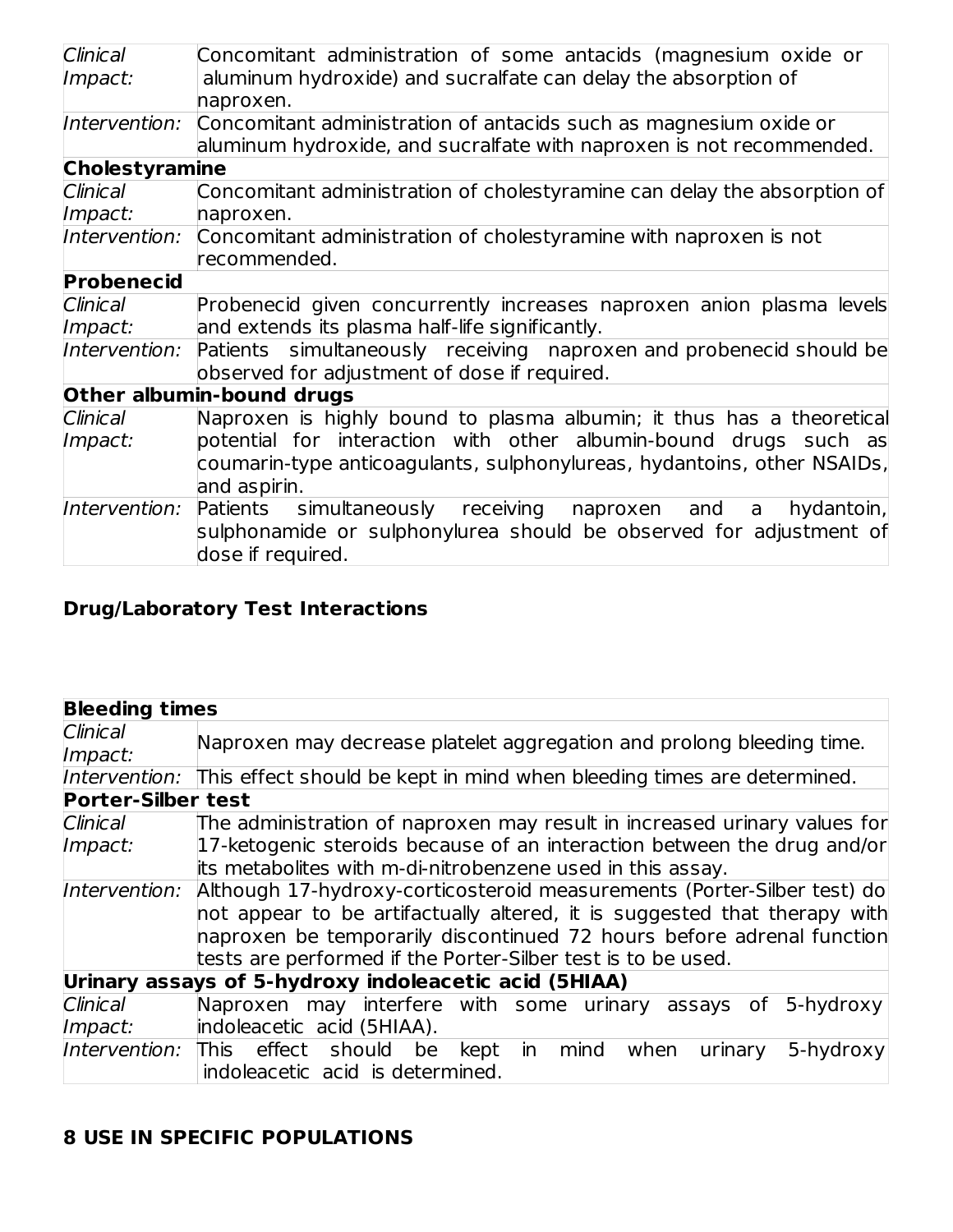### **8.1 Pregnancy**

#### Risk Summary

Use of NSAIDs, including naproxen, can cause premature closure of the fetal ductus arteriosus and fetal renal dysfunction leading to oligohydramnios and, in some cases, neonatal renal impairment. Because of these risks, limit dose and duration of naproxen use between about 20 and 30 weeks of gestation, and avoid naproxen use at about 30 weeks of gestation and later in pregnancy (see Clinical Considerations, Data).

#### Premature Closure of Fetal Ductus Arteriosus

Use of NSAIDs, including naproxen, at about 30 weeks gestation or later in pregnancy increases the risk of premature closure of the fetal ductus arteriosus.

#### Oligohydramnios/Neonatal Renal Impairment

Use of NSAIDs at about 20 weeks gestation or later in pregnancy has been associated with cases of fetal renal dysfunction leading to oligohydramnios, and in some cases, neonatal renal impairment.

Data from observational studies regarding other potential embryofetal risks of NSAID use in women in the first or second trimesters of pregnancy are inconclusive. In animal reproduction studies in rats, rabbits, and mice no evidence of teratogenicity or fetal harm when naproxen was administered during the period of organogenesis at doses 0.13, 0.26, and 0.6 times the maximum recommended human daily dose of 1500 mg/day, respectively [see Data]. Based on animal data, prostaglandins have been shown to have an important role in endometrial vascular permeability, blastocyst implantation, and decidualization. In animal studies, administration of prostaglandin synthesis inhibitors such as naproxen, resulted in increased pre- and post-implantation loss. Prostaglandins also have been shown to have an important role in fetal kidney development. In published animal studies, prostaglandin synthesis inhibitors have been reported to impair kidney development when administered at clinically relevant doses.

The estimated background risk of major birth defects and miscarriage for the indicated population(s) is unknown. All pregnancies have a background risk of birth defect, loss, or other adverse outcomes. In the U.S. general population, the estimated background risk of major birth defects and miscarriage in clinically recognized pregnancies is 2% to 4% and 15% to 20%, respectively.

#### Clinical Considerations

Fetal/Neonatal Adverse Reactions

Premature Closure of Fetal Ductus Arteriosus: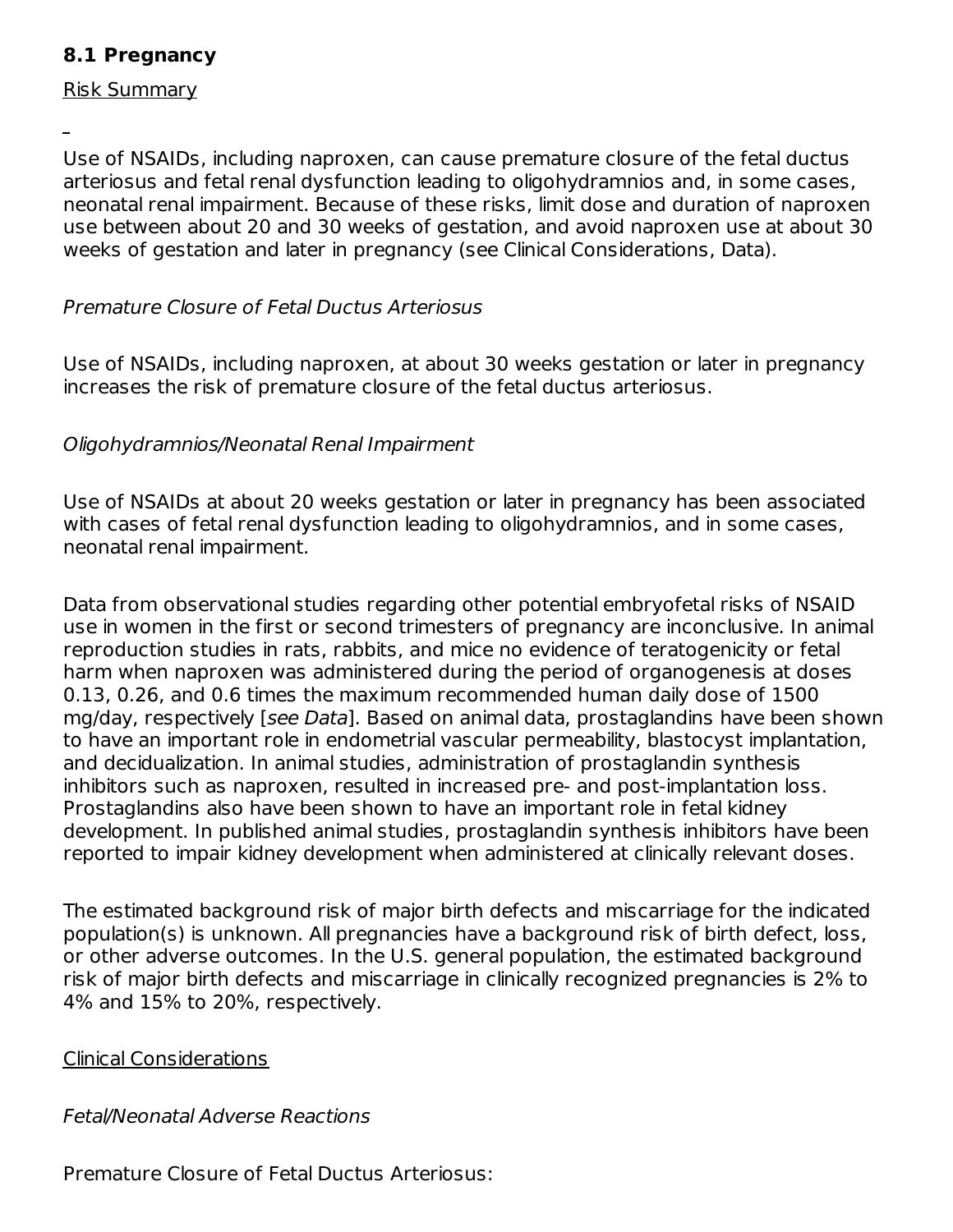Avoid use of NSAIDs in women at about 30 weeks gestation and later in pregnancy, because NSAIDs, including naproxen, can cause premature closure of the fetal ductus arteriosus (see Data).

Oligohydramnios/Neonatal Renal Impairment:

If an NSAID is necessary at about 20 weeks gestation or later in pregnancy, limit the use to the lowest effective dose and shortest duration possible. If naproxen treatment extends beyond 48 hours, consider monitoring with ultrasound for oligohydramnios. If oligohydramnios occurs, discontinue naproxen, and follow up according to clinical practice (see Data).

#### Labor or Delivery

There are no studies on the effects of naproxen during labor or delivery. In animal studies, NSAIDs, including naproxen, inhibit prostaglandin synthesis, cause delayed parturition, and increase the incidence of stillbirth.

#### Data

### Human Data

There is some evidence to suggest that when inhibitors of prostaglandin synthesis are used to delay preterm labor, there is an increased risk of neonatal complications such as necrotizing enterocolitis, patent ductus arteriosus, and intracranial hemorrhage. Naproxen treatment given in late pregnancy to delay parturition has been associated with persistent pulmonary hypertension, renal dysfunction, and abnormal prostaglandin E levels in preterm infants. Because of the known effects of nonsteroidal antiinflammatory drugs on the fetal cardiovascular system (closure of ductus arteriosus), use during pregnancy (particularly starting at 30-weeks of gestation, or third trimester) should be avoided.

Premature Closure of Fetal Ductus Arteriosus:

Published literature reports that the use of NSAIDs at about 30 weeks of gestation and later in pregnancy may cause premature closure of the fetal ductus arteriosus.

Oligohydramnios/Neonatal Renal Impairment:

Published studies and postmarketing reports describe maternal NSAID use at about 20 weeks gestation or later in pregnancy associated with fetal renal dysfunction leading to oligohydramnios, and in some cases, neonatal renal impairment. These adverse outcomes are seen, on average, after days to weeks of treatment, although oligohydramnios has been infrequently reported as soon as 48 hours after NSAID initiation. In many cases, but not all, the decrease in amniotic fluid was transient and reversible with cessation of the drug. There have been a limited number of case reports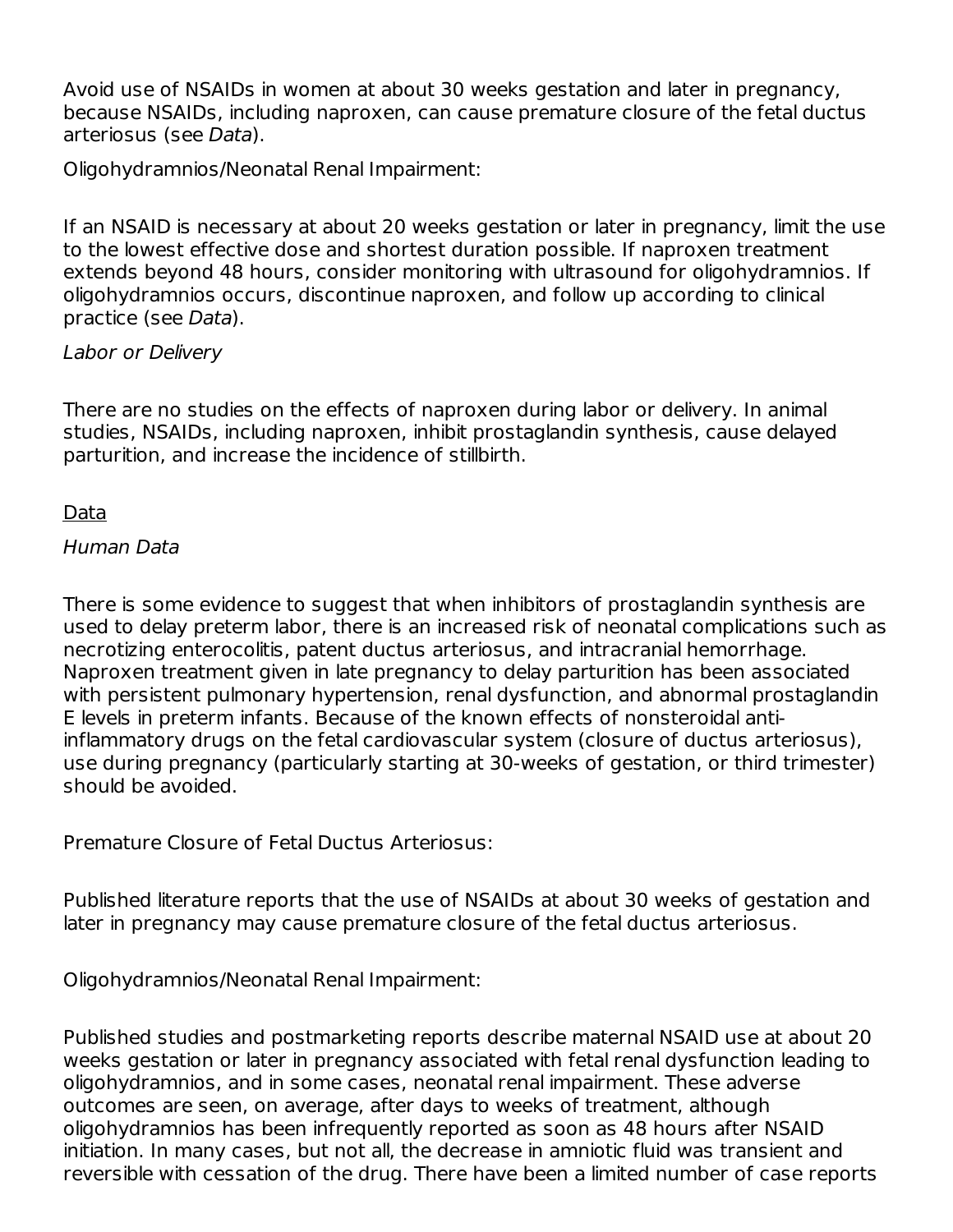of maternal NSAID use and neonatal renal dysfunction without oligohydramnios, some of which were irreversible. Some cases of neonatal renal dysfunction required treatment with invasive procedures, such as exchange transfusion or dialysis.

Methodological limitations of these postmarketing studies and reports include lack of a control group; limited information regarding dose, duration, and timing of drug exposure; and concomitant use of other medications. These limitations preclude establishing a reliable estimate of the risk of adverse fetal and neonatal outcomes with maternal NSAID use. Because the published safety data on neonatal outcomes involved mostly preterm infants, the generalizability of certain reported risks to the full-term infant exposed to NSAIDs through maternal use is uncertain.

#### Animal data

Reproduction studies have been performed in rats at 20 mg/kg/day (0.13 times the maximum recommended human daily dose of 1500 mg/day based on body surface area comparison), rabbits at 20 mg/kg/day (0.26 times the maximum recommended human daily dose, based on body surface area comparison), and mice at 170 mg/kg/day (0.6 times the maximum recommended human daily dose based on body surface area comparison) with no evidence of impaired fertility or harm to the fetus due to the drug.

### **8.2 Lactation**

### Risk Summary

The naproxen anion has been found in the milk of lactating women at a concentration equivalent to approximately 1% of maximum naproxen concentration in plasma.

The developmental and health benefits of breastfeeding should be considered along with the mother's clinical need for naproxen and any potential adverse effects on the breastfed infant from the naproxen or from the underlying maternal condition.

### **8.3 Females and Males of Reproductive Potential**

Infertility

#### Females

Based on the mechanism of action, the use of prostaglandin-mediated NSAIDs, including naproxen may delay or prevent rupture of ovarian follicles, which has been associated with reversible infertility in some women. Published animal studies have shown that administration of prostaglandin synthesis inhibitors has the potential to disrupt prostaglandin-mediated follicular rupture required for ovulation. Small studies in women treated with NSAIDs have also shown a reversible delay in ovulation. Consider withdrawal of NSAIDs, including naproxen, in women who have difficulties conceiving or who are undergoing investigation of infertility.

### **8.4 Pediatric Use**

Safety and effectiveness in pediatric patients below the age of 2 years have not been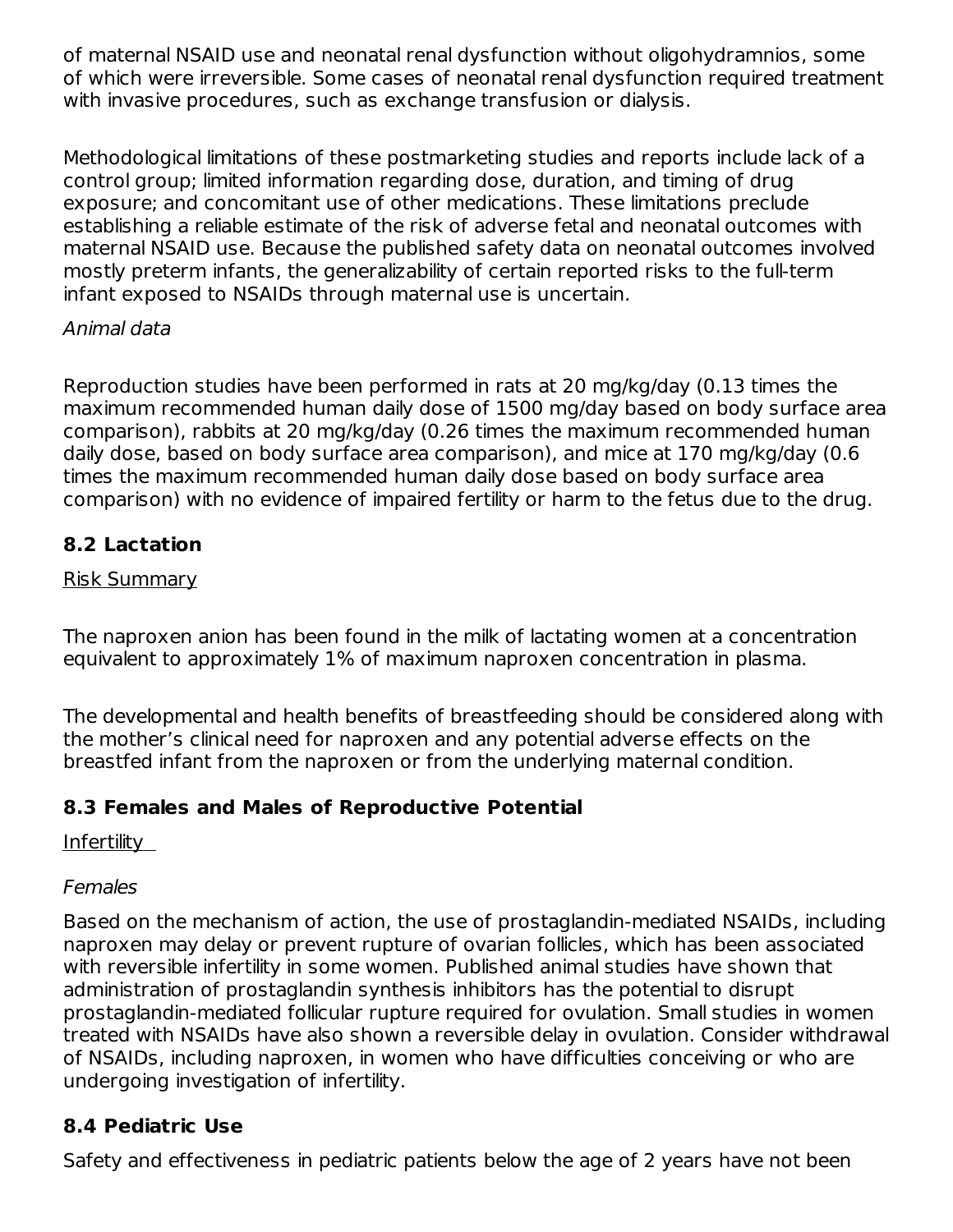established. Pediatric dosing recommendations for polyarticular juvenile idiopathic arthritis are based on well-controlled studies [see Dosage and Administration (2)]. There are no adequate effectiveness or dose-response data for other pediatric conditions, but the experience in polyarticular juvenile idiopathic arthritis and other use experience have established that single doses of 2.5 to 5 mg/kg as naproxen suspension, with total daily dose not exceeding 15 mg/kg/day, are well tolerated in pediatric patients over 2 years of age.

### **8.5 Geriatric Use**

The hepatic and renal tolerability of long-term naproxen administration was studied in two double-blind clinical trials involving 586 patients. Of the patients studied, 98 patients were age 65 and older and 10 of the 98 patients were age 75 and older. NAPROXEN was administered at doses of 375 mg twice daily or 750 mg twice daily for up to 6 months. Transient abnormalities of laboratory tests assessing hepatic and renal function were noted in some patients, although there were no differences noted in the occurrence of abnormal values among different age groups.

Elderly patients, compared to younger patients, are at greater risk for NSAID-associated serious cardiovascular, gastrointestinal, and/or renal adverse reactions. If the anticipated benefit for the elderly patient outweighs these potential risks, start dosing at the low end of the dosing range, and monitor patients for adverse effects [see Warnings and Precautions (5.1, 5.2, 5.3, 5.6, 5.14)].

Studies indicate that although total plasma concentration of naproxen is unchanged, the unbound plasma fraction of naproxen is increased in the elderly. The clinical significance of this finding is unclear, although it is possible that the increase in free naproxen concentration could be associated with an increase in the rate of adverse events per a given dosage in some elderly patients. Caution is advised when high doses are required and some adjustment of dosage may be required in elderly patients. As with other drugs used in the elderly, it is prudent to use the lowest effective dose.

Experience indicates that geriatric patients may be particularly sensitive to certain adverse effects of nonsteroidal anti-inflammatory drugs. Elderly or debilitated patients seem to tolerate peptic ulceration or bleeding less well when these events do occur. Most spontaneous reports of fatal GI events are in the geriatric population [see Warnings and Precautions (5.2)].

Naproxen is known to be substantially excreted by the kidney, and the risk of toxic reactions to this drug may be greater in patients with impaired renal function. Because elderly patients are more likely to have decreased renal function, care should be taken in dose selection, and it may be useful to monitor renal function *[see Clinical Pharmacology* (12.3)]. Geriatric patients may be at a greater risk for the development of a form of renal toxicity precipitated by reduced prostaglandin formation during administration of nonsteroidal anti-inflammatory drugs [see Warnings and Precautions (5.6)].

### **8.6 Hepatic Impairment**

Caution is advised when high doses are required and some adjustment of dosage may be required in these patients. It is prudent to use the lowest effective dose [see Clinical Pharmacology (12.3)].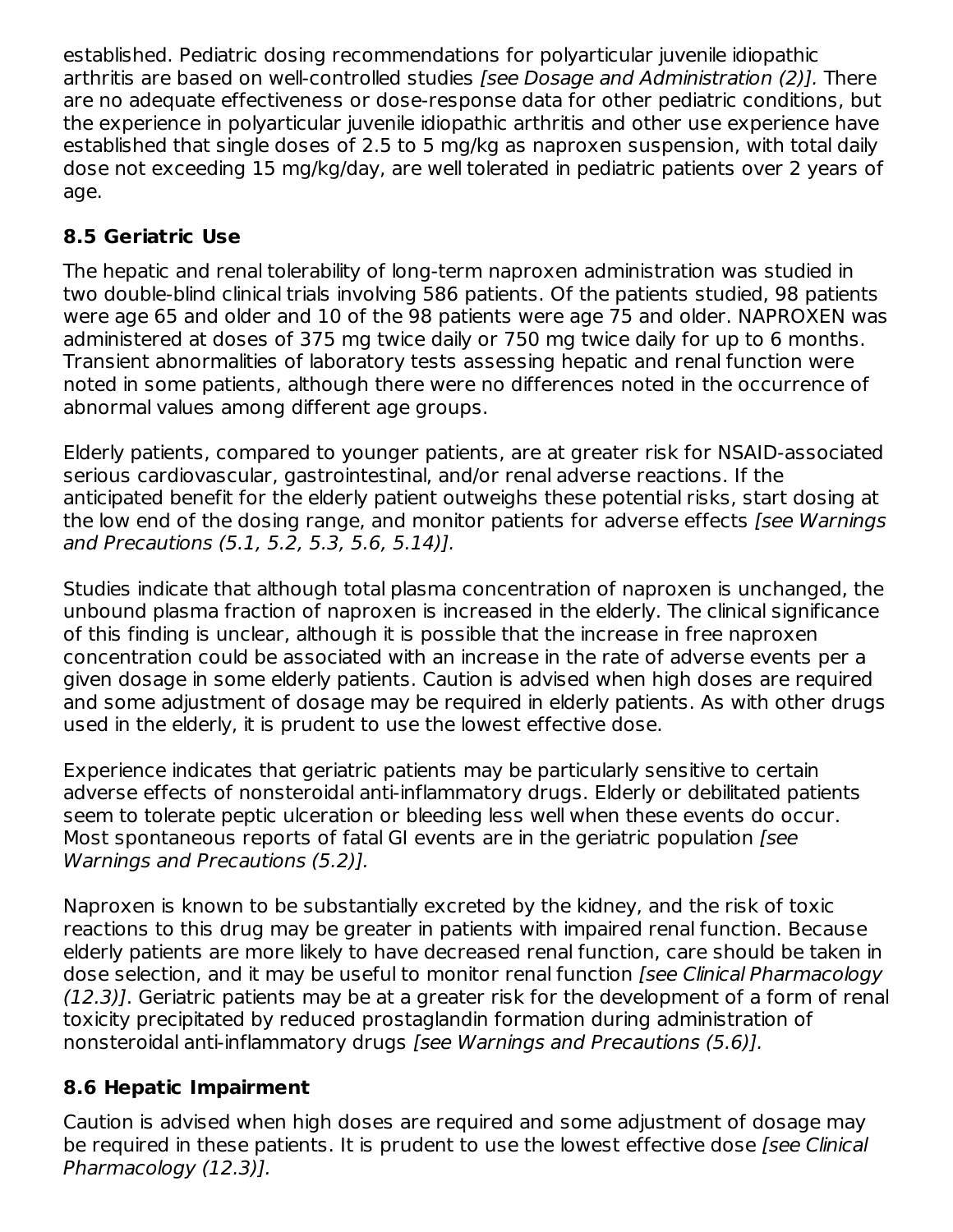### **8.7 Renal Impairment**

Naproxen-containing products are not recommended for use in patients with moderate to severe and severe renal impairment (creatinine clearance <30 mL/min) [see Warnings and Precautions (5.6), Clinical Pharmacology (12.3)].

### **10 OVERDOSAGE**

Symptoms following acute NSAID overdosages have been typically limited to lethargy, drowsiness, nausea, vomiting, and epigastric pain, which have been generally reversible with supportive care. Gastrointestinal bleeding has occurred. Hypertension, acute renal failure, respiratory depression, and coma have occurred, but were rare [see Warnings] and Precautions (5.1, 5.2)]. Because naproxen sodium may be rapidly absorbed, high and early blood levels should be anticipated. A few patients have experienced convulsions, but it is not clear whether or not these were drug-related. It is not known what dose of the drug would be life threatening. *[see Warnings and Precautions (5.1,* 5.2, 5.4, 5.6)].

Manage patients with symptomatic and supportive care following an NSAID overdosage. There are no specific antidotes. Consider emesis and/or activated charcoal (60 to 100 grams in adults, 1 to 2 grams per kg of body weight in pediatric patients) and/or osmotic cathartic in symptomatic patients seen within four hours of ingestion or in patients with a large overdosage (5 to 10 times the recommended dosage). Forced diuresis, alkalinization of urine, hemodialysis, or hemoperfusion may not be useful due to high protein binding.

For additional information about overdosage treatment contact a poison control center (1-800-222-1222).

### **11 DESCRIPTION**

Naproxen is a propionic acid derivative related to the arylacetic acid group of nonsteroidal anti-inflammatory drugs. The chemical name for naproxen is (S)-6 methoxy-α-methyl-2-naphthaleneacetic acid. It has the following structural formula:



Naproxen has a molecular weight of 230.26 and a molecular formula of  $\rm{C_{14}H_{14}O_3.}$ 

Naproxen USP is a white to off-white, practically odorless, crystalline powder. It is lipidsoluble, practically insoluble in water at low pH and freely soluble in water at high pH. The octanol/water partition coefficient of naproxen at pH 7.4 is 1.6 to 1.8.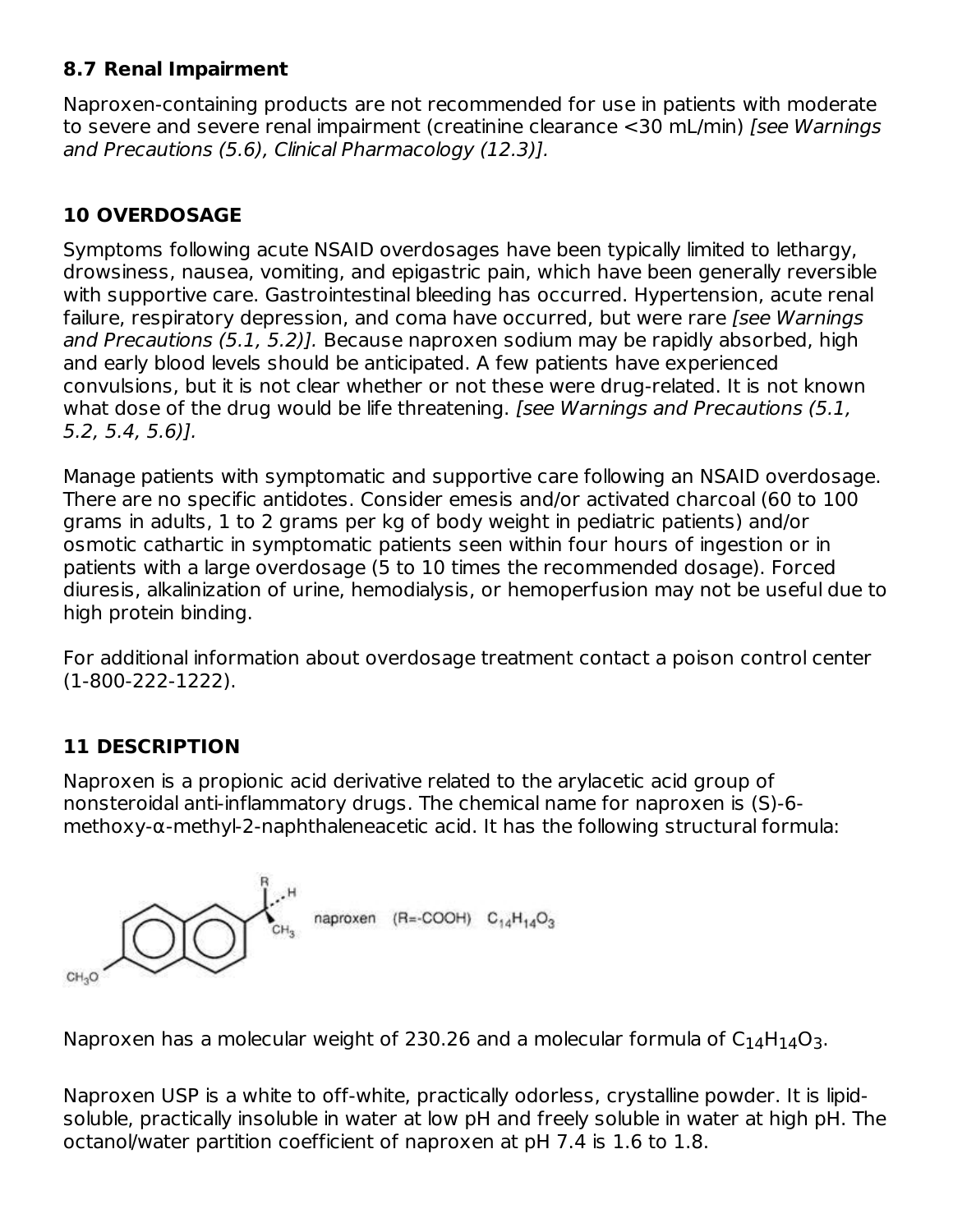The inactive ingredients in naproxen tablets include: corn starch, ferric oxide, lactose monohydrate, magnesium stearate, povidone, and sodium starch glycolate.

## **12 CLINICAL PHARMACOLOGY**

### **12.1 Mechanism of Action**

Naproxen has analgesic, anti-inflammatory, and antipyretic properties.

The mechanism of action of naproxen, like that of other NSAIDs, is not completely understood but involves inhibition of cyclooxygenase (COX-1 and COX-2).

Naproxen is a potent inhibitor of prostaglandin synthesis in vitro. Naproxen concentrations reached during therapy have produced in vivo effects. Prostaglandins sensitize afferent nerves and potentiate the action of bradykinin in inducing pain in animal models. Prostaglandins are mediators of inflammation. Because naproxen is an inhibitor of prostaglandin synthesis, its mode of action may be due to a decrease of prostaglandins in peripheral tissues.

### **12.2 Pharmacodynamics**

In a healthy volunteer study, 10 days of concomitant administration of naproxen 220 mg once-daily with low-dose immediate-release aspirin (81 mg) showed an interaction with the antiplatelet activity of aspirin as measured by % serum thromboxane B2 inhibition at 24 hours following the day 10 dose [98.7% (aspirin alone) vs 93.1% (naproxen and aspirin)]. The interaction was observed even following discontinuation of naproxen on day 11 (while aspirin dose was continued) but normalized by day 13. In the same study, the interaction was greater when naproxen was administered 30 minutes prior to aspirin [98.7% vs 87.7%] and minimal when aspirin was administered 30 minutes prior to naproxen [98.7% vs 95.4%].

Following administration of naproxen 220 mg twice-daily with low-dose immediaterelease aspirin (first naproxen dose given 30 minutes prior to aspirin), the interaction was minimal at 24 h following day 10 dose [98.7% vs 95.7%]. However, the interaction was more prominent after discontinuation of naproxen (washout) on day 11 [98.7% vs 84.3%] and did not normalize completely by day 13 [98.5% vs 90.7%]. [see Drug Interactions (7)].

### **12.3 Pharmacokinetics**

Naproxen and naproxen sodium are rapidly and completely absorbed from the gastrointestinal tract with an in vivo bioavailability of 95%. The different dosage forms of naproxen are bioequivalent in terms of extent of absorption (AUC) and peak concentration (C<sub>max</sub>); however, the products do differ in their pattern of absorption. These differences between naproxen products are related to both the chemical form of naproxen used and its formulation. Even with the observed differences in pattern of absorption, the elimination half-life of naproxen is unchanged across products ranging from 12 to 17 hours. Steady-state levels of naproxen are reached in 4 to 5 days, and the degree of naproxen accumulation is consistent with this half-life. This suggests that the differences in pattern of release play only a negligible role in the attainment of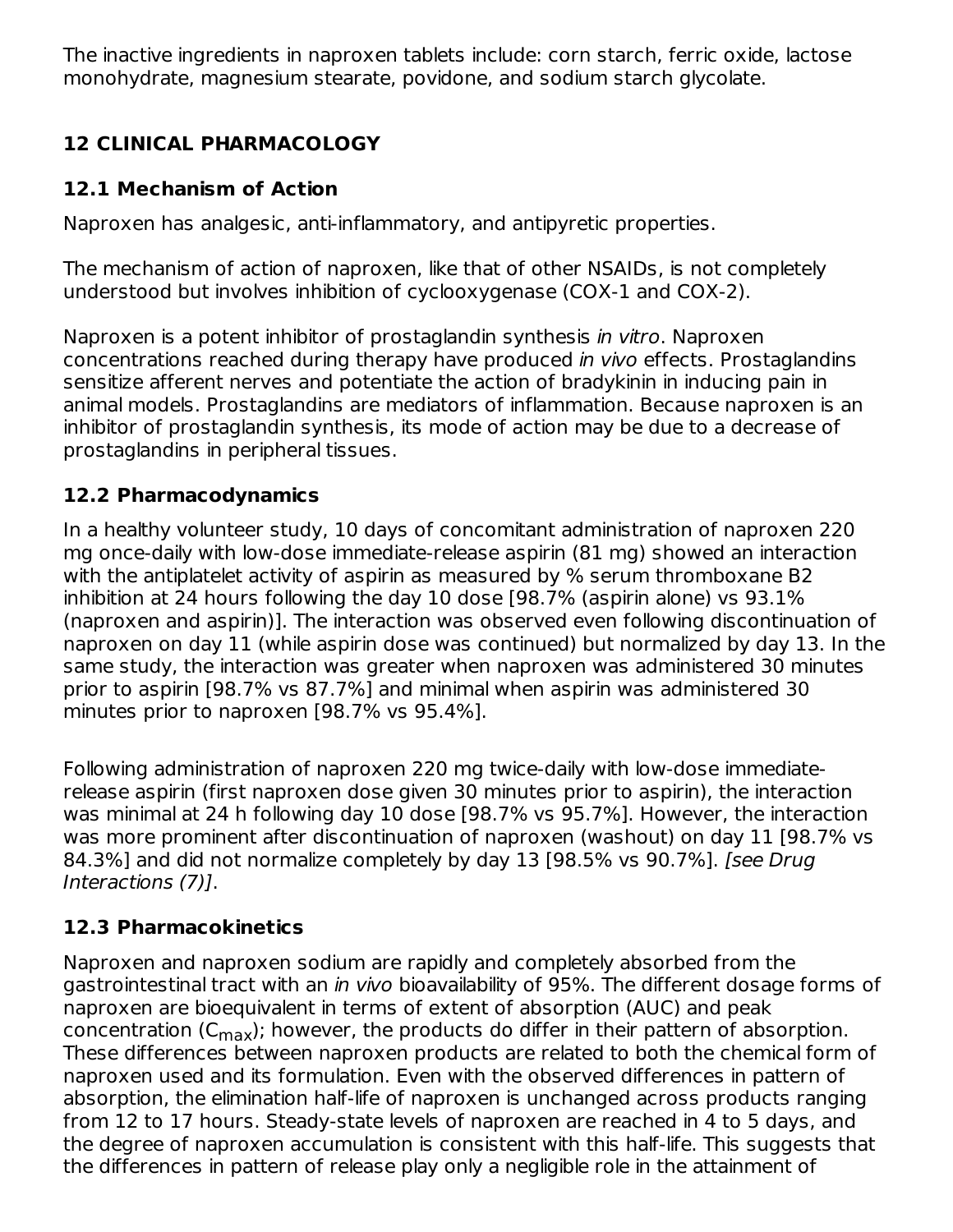steady-state plasma levels.

#### Absorption

After administration of naproxen, peak plasma levels are attained in 2 to 4 hours.

#### **Distribution**

Naproxen has a volume of distribution of 0.16 L/kg. At therapeutic levels naproxen is greater than 99% albumin-bound. At doses of naproxen greater than 500 mg/day there is less than proportional increase in plasma levels due to an increase in clearance caused by saturation of plasma protein binding at higher doses (average trough  $\mathsf{C}_\mathsf{ss}$  36.5, 49.2 and 56.4 mg/L with 500, 1000 and 1500 mg daily doses of naproxen, respectively). The naproxen anion has been found in the milk of lactating women at a concentration equivalent to approximately 1% of maximum naproxen concentration in plasma [see Use in Specific Populations (8.2)].

#### **Elimination**

Metabolism

Naproxen is extensively metabolized in the liver to 6-0-desmethyl naproxen, and both parent and metabolites do not induce metabolizing enzymes. Both naproxen and 6-0 desmethyl naproxen are further metabolized to their respective acylglucuronide conjugated metabolites.

#### Excretion

The clearance of naproxen is 0.13 mL/min/kg. Approximately 95% of the naproxen from any dose is excreted in the urine, primarily as naproxen (<1%), 6-0-desmethyl naproxen (<1%) or their conjugates (66% to 92%). The plasma half-life of the naproxen anion in humans ranges from 12 to 17 hours. The corresponding half-lives of both naproxen's metabolites and conjugates are shorter than 12 hours, and their rates of excretion have been found to coincide closely with the rate of naproxen clearance from the plasma. Small amounts, 3% or less of the administered dose, are excreted in the feces. In patients with renal failure metabolites may accumulate [see Warnings and Precautions (5.6)].

#### Specific Populations

#### Pediatric:

In pediatric patients aged 5 to 16 years with arthritis, plasma naproxen levels following a 5 mg/kg single dose of naproxen suspension [see Dosage and Administration (2)] were found to be similar to those found in normal adults following a 500 mg dose. The terminal half-life appears to be similar in pediatric and adult patients. Pharmacokinetic studies of naproxen were not performed in pediatric patients younger than 5 years of age. Pharmacokinetic parameters appear to be similar following administration of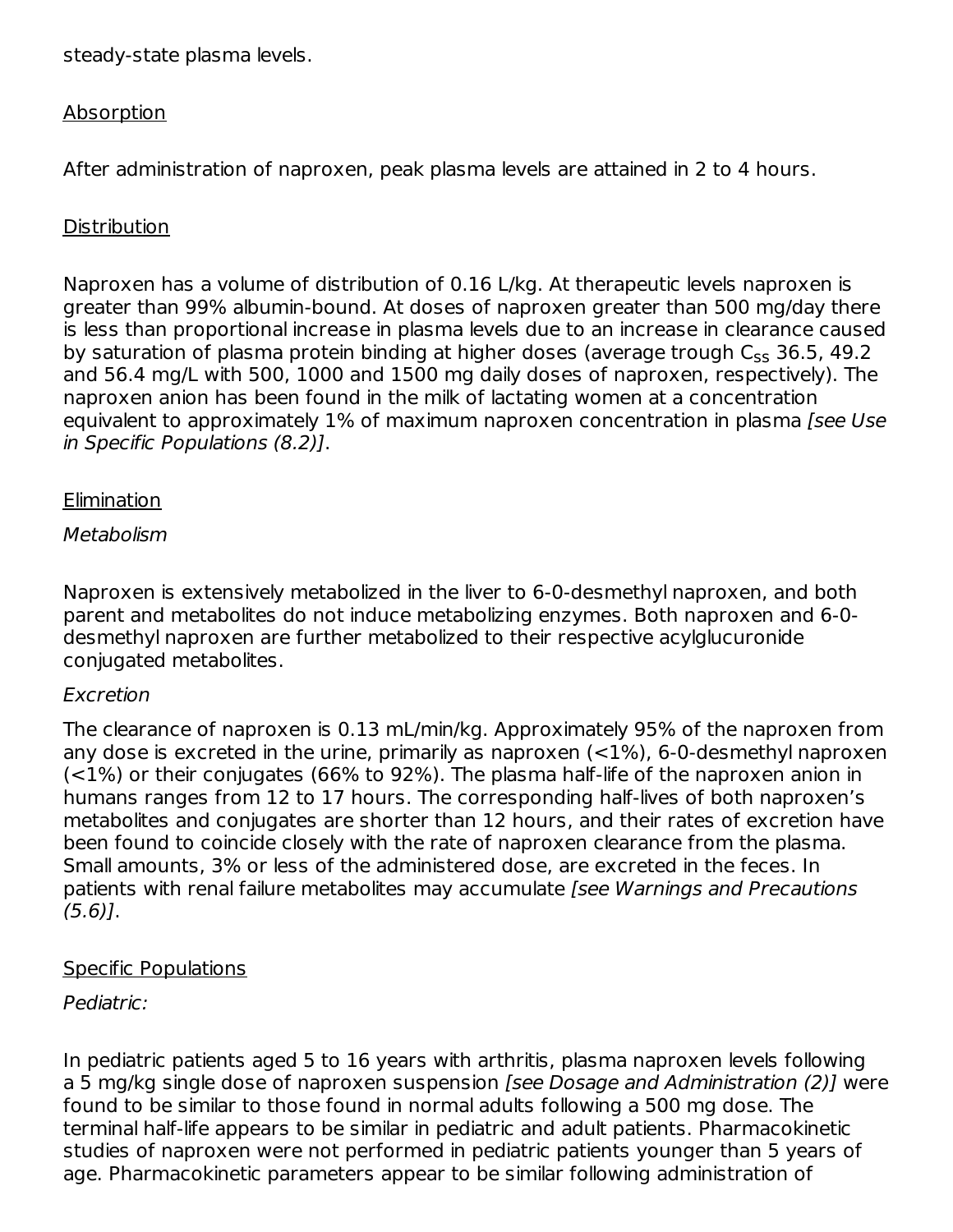naproxen suspension or tablets in pediatric patients.

#### Geriatric:

Studies indicate that although total plasma concentration of naproxen is unchanged, the unbound plasma fraction of naproxen is increased in the elderly, although the unbound fraction is <1% of the total naproxen concentration. Unbound trough naproxen concentrations in elderly subjects have been reported to range from 0.12% to 0.19% of total naproxen concentration, compared with 0.05% to 0.075% in younger subjects.

#### Hepatic Impairment:

Naproxen pharmacokinetics has not been determined in subjects with hepatic insufficiency.

Chronic alcoholic liver disease and probably other diseases with decreased or abnormal plasma proteins (albumin) reduce the total plasma concentration of naproxen, but the plasma concentration of unbound naproxen is increased.

### Renal Impairment:

Naproxen pharmacokinetics has not been determined in subjects with renal insufficiency. Given that naproxen, its metabolites and conjugates are primarily excreted by the kidney, the potential exists for naproxen metabolites to accumulate in the presence of renal insufficiency. Elimination of naproxen is decreased in patients with severe renal impairment.

#### Drug Interaction Studies

Aspirin: When NSAIDs were administered with aspirin, the protein binding of NSAIDs were reduced, although the clearance of free NSAID was not altered. The clinical significance of this interaction is not known. See Table 2 for clinically significant drug interactions of NSAIDs with aspirin [see Drug Interactions (7)].

### **13 NONCLINICAL TOXICOLOGY**

## **13.1 Carcinogenesis, Mutagenesis, Impairment of Fertility**

### Carcinogenesis

A 2-year study was performed in rats to evaluate the carcinogenic potential of naproxen at rat doses of 8, 16, and 24 mg/kg/day (0.05, 0.1, and 0.16 times the maximum recommended human daily dose [MRHD] of 1500 mg/day based on a body surface area comparison). No evidence of tumorigenicity was found.

### **Mutagenesis**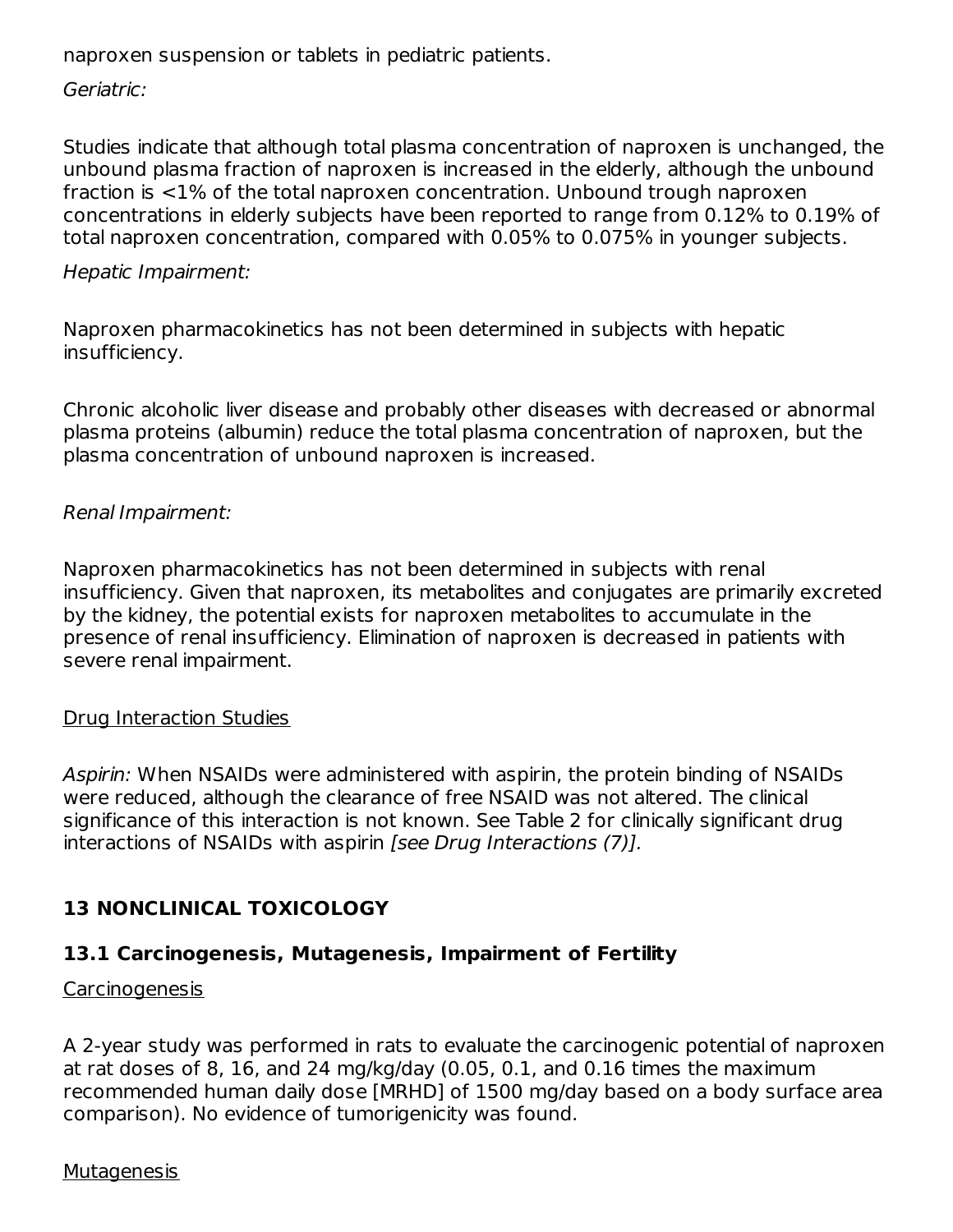Naproxen tested positive in the *in vivo* sister chromatid exchange assay for but was not mutagenic in the *in vitro* bacterial reverse mutation assay (Ames test).

Impairment of Fertility

Male rats were treated with 2, 5, 10, and 20 mg/kg naproxen by oral gavage for 60 days prior to mating and female rats were treated with the same doses for 14 days prior to mating and for the first 7 days of pregnancy. There were no adverse effects on fertility noted (up to 0.13 times the MRDH based on body surface area).

### **14 CLINICAL STUDIES**

Naproxen has been studied in patients with rheumatoid arthritis, osteoarthritis, polyarticular juvenile idiopathic arthritis, ankylosing spondylitis, tendonitis and bursitis, and acute gout. Improvement in patients treated for rheumatoid arthritis was demonstrated by a reduction in joint swelling, a reduction in duration of morning stiffness, a reduction in disease activity as assessed by both the investigator and patient, and by increased mobility as demonstrated by a reduction in walking time. Generally, response to naproxen has not been found to be dependent on age, sex, severity or duration of rheumatoid arthritis.

In patients with osteoarthritis, the therapeutic action of naproxen has been shown by a reduction in joint pain or tenderness, an increase in range of motion in knee joints, increased mobility as demonstrated by a reduction in walking time, and improvement in capacity to perform activities of daily living impaired by the disease.

In a clinical trial comparing standard formulations of naproxen 375 mg twice a day (750 mg a day) vs 750 mg twice a day (1500 mg/day), 9 patients in the 750 mg group terminated prematurely because of adverse events. Nineteen patients in the 1500 mg group terminated prematurely because of adverse events. Most of these adverse events were gastrointestinal events.

In clinical studies in patients with rheumatoid arthritis, osteoarthritis, and polyarticular juvenile idiopathic arthritis, naproxen has been shown to be comparable to aspirin and indomethacin in controlling the aforementioned measures of disease activity, but the frequency and severity of the milder gastrointestinal adverse effects (nausea, dyspepsia, heartburn) and nervous system adverse effects (tinnitus, dizziness, lightheadedness) were less in naproxen-treated patients than in those treated with aspirin or indomethacin.

In patients with ankylosing spondylitis, naproxen has been shown to decrease night pain, morning stiffness and pain at rest. In double-blind studies the drug was shown to be as effective as aspirin, but with fewer side effects.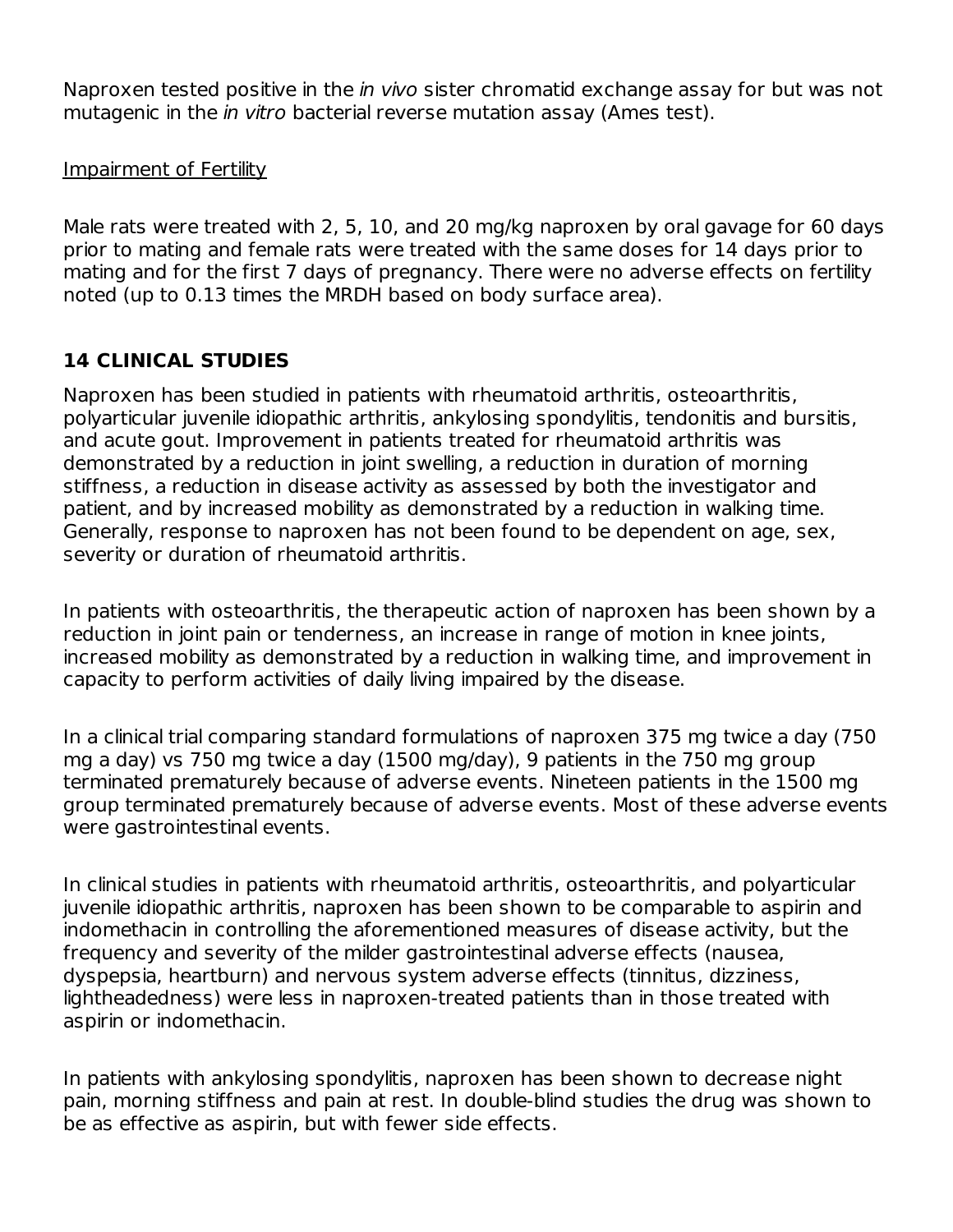In patients with acute gout, a favorable response to naproxen was shown by significant clearing of inflammatory changes (e.g., decrease in swelling, heat) within 24 to 48 hours, as well as by relief of pain and tenderness.

Naproxen has been studied in patients with mild to moderate pain secondary to postoperative, orthopedic, postpartum episiotomy and uterine contraction pain and dysmenorrhea. Onset of pain relief can begin within 1 hour in patients taking naproxen and within 30 minutes in patients taking naproxen sodium. Analgesic effect was shown by such measures as reduction of pain intensity scores, increase in pain relief scores, decrease in numbers of patients requiring additional analgesic medication, and delay in time to remedication. The analgesic effect has been found to last for up to 12 hours.

Naproxen may be used safely in combination with gold salts and/or corticosteroids; however, in controlled clinical trials, when added to the regimen of patients receiving corticosteroids, it did not appear to cause greater improvement over that seen with corticosteroids alone. Whether naproxen has a "steroid-sparing" effect has not been adequately studied. When added to the regimen of patients receiving gold salts, naproxen did result in greater improvement. Its use in combination with salicylates is not recommended because there is evidence that aspirin increases the rate of excretion of naproxen and data are inadequate to demonstrate that naproxen and aspirin produce greater improvement over that achieved with aspirin alone. In addition, as with other NSAIDs, the combination may result in higher frequency of adverse events than demonstrated for either product alone.

In  $51$ Cr blood loss and gastroscopy studies with normal volunteers, daily administration of 1000 mg of naproxen as 1000 mg of naproxen has been demonstrated to cause statistically significantly less gastric bleeding and erosion than 3250 mg of aspirin.

#### **16 HOW SUPPLIED/STORAGE AND HANDLING**

**Naproxen Tablets USP, 250 mg** are yellow colored mottled, biconvex, beveled edged round shape, uncoated tablets debossed with 'T' & '18' on either side of breakline on one side and other side plain.

| Bottles of 100            | NDC 65862-520-01 |
|---------------------------|------------------|
| Bottles of 500            | NDC 65862-520-05 |
| Bottles of 1,000          | NDC 65862-520-99 |
| 10 x 10 Unit-dose Tablets | NDC 65862-520-10 |

**Naproxen Tablets USP, 375 mg** are yellow colored mottled, biconvex, oval shaped, uncoated tablets debossed with 'T' & '19' on one side and other side plain.

| Bottles of 100   | NDC 65862-521-01 |
|------------------|------------------|
| Bottles of 500   | NDC 65862-521-05 |
| Bottles of 1,000 | NDC 65862-521-99 |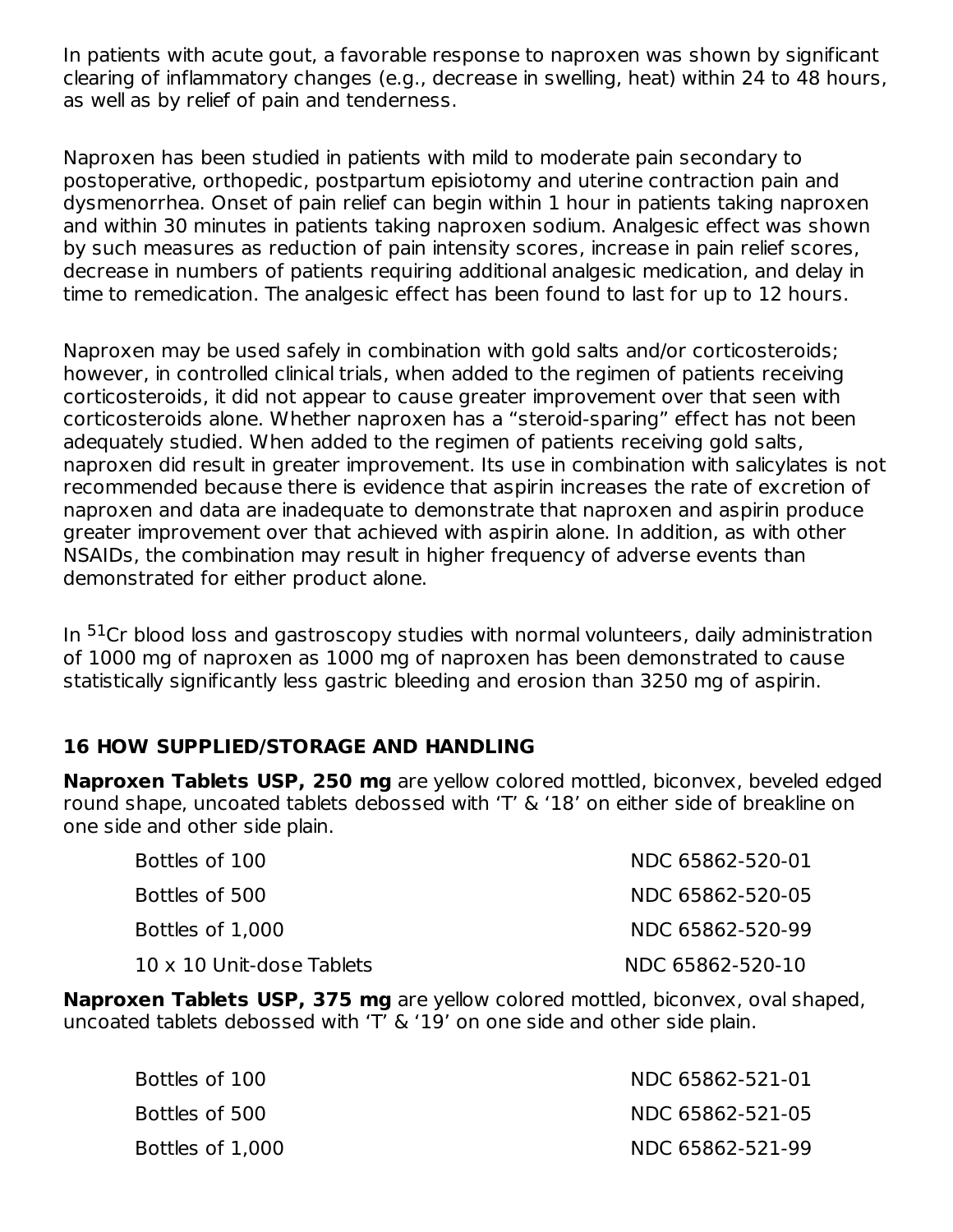**Naproxen Tablets USP, 500 mg** are yellow colored mottled, biconvex, capsule shaped, uncoated tablets debossed with 'T' & '20' on either side of breakline on one side and other side plain.

| Bottles of 100   | NDC 65862-522-01 |
|------------------|------------------|
| Bottles of 500   | NDC 65862-522-05 |
| Bottles of 2,500 | NDC 65862-522-26 |

**Store at** 20° to 25°C (68° to 77°F) in well-closed containers [see USP Controlled Room Temperature]. Dispense in light-resistant containers.

### **17 PATIENT COUNSELING INFORMATION**

Advise the patient to read the FDA-approved patient labeling (Medication Guide) that accompanies each prescription dispensed. Inform patients, families, or their caregivers of the following information before initiating therapy with naproxen and periodically during the course of ongoing therapy.

#### Cardiovascular Thrombotic Events

Advise patients to be alert for the symptoms of cardiovascular thrombotic events, including chest pain, shortness of breath, weakness, or slurring of speech, and to report any of these symptoms to their health care provider immediately [see Warnings] and Precautions (5.1)].

#### Gastrointestinal Bleeding, Ulceration, and Perforation

Advise patients to report symptoms of ulcerations and bleeding, including epigastric pain, dyspepsia, melena, and hematemesis to their health care provider. In the setting of concomitant use of low-dose aspirin for cardiac prophylaxis, inform patients of the increased risk for and the signs and symptoms of GI bleeding [see Warnings and Precautions (5.2)].

#### **Hepatotoxicity**

Inform patients of the warning signs and symptoms of hepatotoxicity (e.g., nausea, fatigue, lethargy, pruritus, diarrhea, jaundice, right upper quadrant tenderness, and "flulike" symptoms). If these occur, instruct patients to stop naproxen and seek immediate medical therapy [see Warnings and Precautions (5.3)].

#### Heart Failure and Edema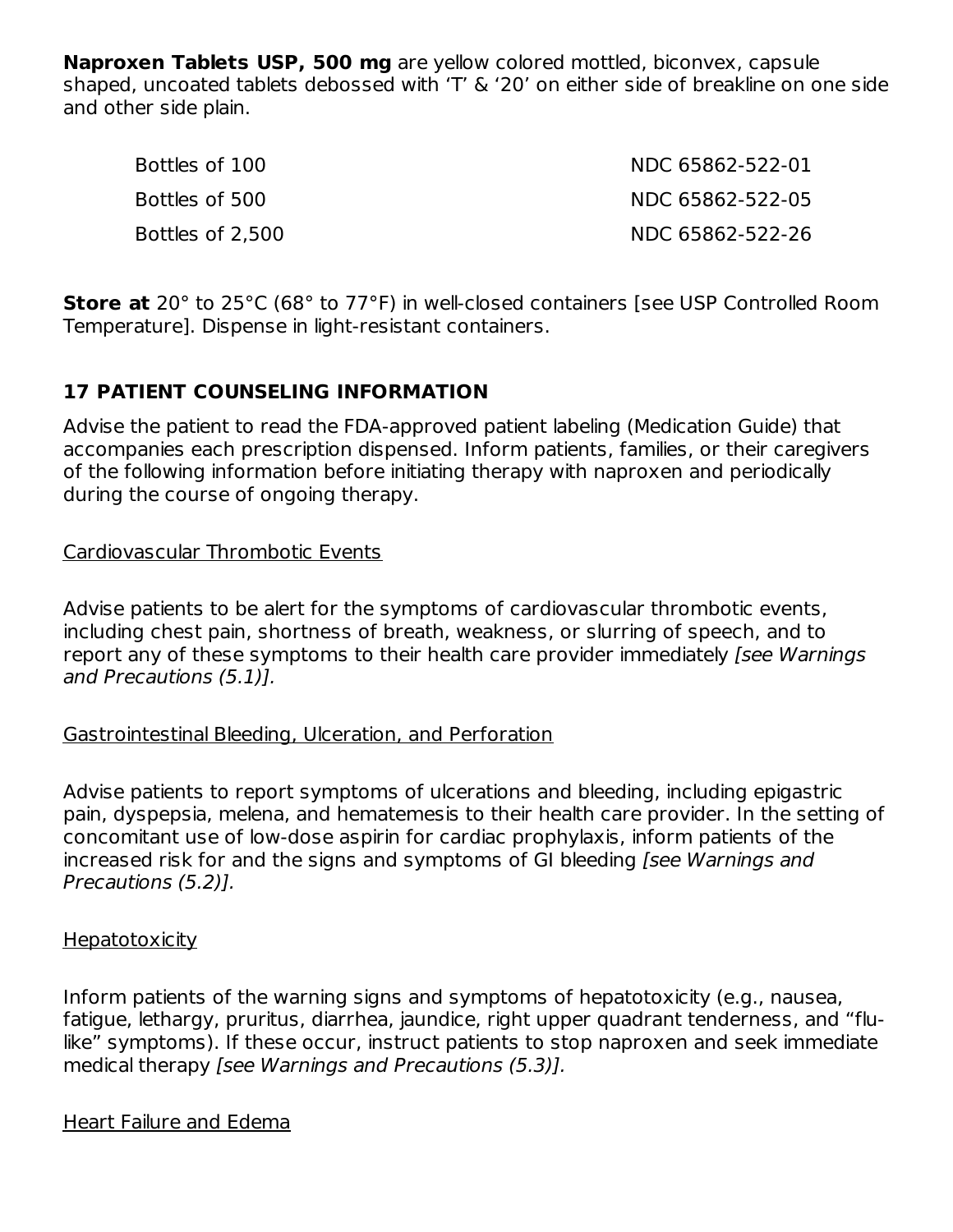Advise patients to be alert for the symptoms of congestive heart failure including shortness of breath, unexplained weight gain, or edema and to contact their healthcare provider if such symptoms occur [see Warnings and Precautions (5.5)].

#### Anaphylactic Reactions

Inform patients of the signs of an anaphylactic reaction (e.g., difficulty breathing, swelling of the face or throat). Instruct patients to seek immediate emergency help if these occur [see Contraindications (4) and Warnings and Precautions (5.7)].

#### Serious Skin Reactions, including DRESS

Advise patients to stop taking naproxen immediately if they develop any type of rash or fever and to contact their healthcare provider as soon as possible [see Warnings and Precautions (5.9, 5.10)].

#### Female Fertility

Advise females of reproductive potential who desire pregnancy that NSAIDs, including naproxen, may be associated with a reversible delay in ovulation *[see Use in Specific* Populations (8.3)].

#### **Fetal Toxicity**

Inform pregnant women to avoid use of naproxen and other NSAIDs starting at 30 weeks gestation because of the risk of the premature closing of the fetal ductus arteriosus. If treatment with naproxen is needed for a pregnant woman between about 20 to 30 weeks gestation, advise her that she may need to be monitored for oligohydramnios, if treatment continues for longer than 48 hours *[see Warnings and* Precautions (5.11) and Use in Specific Populations (8.1)].

#### Avoid Concomitant Use of NSAIDs

Inform patients that the concomitant use of naproxen with other NSAIDs or salicylates (e.g., diflunisal, salsalate) is not recommended due to the increased risk of gastrointestinal toxicity, and little or no increase in efficacy [see Warnings and Precautions (5.2) and Drug Interactions (7)]. Alert patients that NSAIDs may be present in "over the counter" medications for treatment of colds, fever, or insomnia.

#### Use of NSAIDs and Low-Dose Aspirin

Inform patients not to use low-dose aspirin concomitantly with naproxen until they talk to their healthcare provider [see Drug Interactions (7)].

#### **Dispense with Medication Guide available at:**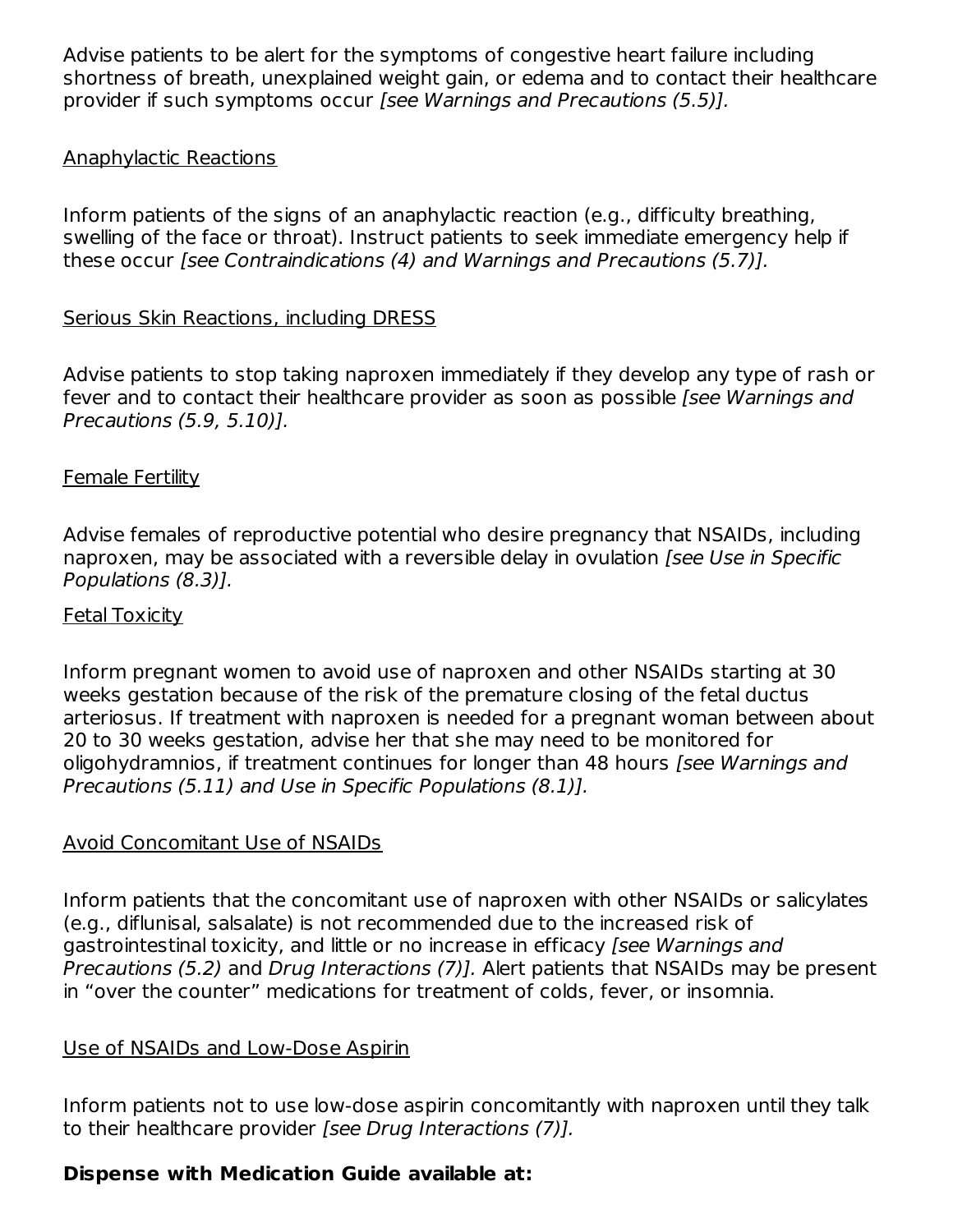#### **www.aurobindousa.com/medication-guides**

Distributed by: **Aurobindo Pharma USA, Inc.** 279 Princeton-Hightstown Road East Windsor, NJ 08520

Manufactured by: **Aurobindo Pharma Limited** Hyderabad-500 032, India

Revised: 05/2021

#### **Medication Guide for Nonsteroidal Anti-inflammatory Drugs (NSAIDs)**

**What is the most important information I should know about medicines called Nonsteroidal Anti-inflammatory Drugs (NSAIDs)?**

**NSAIDs can cause serious side effects, including:**

**- Increased risk of a heart attack or stroke that can lead to death.** This risk may happen early in treatment and may increase:

- with increasing doses of NSAIDs
- with longer use of NSAIDs

**Do not take NSAIDs right before or after a heart surgery called a "coronary artery bypass graft (CABG)."**

**Avoid taking NSAIDs after a recent heart attack, unless your healthcare provider tells you to. You may have an increased risk of another heart attack if you take NSAIDs after a recent heart attack.**

**- Increased risk of bleeding, ulcers, and tears (perforation) of the esophagus (tube leading from the mouth to the stomach), stomach and intestines:**

- anytime during use
- without warning symptoms
- that may cause death

#### **The risk of getting an ulcer or bleeding increases with:**

- past history of stomach ulcers, or stomach or intestinal bleeding with use of NSAIDs
- taking medicines called "corticosteroids", "anticoagulants", "SSRIs", or "SNRIs"
- increasing doses of NSAIDs
- older age
- longer use of NSAIDs
- poor health
- smoking
- advanced liver disease
- drinking alcohol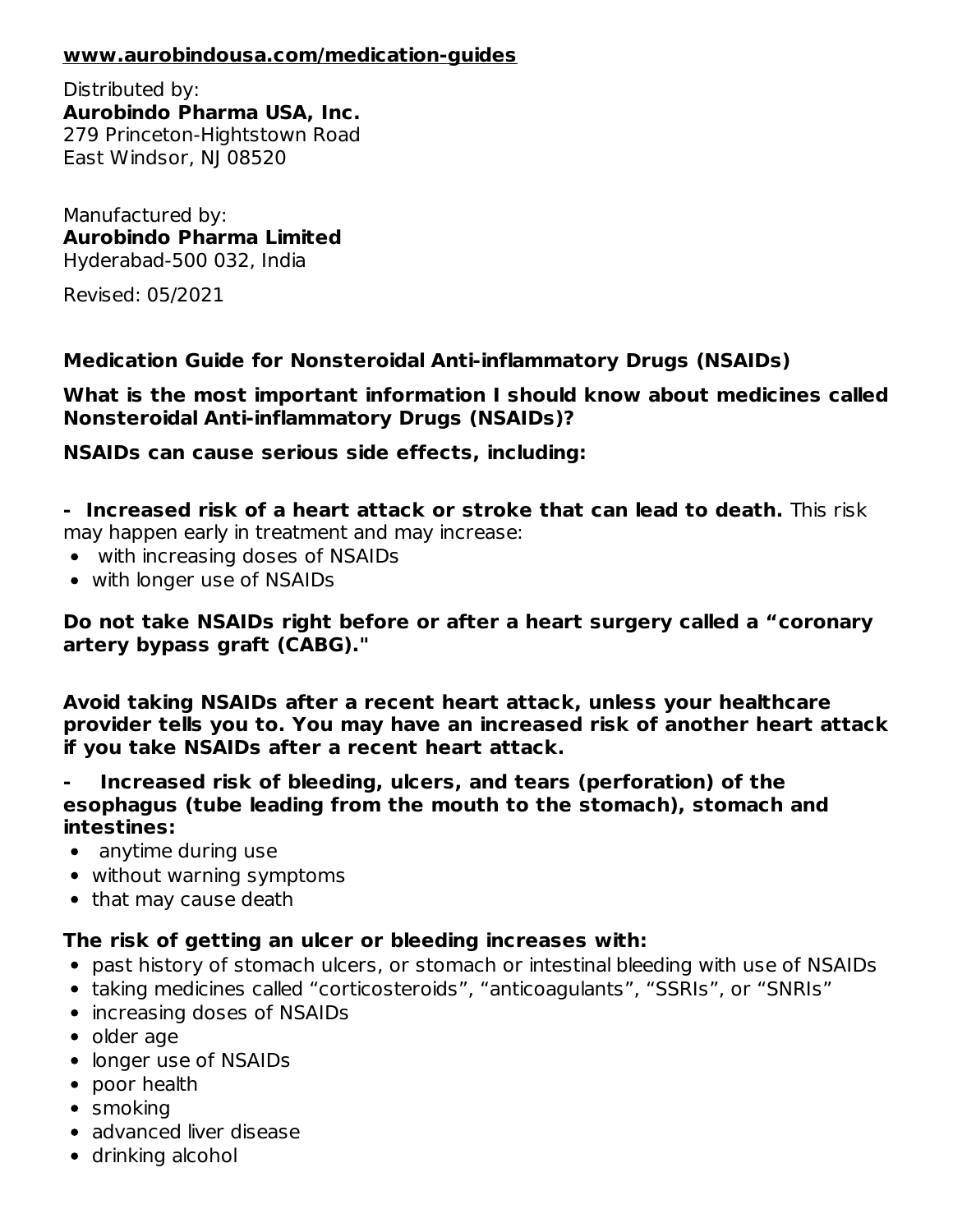• bleeding problems

### **NSAIDs should only be used:**

- exactly as prescribed
- at the lowest dose possible for your treatment
- for the shortest time needed

### **What are NSAIDs?**

NSAIDs are used to treat pain and redness, swelling, and heat (inflammation) from medical conditions such as different types of arthritis, menstrual cramps, and other types of short-term pain.

### **Who should not take NSAIDs?**

#### **Do not take NSAIDs:**

- if you have had an asthma attack, hives, or other allergic reaction with aspirin or any other NSAIDs.
- right before or after heart bypass surgery.

#### **Before taking NSAIDs, tell your healthcare provider about all of your medical conditions, including if you:**

- have liver or kidney problems
- have high blood pressure
- have asthma
- are pregnant or plan to become pregnant. Taking NSAIDs at about 20 weeks of pregnancy or later may harm your unborn baby. If you need to take NSAIDs for more than 2 days when you are between 20 and 30 weeks of pregnancy, your healthcare provider may need to monitor the amount of fluid in your womb around your baby. **You should not take NSAIDs after about 30 weeks of pregnancy.**
- are breastfeeding or plan to breast feed.

**Tell your healthcare provider about all of the medicines you take, including prescription or over-the-counter medicines, vitamins or herbal supplements.** NSAIDs and some other medicines can interact with each other and cause serious side effects. **Do not start taking any new medicine without talking to your healthcare provider first.**

### **What are the possible side effects of NSAIDs?**

#### **NSAIDs can cause serious side effects, including:**

#### **See "What is the most important information I should know about medicines called Nonsteroidal Anti-inflammatory Drugs (NSAIDs)?"**

- new or worse high blood pressure
- heart failure
- liver problems including liver failure
- kidney problems including kidney failure
- low red blood cells (anemia)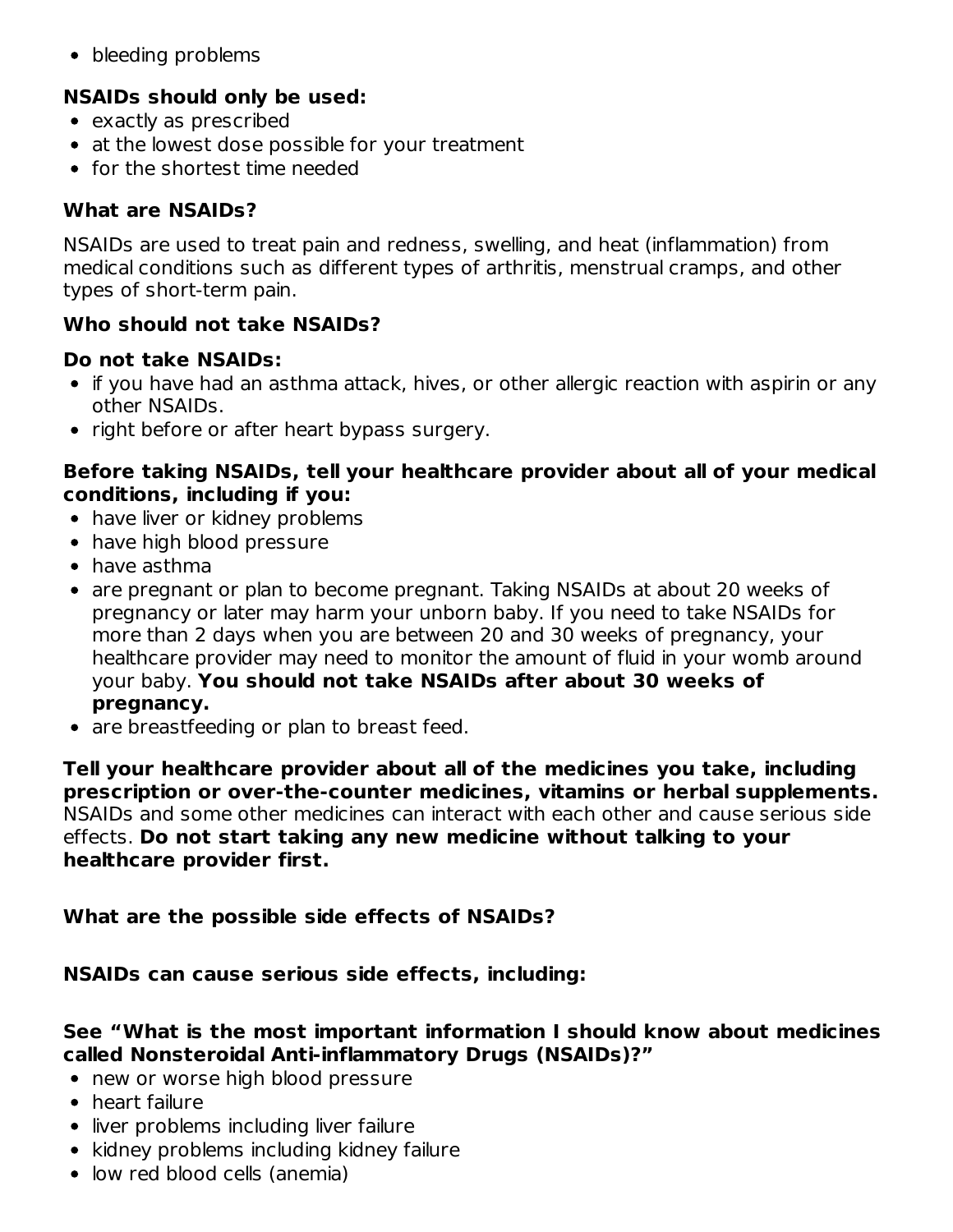- life-threatening skin reactions
- life-threatening allergic reactions
- **Other side effects of NSAIDs include:** stomach pain, constipation, diarrhea, gas, heartburn, nausea, vomiting, and dizziness.

### **Get emergency help right away if you get any of the following symptoms:**

- shortness of breath or trouble breathing
- slurred speech
- $\bullet$  chest pain
- swelling of the face or throat
- weakness in one part or side of your body

### **Stop taking your NSAID and call your healthcare provider right away if you get any of the following symptoms:**

- nausea
- vomit blood
- more tired or weaker than usual
- there is blood in your bowel movement or it is black and sticky like tar
- diarrhea
- $\bullet$  itching
- unusual weight gain
- your skin or eyes look yellow
- skin rash or blisters with fever
- indigestion or stomach pain
- swelling of the arms, legs, hands and feet
- flu-like symptoms

#### **If you take too much of your NSAID, call your healthcare provider or get medical help right away.**

These are not all the possible side effects of NSAIDs. For more information, ask your healthcare provider or pharmacist about NSAIDs. Call your doctor for medical advice about side effects. You may report side effects to FDA at 1-800-FDA-1088.

### **Other information about NSAIDs**

- Aspirin is an NSAID but it does not increase the chance of a heart attack. Aspirin can cause bleeding in the brain, stomach, and intestines. Aspirin can also cause ulcers in the stomach and intestines.
- Some NSAIDs are sold in lower doses without a prescription (over-the-counter). Talk to your healthcare provider before using over-the-counter NSAIDs for more than 10 days.

### **General information about the safe and effective use of NSAIDs**

Medicines are sometimes prescribed for purposes other than those listed in a Medication Guide. Do not use NSAIDs for a condition for which it was not prescribed. Do not give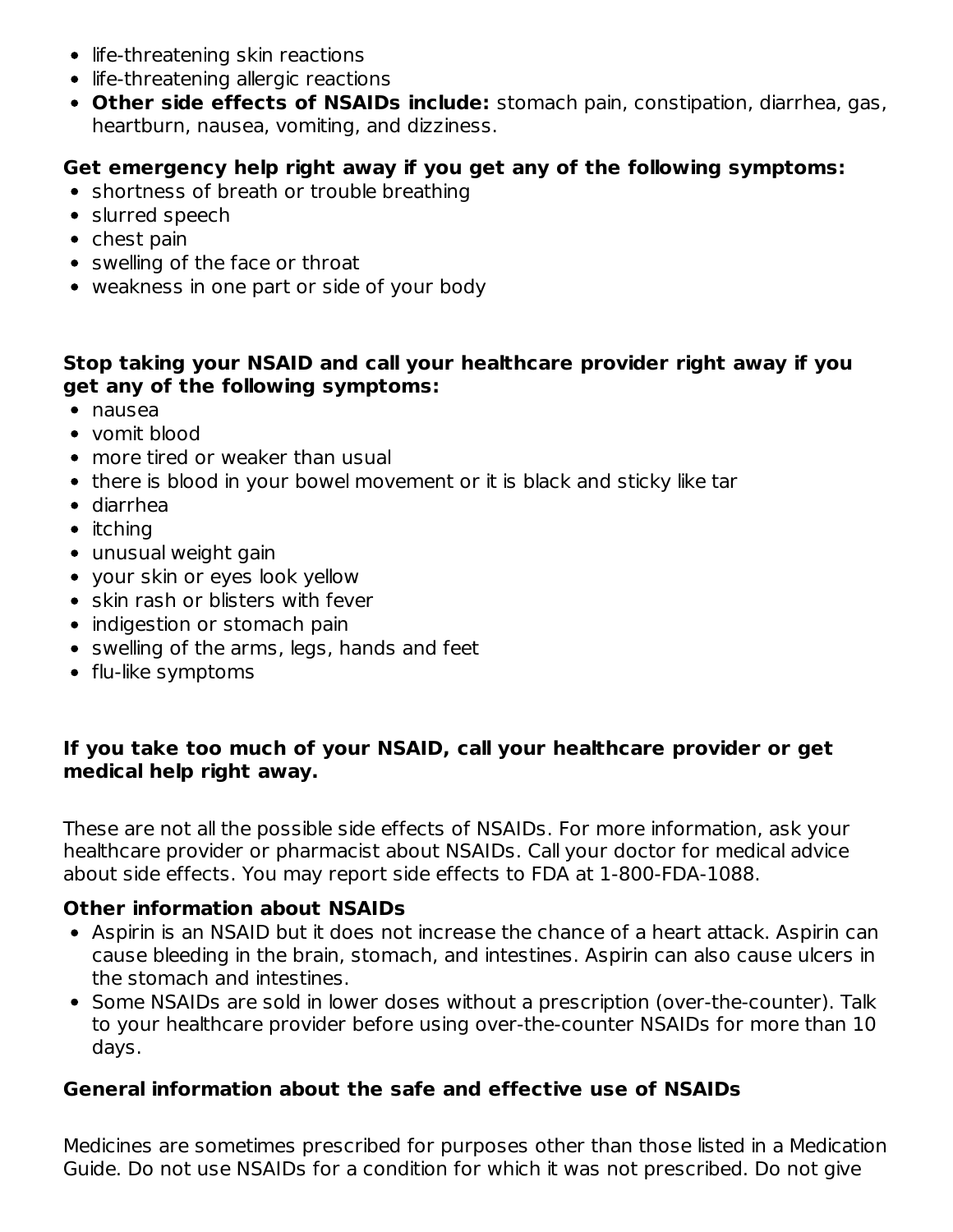NSAIDs to other people, even if they have the same symptoms that you have. It may harm them.

If you would like more information about NSAIDs, talk with your healthcare provider. You can ask your pharmacist or healthcare provider for information about NSAIDs that is written for health professionals.

For more information, call Aurobindo Pharma USA, Inc. at 1-866-850-2876.

#### **Dispense with Medication Guide available at: www.aurobindousa.com/medication-guides**

Distributed by: **Aurobindo Pharma USA, Inc.** 279 Princeton-Hightstown Road East Windsor, NJ 08520

Manufactured by: **Aurobindo Pharma Limited** Hyderabad-500 032, India

Revised: 05/2021

This Medication Guide has been approved by the U.S. Food and Drug Administration.

#### **PACKAGE LABEL-PRINCIPAL DISPLAY PANEL - 250 mg (100 Tablets Bottle)**

**NDC 65862-520-01 Rx only Naproxen Tablets USP 250 mg PHARMACIST: PLEASE DISPENSE WITH MEDICATION GUIDE PROVIDED SEPARATELY AUROBINDO 100 Tablets**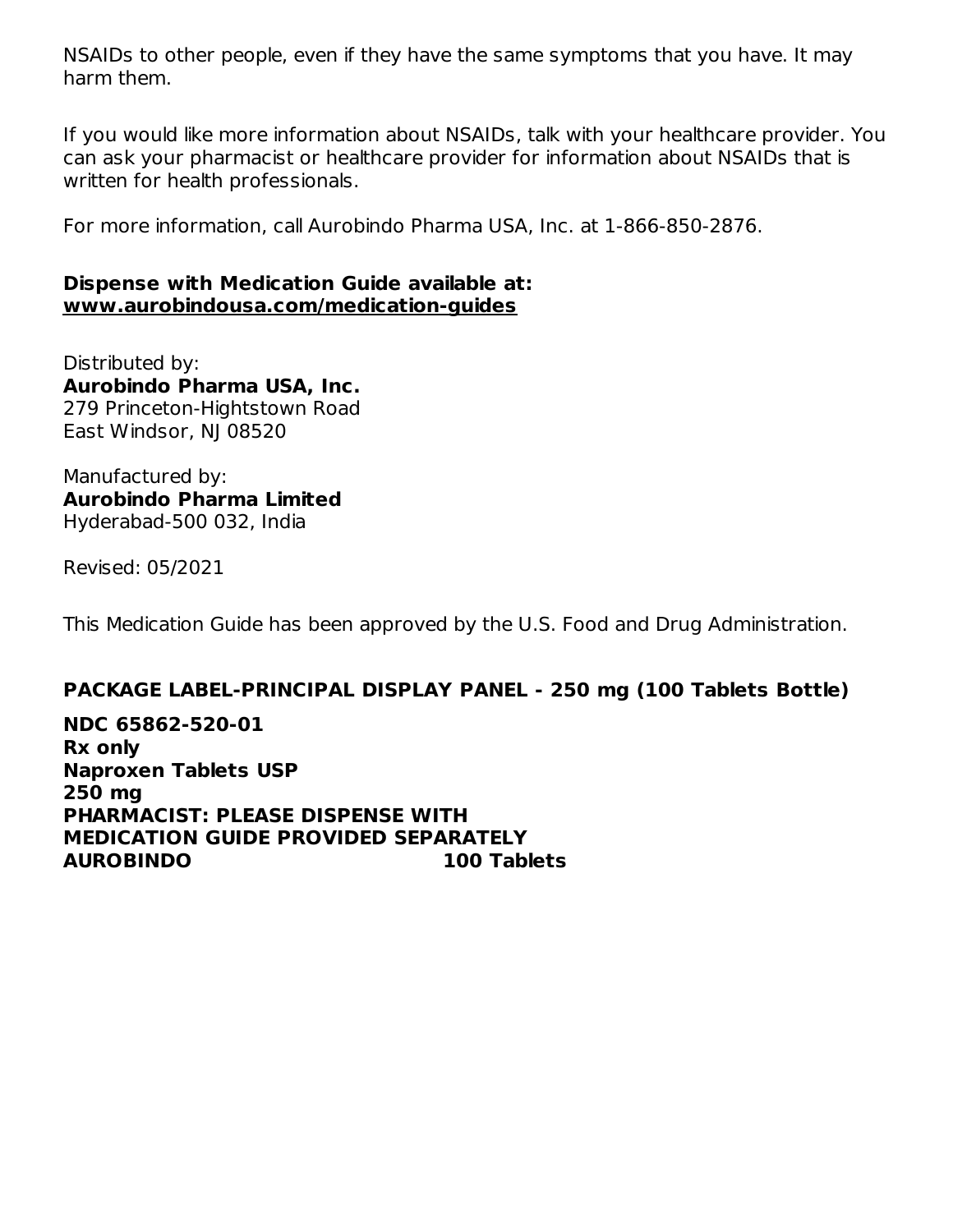|                  | NDC 65862-520-01                                                                       | <b>Each tablet contains:</b><br>Naproxen USP 250 mg. | Distributed by:<br>Aurobindo Pharma USA, Inc.           |                                                   |
|------------------|----------------------------------------------------------------------------------------|------------------------------------------------------|---------------------------------------------------------|---------------------------------------------------|
|                  |                                                                                        | Usual Dosage: See package insert.                    | 279 Princeton-Hightstown Road<br>East Windsor, NJ 08520 |                                                   |
| <b>Rx only</b>   |                                                                                        | Store at 20° to 25°C (68° to 77°F).                  | Made in India                                           |                                                   |
|                  | <b>Naproxen Tablets USP</b>                                                            | <b>ISee USP Controlled Room</b><br>Temperature.1     | Code: TS/DRUGS/22/2009                                  |                                                   |
| $250$ mg         |                                                                                        | Dispense in light-resistant containers.              |                                                         | P1421923                                          |
|                  | <b>PHARMACIST: PLEASE DISPENSE WITH</b><br><b>MEDICATION GUIDE PROVIDED SEPARATELY</b> | TAMPER-EVIDENT CONTAINER.                            |                                                         |                                                   |
| <b>AUROBINDO</b> |                                                                                        | <b>100 Tablets DO NOT USE IF SEAL IS BROKEN.</b>     |                                                         |                                                   |
|                  |                                                                                        |                                                      | *Over printing Zone                                     | <b>Coding Area</b><br>$(45 \times 15 \text{ mm})$ |
|                  |                                                                                        |                                                      |                                                         | Dotted lines not to be printed                    |

**PACKAGE LABEL-PRINCIPAL DISPLAY PANEL - 250 mg Blister Carton (10 x 10 Unit-dose)**

**NDC 65862-520-10 Rx only Naproxen Tablets USP 250 mg PHARMACIST: PLEASE DISPENSE WITH MEDICATION GUIDE PROVIDED SEPARATELY AUROBINDO 100 Tablets (10 x 10 Unit-dose)**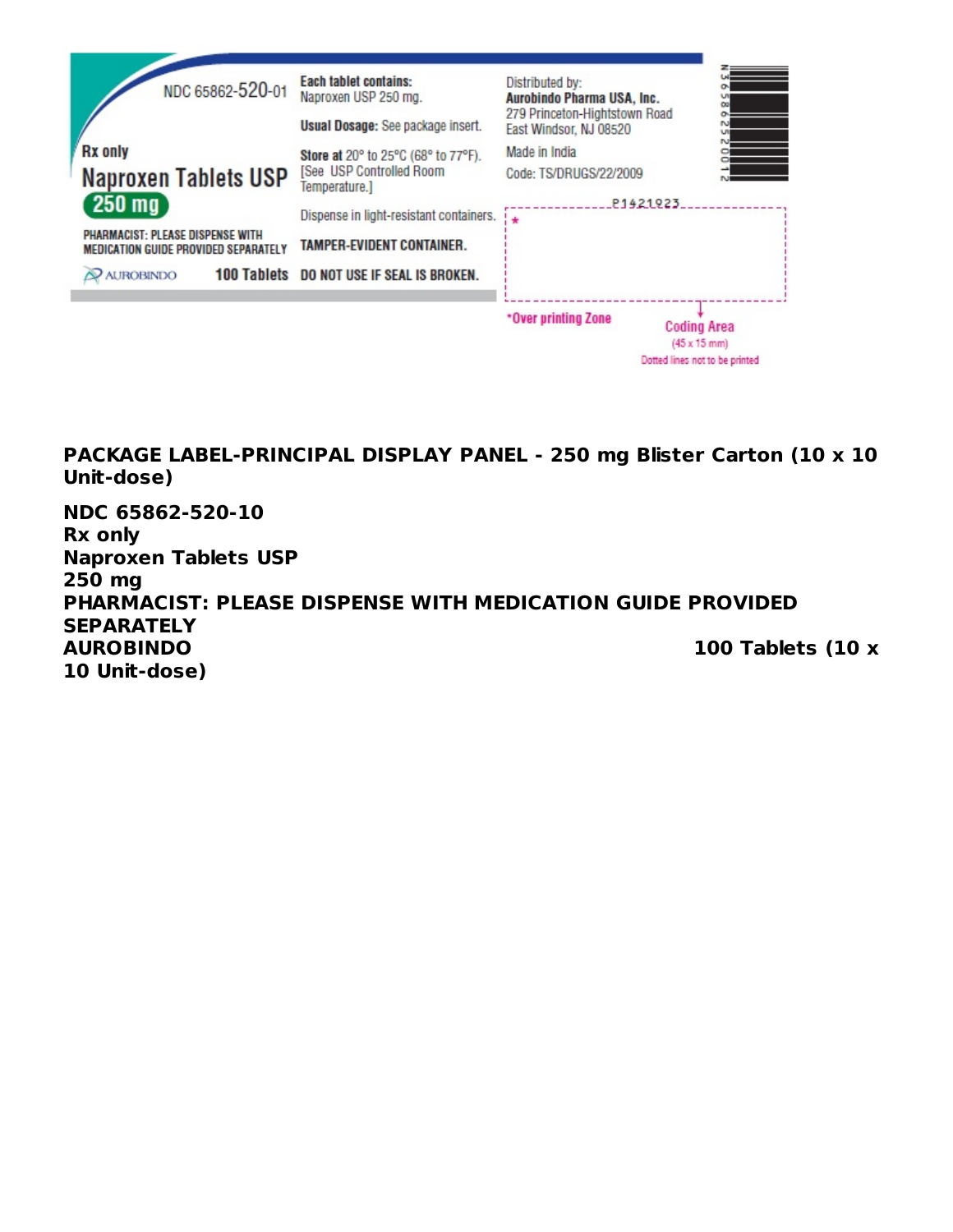

**PACKAGE LABEL-PRINCIPAL DISPLAY PANEL - 375 mg (100 Tablets Bottle)**

**NDC 65862-521-01 Rx only Naproxen Tablets USP 375 mg PHARMACIST: PLEASE DISPENSE WITH**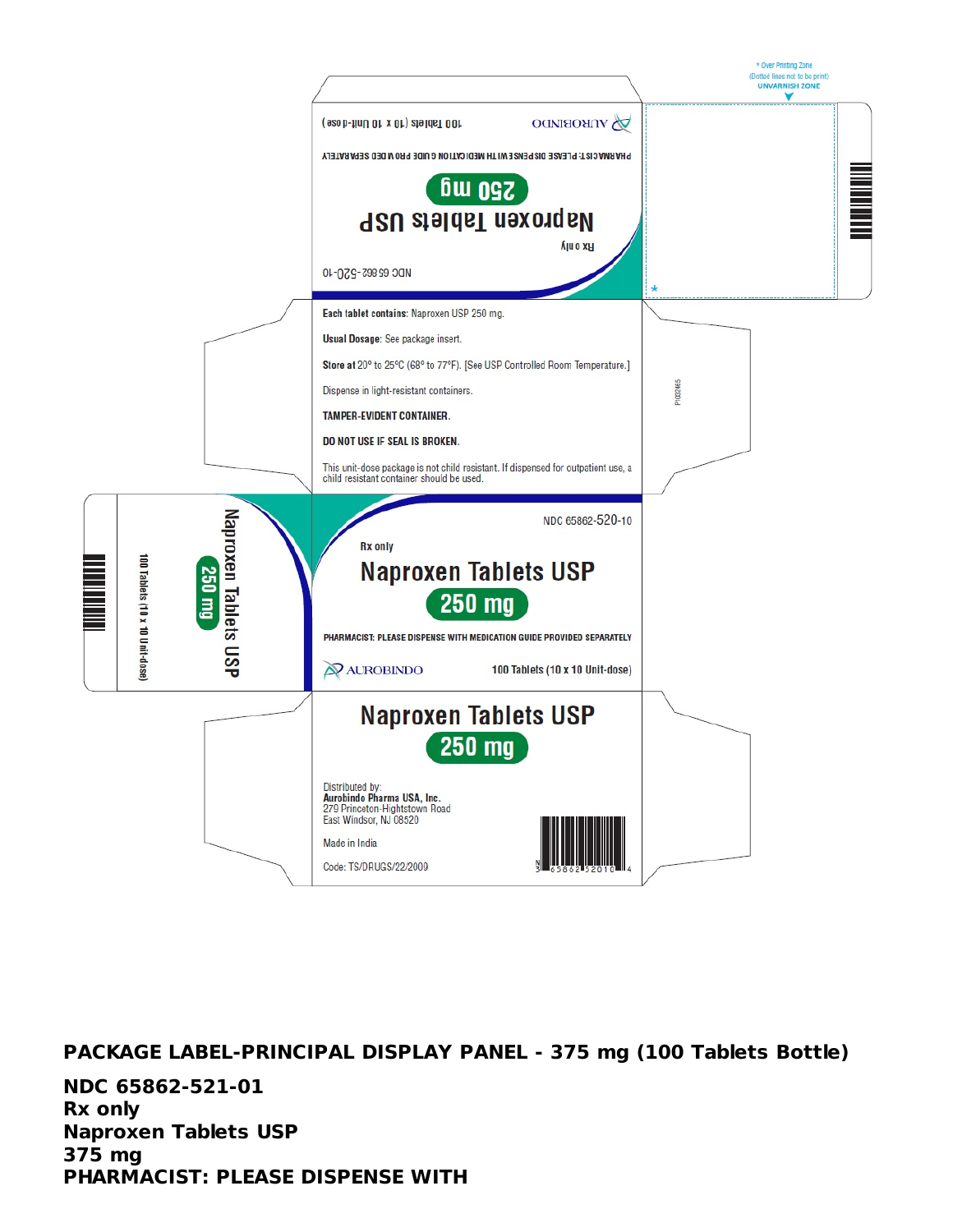#### **MEDICATION GUIDE PROVIDED SEPARATELY AUROBINDO 100 Tablets**



#### **PACKAGE LABEL-PRINCIPAL DISPLAY PANEL - 500 mg (100 Tablets Bottle)**

**NDC 65862-522-01 Rx only Naproxen Tablets USP 500 mg PHARMACIST: PLEASE DISPENSE WITH MEDICATION GUIDE PROVIDED SEPARATELY AUROBINDO 100 Tablets**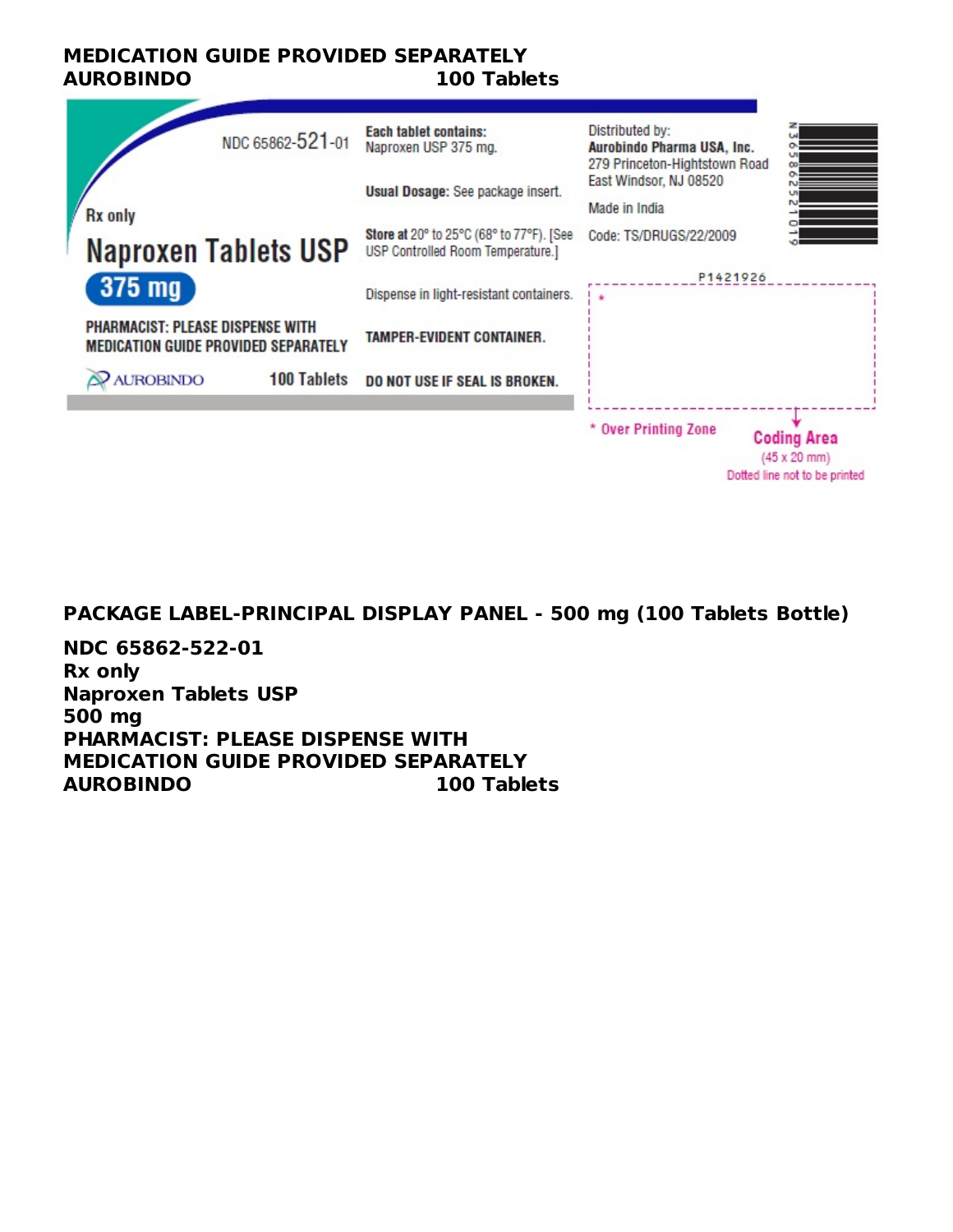| NDC 65862-522-01                                                                       | <b>Each tablet contains:</b><br>Naproxen USP 500 mg.                          | Distributed by:<br>Aurobindo Pharma USA, Inc.<br>279 Princeton-Hightstown Road<br>East Windsor, NJ 08520 |                                    |
|----------------------------------------------------------------------------------------|-------------------------------------------------------------------------------|----------------------------------------------------------------------------------------------------------|------------------------------------|
| <b>Rx</b> only                                                                         | Usual Dosage: See package insert.                                             | Made in India                                                                                            |                                    |
| <b>Naproxen Tablets USP</b>                                                            | Store at 20° to 25°C (68° to 77°F). [See<br>USP Controlled Room Temperature.] | Code: TS/DRUGS/22/2009                                                                                   |                                    |
| <b>500 mg</b>                                                                          | Dispense in light-resistant containers.                                       | P1421929                                                                                                 |                                    |
| <b>PHARMACIST: PLEASE DISPENSE WITH</b><br><b>MEDICATION GUIDE PROVIDED SEPARATELY</b> | TAMPER-EVIDENT CONTAINER.                                                     |                                                                                                          |                                    |
| <b>100 Tablets</b><br><b>AUROBINDO</b>                                                 | DO NOT USE IF SEAL IS BROKEN.                                                 |                                                                                                          |                                    |
|                                                                                        |                                                                               | * Over Printing Zone                                                                                     | <b>Coding Area</b><br>(45 x 20 mm) |

Dotted line not to be printed

# **NAPROXEN**

naproxen tablet

| <b>Product Information</b>     |                         |                           |               |
|--------------------------------|-------------------------|---------------------------|---------------|
| <b>Product Type</b>            | HUMAN PRESCRIPTION DRUG | <b>Item Code (Source)</b> | NDC:65862-520 |
| <b>Route of Administration</b> | ORAL                    |                           |               |

| <b>Basis of Strength</b> | Strength |
|--------------------------|----------|
| NAPROXEN                 | 250 mg   |
|                          |          |

| <b>Inactive Ingredients</b>                                     |                                               |                     |          |  |  |
|-----------------------------------------------------------------|-----------------------------------------------|---------------------|----------|--|--|
|                                                                 | <b>Ingredient Name</b><br><b>Strength</b>     |                     |          |  |  |
| <b>STARCH, CORN (UNII: O8232NY3SJ)</b>                          |                                               |                     |          |  |  |
|                                                                 | <b>FERRIC OXIDE YELLOW (UNII: EX43802MRT)</b> |                     |          |  |  |
|                                                                 | <b>LACTOSE MONOHYDRATE (UNII: EWQ57Q8I5X)</b> |                     |          |  |  |
|                                                                 | <b>MAGNESIUM STEARATE (UNII: 70097M6I30)</b>  |                     |          |  |  |
|                                                                 | <b>POVIDONE K30 (UNII: U7250WY32X)</b>        |                     |          |  |  |
| <b>SODIUM STARCH GLYCOLATE TYPE A POTATO (UNII: 5856]3G2A2)</b> |                                               |                     |          |  |  |
|                                                                 |                                               |                     |          |  |  |
|                                                                 |                                               |                     |          |  |  |
| <b>Product Characteristics</b>                                  |                                               |                     |          |  |  |
| Color                                                           | YELLOW (Mottled Yellow)                       | <b>Score</b>        | 2 pieces |  |  |
| <b>Shape</b>                                                    | ROUND (Biconvex, Beveled Edged)               | <b>Size</b>         | 11mm     |  |  |
| <b>Flavor</b>                                                   |                                               | <b>Imprint Code</b> | T:18     |  |  |
| <b>Contains</b>                                                 |                                               |                     |          |  |  |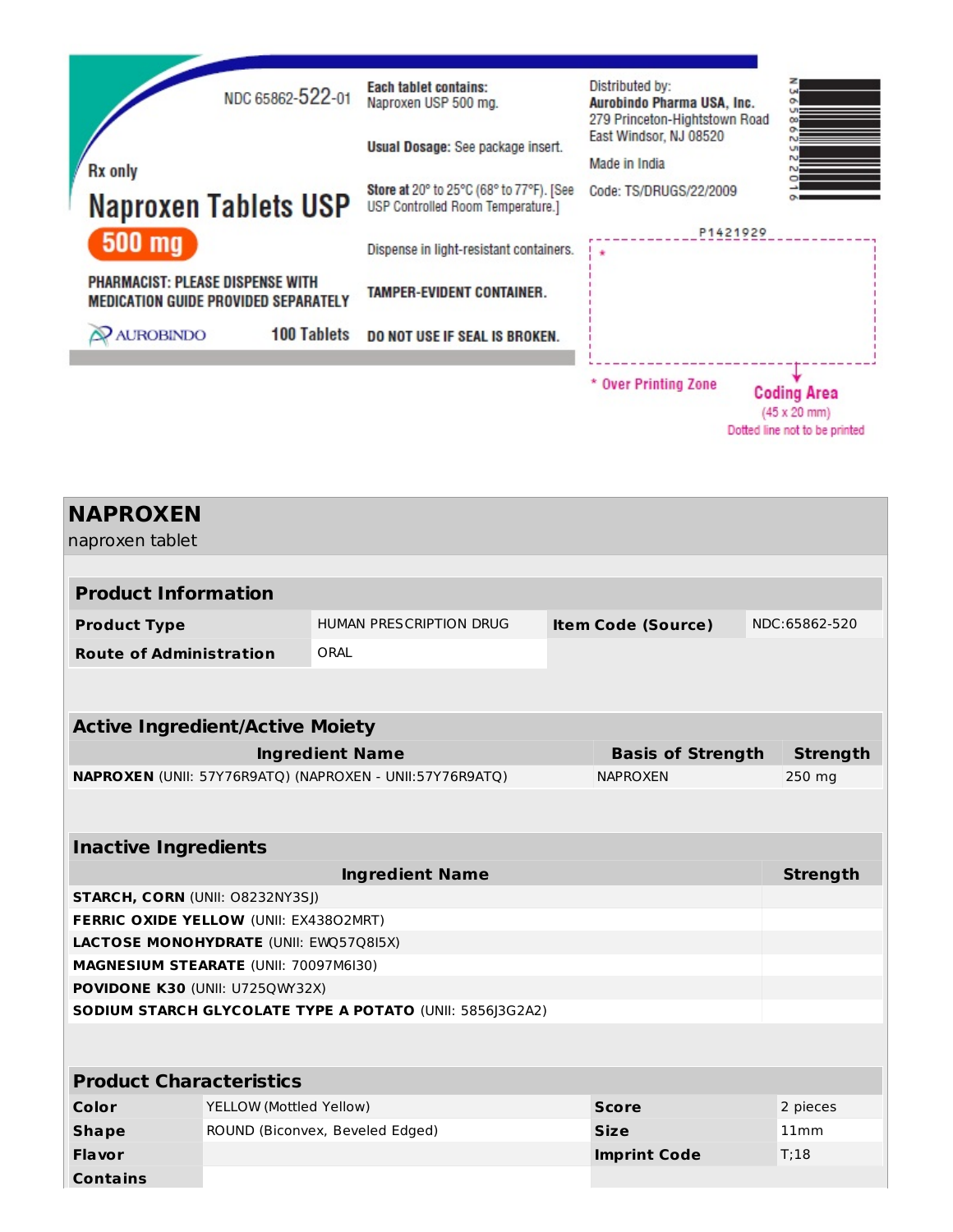|                              | <b>Packaging</b>     |                                                                      |                                       |                                     |
|------------------------------|----------------------|----------------------------------------------------------------------|---------------------------------------|-------------------------------------|
| #                            | <b>Item Code</b>     | <b>Package Description</b>                                           | <b>Marketing Start</b><br>Date        | <b>Marketing End</b><br>Date        |
| $\mathbf{1}$                 | NDC:65862-<br>520-01 | 100 in 1 BOTTLE; Type 0: Not a Combination<br>11/08/2011<br>Product  |                                       |                                     |
| $\overline{2}$               | NDC:65862-<br>520-05 | 500 in 1 BOTTLE; Type 0: Not a Combination<br>11/08/2011<br>Product  |                                       |                                     |
| $\overline{\mathbf{3}}$      | NDC:65862-<br>520-99 | 1000 in 1 BOTTLE; Type 0: Not a Combination<br>11/08/2011<br>Product |                                       |                                     |
| 4                            | NDC:65862-<br>520-10 | 10 in 1 CARTON                                                       | 11/08/2011                            |                                     |
| 4                            |                      | 10 in 1 BLISTER PACK; Type 0: Not a Combination<br>Product           |                                       |                                     |
|                              |                      |                                                                      |                                       |                                     |
|                              |                      | <b>Marketing Information</b>                                         |                                       |                                     |
| <b>Marketing</b><br>Category |                      | <b>Application Number or Monograph</b><br><b>Citation</b>            | <b>Marketing Start</b><br><b>Date</b> | <b>Marketing End</b><br><b>Date</b> |
|                              | <b>ANDA</b>          | ANDA200429                                                           | 11/08/2011                            |                                     |
|                              |                      |                                                                      |                                       |                                     |

| <b>NAPROXEN</b><br>naproxen tablet                       |                         |                                                          |                 |                           |        |                 |  |
|----------------------------------------------------------|-------------------------|----------------------------------------------------------|-----------------|---------------------------|--------|-----------------|--|
|                                                          |                         |                                                          |                 |                           |        |                 |  |
| <b>Product Information</b>                               |                         |                                                          |                 |                           |        |                 |  |
| <b>Product Type</b>                                      |                         | <b>HUMAN PRESCRIPTION DRUG</b>                           |                 | <b>Item Code (Source)</b> |        | NDC:65862-521   |  |
| <b>Route of Administration</b>                           |                         | ORAL                                                     |                 |                           |        |                 |  |
|                                                          |                         |                                                          |                 |                           |        |                 |  |
|                                                          |                         |                                                          |                 |                           |        |                 |  |
| <b>Active Ingredient/Active Moiety</b>                   |                         |                                                          |                 |                           |        |                 |  |
|                                                          |                         | <b>Ingredient Name</b>                                   |                 | <b>Basis of Strength</b>  |        | <b>Strength</b> |  |
| NAPROXEN (UNII: 57Y76R9ATQ) (NAPROXEN - UNII:57Y76R9ATQ) |                         |                                                          | <b>NAPROXEN</b> |                           | 375 mg |                 |  |
|                                                          |                         |                                                          |                 |                           |        |                 |  |
| <b>Inactive Ingredients</b>                              |                         |                                                          |                 |                           |        |                 |  |
|                                                          |                         | <b>Ingredient Name</b>                                   |                 |                           |        | <b>Strength</b> |  |
| <b>STARCH, CORN (UNII: O8232NY3SJ)</b>                   |                         |                                                          |                 |                           |        |                 |  |
| FERRIC OXIDE YELLOW (UNII: EX43802MRT)                   |                         |                                                          |                 |                           |        |                 |  |
| LACTOSE MONOHYDRATE (UNII: EWQ57Q8I5X)                   |                         |                                                          |                 |                           |        |                 |  |
| <b>MAGNESIUM STEARATE (UNII: 70097M6I30)</b>             |                         |                                                          |                 |                           |        |                 |  |
| POVIDONE K30 (UNII: U725QWY32X)                          |                         |                                                          |                 |                           |        |                 |  |
|                                                          |                         | SODIUM STARCH GLYCOLATE TYPE A POTATO (UNII: 5856J3G2A2) |                 |                           |        |                 |  |
|                                                          |                         |                                                          |                 |                           |        |                 |  |
| <b>Product Characteristics</b>                           |                         |                                                          |                 |                           |        |                 |  |
| Color                                                    | YELLOW (Mottled Yellow) |                                                          | <b>Score</b>    |                           |        | no score        |  |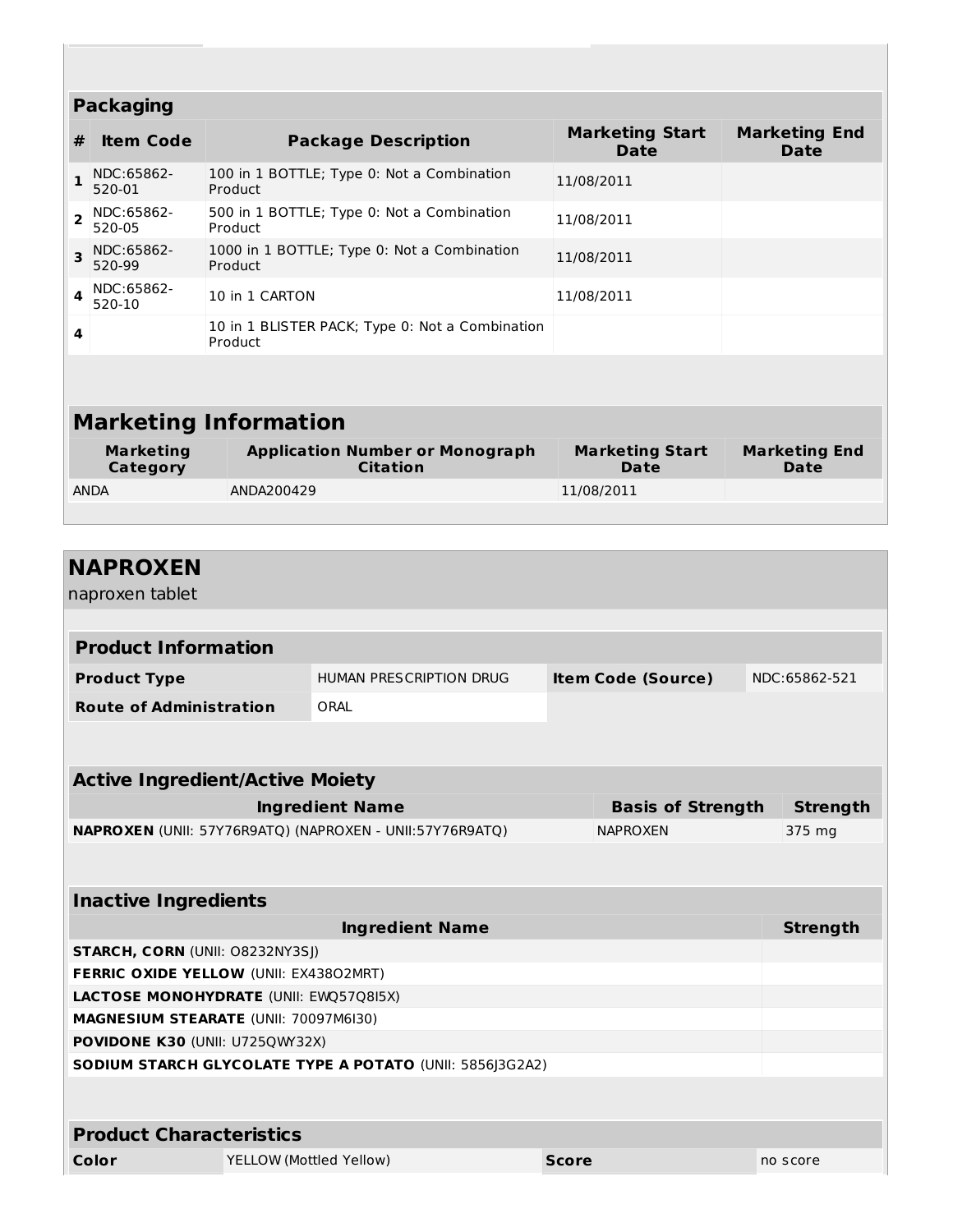|               | <b>Size</b><br><b>Shape</b><br>OVAL (Biconvex) |                                                                       |                                | 16mm                         |  |
|---------------|------------------------------------------------|-----------------------------------------------------------------------|--------------------------------|------------------------------|--|
| <b>Flavor</b> |                                                |                                                                       | <b>Imprint Code</b>            | T;19                         |  |
|               | <b>Contains</b>                                |                                                                       |                                |                              |  |
|               |                                                |                                                                       |                                |                              |  |
|               |                                                |                                                                       |                                |                              |  |
|               | <b>Packaging</b>                               |                                                                       |                                |                              |  |
| #             | <b>Item Code</b>                               | <b>Package Description</b>                                            | <b>Marketing Start</b><br>Date | <b>Marketing End</b><br>Date |  |
| $\mathbf{1}$  | 01                                             | NDC:65862-521- 100 in 1 BOTTLE; Type 0: Not a Combination<br>Product  | 11/08/2011                     |                              |  |
| 2             | 05                                             | NDC:65862-521- 500 in 1 BOTTLE; Type 0: Not a Combination<br>Product  | 11/08/2011                     |                              |  |
| 3             | 99                                             | NDC:65862-521- 1000 in 1 BOTTLE; Type 0: Not a Combination<br>Product | 11/08/2011                     |                              |  |
|               |                                                |                                                                       |                                |                              |  |
|               |                                                |                                                                       |                                |                              |  |
|               |                                                | <b>Marketing Information</b>                                          |                                |                              |  |
|               | <b>Marketing</b><br>Category                   | <b>Application Number or Monograph</b><br><b>Citation</b>             | <b>Marketing Start</b><br>Date | <b>Marketing End</b><br>Date |  |
|               | <b>ANDA</b>                                    | ANDA200429                                                            | 11/08/2011                     |                              |  |
|               |                                                |                                                                       |                                |                              |  |

| <b>NAPROXEN</b>                                          |                                                          |              |                           |  |                 |  |
|----------------------------------------------------------|----------------------------------------------------------|--------------|---------------------------|--|-----------------|--|
| naproxen tablet                                          |                                                          |              |                           |  |                 |  |
|                                                          |                                                          |              |                           |  |                 |  |
| <b>Product Information</b>                               |                                                          |              |                           |  |                 |  |
| <b>Product Type</b>                                      | HUMAN PRESCRIPTION DRUG                                  |              | <b>Item Code (Source)</b> |  | NDC:65862-522   |  |
| <b>Route of Administration</b>                           | ORAI                                                     |              |                           |  |                 |  |
|                                                          |                                                          |              |                           |  |                 |  |
|                                                          |                                                          |              |                           |  |                 |  |
| <b>Active Ingredient/Active Moiety</b>                   |                                                          |              |                           |  |                 |  |
|                                                          | <b>Ingredient Name</b>                                   |              | <b>Basis of Strength</b>  |  | <b>Strength</b> |  |
|                                                          | NAPROXEN (UNII: 57Y76R9ATQ) (NAPROXEN - UNII:57Y76R9ATQ) |              | <b>NAPROXEN</b>           |  | 500 mg          |  |
|                                                          |                                                          |              |                           |  |                 |  |
|                                                          |                                                          |              |                           |  |                 |  |
| <b>Inactive Ingredients</b>                              |                                                          |              |                           |  |                 |  |
|                                                          | <b>Ingredient Name</b>                                   |              |                           |  | <b>Strength</b> |  |
| <b>STARCH, CORN (UNII: O8232NY3SJ)</b>                   |                                                          |              |                           |  |                 |  |
| <b>FERRIC OXIDE YELLOW (UNII: EX43802MRT)</b>            |                                                          |              |                           |  |                 |  |
| LACTOSE MONOHYDRATE (UNII: EWQ57Q8I5X)                   |                                                          |              |                           |  |                 |  |
| MAGNESIUM STEARATE (UNII: 70097M6I30)                    |                                                          |              |                           |  |                 |  |
| POVIDONE K30 (UNII: U725QWY32X)                          |                                                          |              |                           |  |                 |  |
| SODIUM STARCH GLYCOLATE TYPE A POTATO (UNII: 5856J3G2A2) |                                                          |              |                           |  |                 |  |
|                                                          |                                                          |              |                           |  |                 |  |
| <b>Product Characteristics</b>                           |                                                          |              |                           |  |                 |  |
| Color                                                    | YELLOW (Mottled Yellow)                                  | <b>Score</b> |                           |  | 2 pieces        |  |
| <b>Shape</b>                                             | CAPSULE (Biconvex)                                       | <b>Size</b>  |                           |  | 19mm            |  |